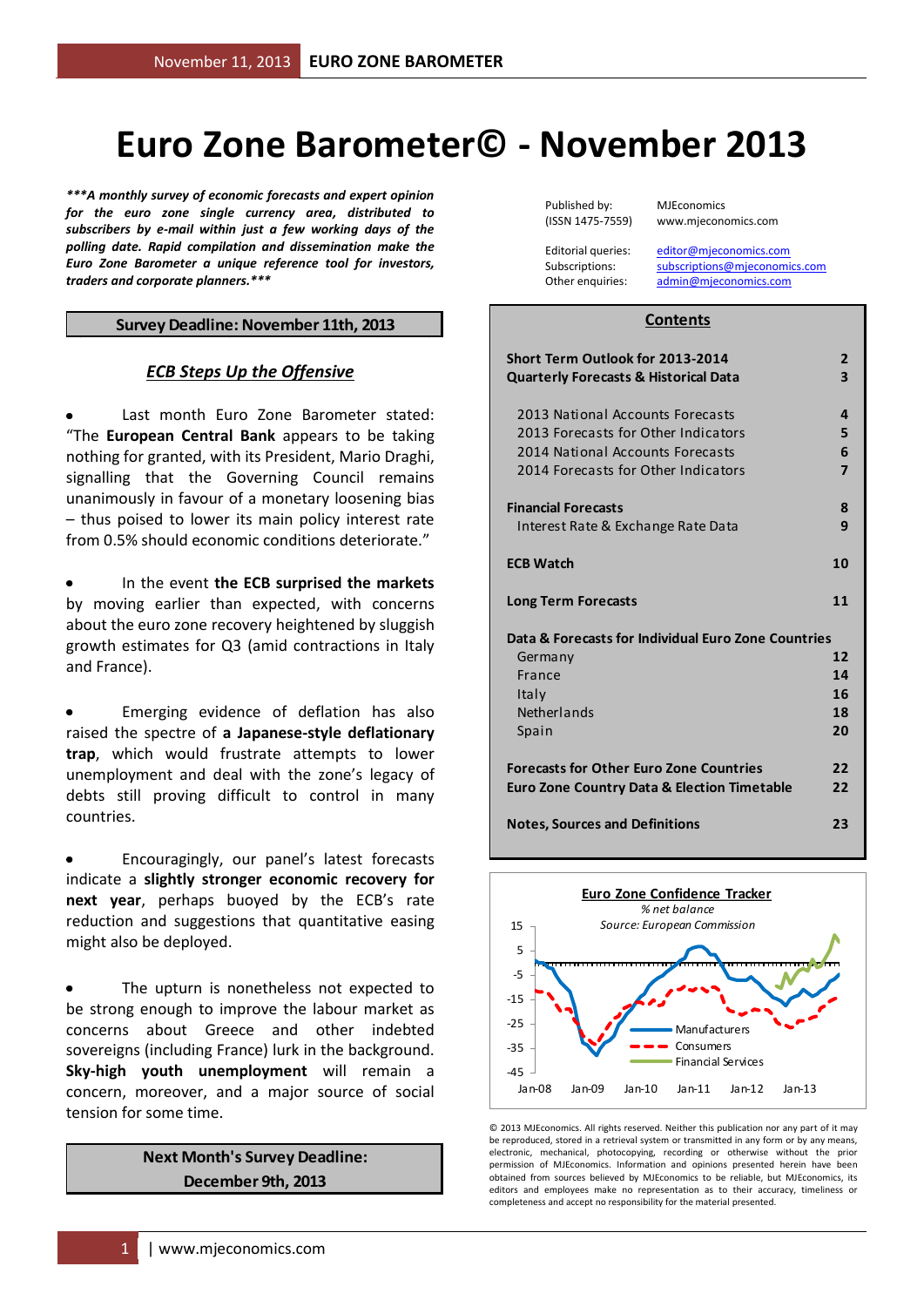### **Outlook for 2013-14**

- *A small improvement to the 2014 real GDP growth forecast marks the first time euro zone experts have become more confident about next year's prospects since the short term forecasting horizon shifted forward in January.*
- *The improvement reflects confidence in trade prospects, with exports improving as demand grows within the zone, and from the US, UK and other trading partners further afield.*
- *There is still considerable uncertainty over*   $\bullet$ *economic prospects, however, with no change to the unemployment outlook - to suggest that the recovery will be too feeble to radically improve labour market prospects.*
- *Inflation expectations have receded, signalling a*   $\bullet$ *slower pace of price rises next year now fuelling the fear of deflation setting in across Europe given its underlying weaknesses.*

| <b>Six Year Summary: Historical Data and Consensus Forecasts</b>                                    |         |        |        |        |        |        |  |  |
|-----------------------------------------------------------------------------------------------------|---------|--------|--------|--------|--------|--------|--|--|
| (% change year-on-year, unless otherwise stated)                                                    | 2009    | 2010   | 2011   | 2012   | 2013f  | 2014f  |  |  |
| <b>Gross Domestic Product</b>                                                                       | $-4.4$  | 2.0    | 1.6    | $-0.7$ | $-0.4$ | 1.1    |  |  |
| <b>Private Consumption</b>                                                                          | $-1.0$  | 1.0    | 0.3    | $-1.4$ | $-0.6$ | 0.6    |  |  |
| <b>Government Consumption</b>                                                                       | 2.6     | 0.6    | $-0.1$ | $-0.5$ | 0.1    | 0.3    |  |  |
| <b>Gross Fixed Investment</b>                                                                       | $-12.8$ | $-0.4$ | 1.6    | $-4.0$ | $-3.3$ | 1.5    |  |  |
| Change in Stocks (Inventories) <sup>1</sup>                                                         | $-1.0$  | 0.6    | 0.3    | $-0.5$ | 0.0    | 0.0    |  |  |
| <b>Goods and Services Exports</b>                                                                   | $-12.4$ | 11.6   | 6.5    | 2.5    | 1.4    | 3.9    |  |  |
| <b>Goods and Services Imports</b>                                                                   | $-10.9$ | 10.0   | 4.5    | $-1.0$ | 0.1    | 3.6    |  |  |
| Net Exports <sup>2</sup>                                                                            | $-0.7$  | 0.7    | 0.9    | 1.5    | 0.6    | 0.3    |  |  |
| <b>Industrial Production (ex. construction)</b>                                                     | $-14.9$ | 7.3    | 3.2    | $-2.4$ | $-0.9$ | 1.7    |  |  |
| <b>Retail Sales Volume</b>                                                                          | $-2.4$  | 0.6    | $-0.3$ | $-1.8$ | $-0.9$ | 0.6    |  |  |
| Unemployment Rate, % of labour force                                                                | 9.6     | 10.1   | 10.2   | 11.4   | 12.1   | 12.1   |  |  |
| Money Supply, M3, end period, % change                                                              | $-0.6$  | 1.1    | 1.5    | 2.9    | 2.3    | 2.7    |  |  |
| <b>Harmonised Index of Consumer Prices</b>                                                          | 0.3     | 1.6    | 2.7    | 2.5    | 1.5    | 1.4    |  |  |
| <b>Producer Prices</b>                                                                              | $-4.8$  | 2.7    | 5.7    | 2.8    | 0.1    | 1.3    |  |  |
| <b>Nominal Labour Costs</b>                                                                         | 2.9     | 1.5    | 2.2    | 1.8    | 1.7    | 1.9    |  |  |
| Current Account Balance, annual total, €bn                                                          | $-13.3$ | 5.3    | 8.2    | 126.2  | 198.7  | 195.4  |  |  |
| <b>Current Account Balance, % of GDP</b>                                                            | $-0.1$  | 0.1    | 0.1    | 1.3    | 2.0    | 2.1    |  |  |
| <b>General Govt Budget Balance, % of GDP</b>                                                        | $-6.4$  | $-6.2$ | $-4.1$ | $-3.7$ | $-3.0$ | $-2.6$ |  |  |
| <b>Financial Indicators (end period)</b>                                                            |         |        |        |        |        |        |  |  |
| 3 Month Interest Rate, % per annum                                                                  | 0.70    | 1.01   | 1.36   | 0.19   | 0.22   | 0.34   |  |  |
| 10 Year German Bond Yield, % per annum                                                              | 3.40    | 2.92   | 1.83   | 1.32   | 1.87   | 2.36   |  |  |
| US\$ per € Exchange Rate                                                                            | 1.441   | 1.336  | 1.294  | 1.318  | 1.322  | 1.258  |  |  |
| Notes: f = consensus (mean average) forecast. For other notes, sources and definitions see page 23. |         |        |        |        |        |        |  |  |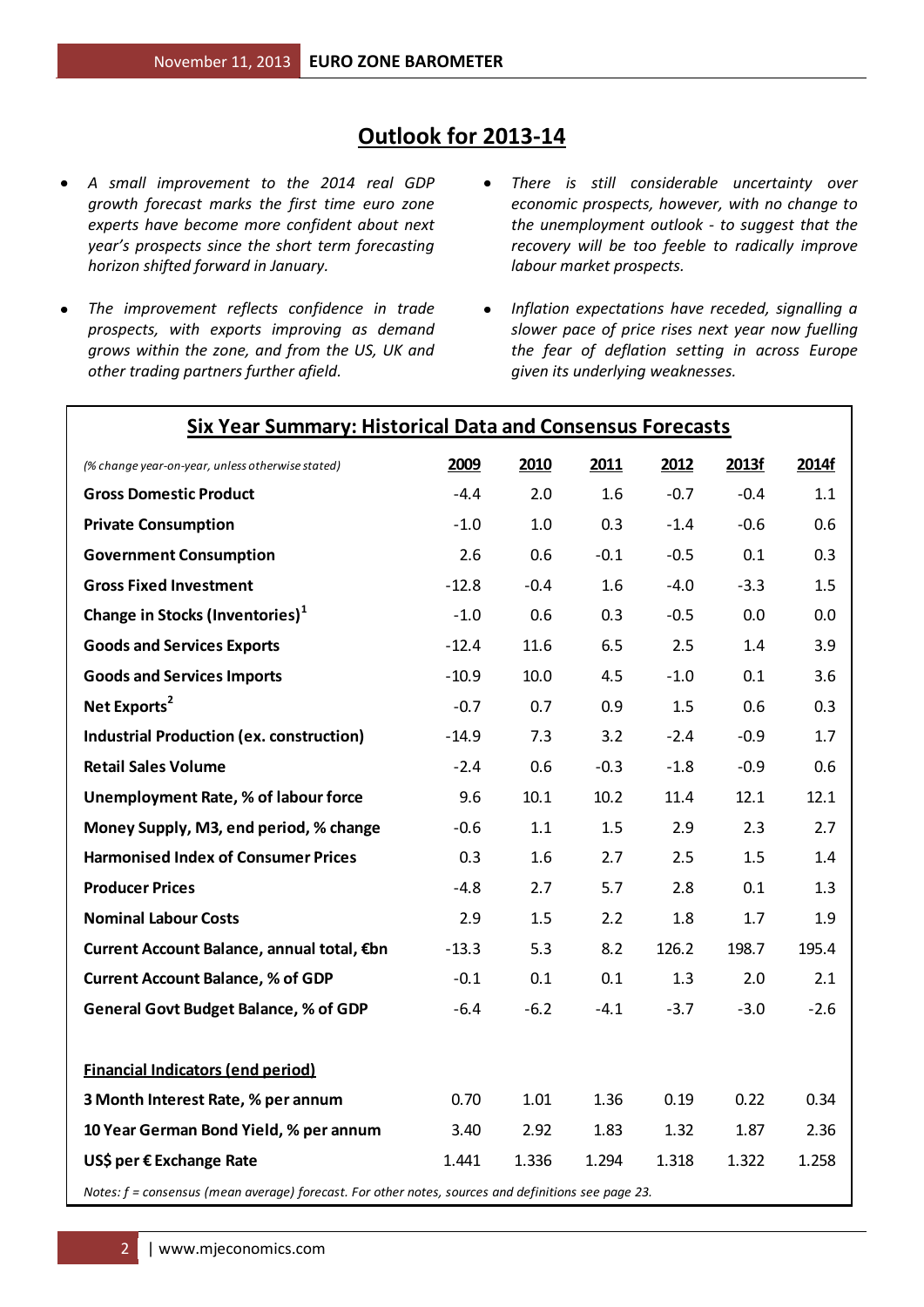

The euro zone continues to suffer from mixed fortunes as it continues to deal with the effects of fiscal austerity required to resolve the debt crisis although several indicators offer hope that fortunes are slowly improving. Retail sales volume, a prime example, while shrinking by 0.6% between August and September, grew by 0.3% y/y. Similarly, industrial production, which contracted on a m/m basis (by 0.5%), mainly because of the monthly volatility in car production, increased by 1.1% y/y. Any recovery is to be welcomed of course, and since falling from 2011 to the end of the last the industrial production index (excluding construction) has



followed an upward trend this year. France and Italy have continued to lag the improvements seen in Germany and, encouragingly, in Spain. Business surveys, meanwhile, point toward more favourable results for Q4 with the European Commission's economic sentiment indicator rising for a sixth consecutive month in October to 97.8. However, the upturn remains largely driven by the export sector boosting manufacturing optimism, with construction and services firms staying downbeat. It goes without saying that in such a climate labour market slack remains considerable, with the average unemployment rate held at 12.2% in September.

| <b>Quarterly Forecasts and Historical Data</b>                                                                                                                                                                                             |                                                   |                                                   |                                                   |                                                   |  |  |  |  |  |
|--------------------------------------------------------------------------------------------------------------------------------------------------------------------------------------------------------------------------------------------|---------------------------------------------------|---------------------------------------------------|---------------------------------------------------|---------------------------------------------------|--|--|--|--|--|
| % change year-on-year, unless otherwise stated                                                                                                                                                                                             |                                                   |                                                   |                                                   |                                                   |  |  |  |  |  |
| (% change year-on-year, unless otherwise stated)<br><b>Gross Domestic Product</b>                                                                                                                                                          | Q1'12<br>$-0.1$                                   | Q2'12<br>$-0.5$                                   | Q3'12<br>$-0.7$                                   | Q4'12<br>$-1.0$                                   |  |  |  |  |  |
| <b>Private Consumption</b>                                                                                                                                                                                                                 | $-1.1$                                            | $-1.3$                                            | $-1.6$                                            | $-1.4$                                            |  |  |  |  |  |
| <b>Industrial Production</b><br><b>Harmonised Index of Consumer Prices</b>                                                                                                                                                                 | $-1.9$<br>2.7                                     | $-2.3$<br>2.5                                     | $-2.2$<br>2.5                                     | $-3.1$<br>2.3                                     |  |  |  |  |  |
| 3 month Interest Rate, % per annum, end period<br>10 Year Bond Yield, % per annum, end period                                                                                                                                              | 0.78<br>1.82                                      | 0.65<br>2.69                                      | 0.22<br>1.46                                      | 0.19<br>1.32                                      |  |  |  |  |  |
|                                                                                                                                                                                                                                            | Q1'13                                             | Q2'13                                             | Q3'13                                             | Q4'13                                             |  |  |  |  |  |
| <b>Gross Domestic Product</b><br><b>Private Consumption</b>                                                                                                                                                                                | $-1.2$<br>$-1.3$                                  | $-0.6$<br>$-0.7$                                  | $-0.2$<br>$-0.4$                                  | 0.5<br>0.2                                        |  |  |  |  |  |
| <b>Industrial Production</b>                                                                                                                                                                                                               | $-2.3$                                            | $-1.1$                                            | $-0.7$                                            | 1.3                                               |  |  |  |  |  |
| <b>Harmonised Index of Consumer Prices</b><br>3 month Interest Rate, % per annum, end period                                                                                                                                               | 1.9<br>0.21                                       | 1.4<br>0.22                                       | 1.3<br>0.18                                       | 1.0<br>0.22                                       |  |  |  |  |  |
| 10 Year Bond Yield, % per annum, end period                                                                                                                                                                                                | 1.29                                              | 1.73                                              | 1.78                                              | 1.87                                              |  |  |  |  |  |
| <b>Gross Domestic Product</b><br><b>Private Consumption</b><br><b>Industrial Production</b><br><b>Harmonised Index of Consumer Prices</b><br>3 month Interest Rate, % per annum, end period<br>10 Year Bond Yield, % per annum, end period | Q1'14<br>1.0<br>0.6<br>1.5<br>1.1<br>0.23<br>2.00 | Q2'14<br>1.0<br>0.6<br>1.6<br>1.3<br>0.25<br>2.11 | Q3'14<br>1.2<br>0.7<br>2.0<br>1.3<br>0.27<br>2.22 | Q4'14<br>1.3<br>0.9<br>2.0<br>1.6<br>0.34<br>2.36 |  |  |  |  |  |
| Note: consensus (mean average) forecasts from our latest survey are shown in bold                                                                                                                                                          |                                                   |                                                   |                                                   |                                                   |  |  |  |  |  |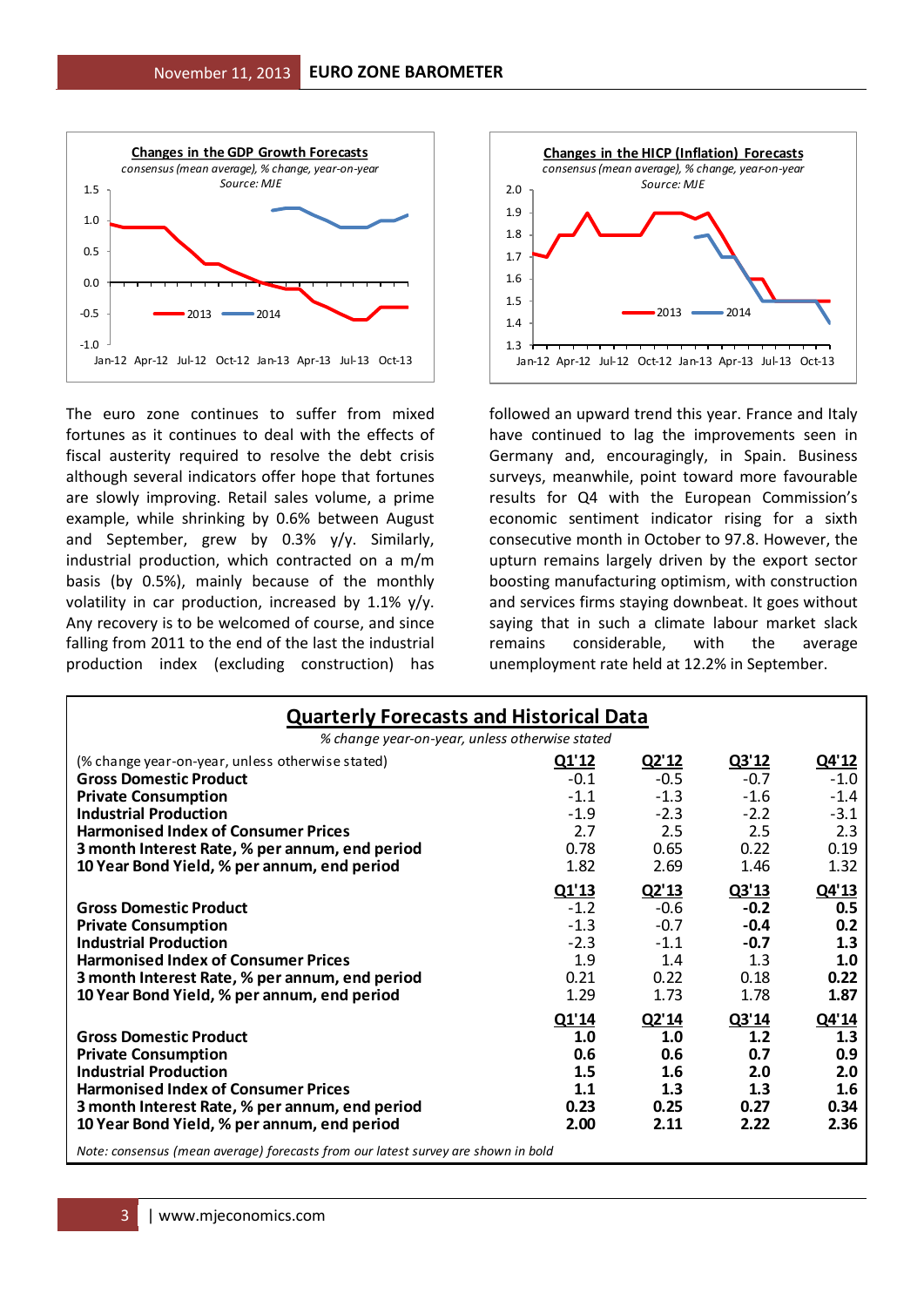|                                                                                      |                              |                             |                             |                           | <b>Euro Zone - Forecasts for 2013</b> |                                |                                |                                |
|--------------------------------------------------------------------------------------|------------------------------|-----------------------------|-----------------------------|---------------------------|---------------------------------------|--------------------------------|--------------------------------|--------------------------------|
| <b>National Accounts</b><br>(constant prices)<br>average % change from previous year | Gross<br>Domestic<br>Product | Private<br>Consump-<br>tion | Govern-<br>ment<br>Consump- | Gross<br>Fixed<br>Invest- | Stock<br>(inventory)<br>Building,     | Goods &<br>Services<br>Exports | Goods &<br>Services<br>Imports | Net<br>Exports, %<br>contribu- |
| unless otherwise noted                                                               |                              |                             | tion                        | ment                      | % contribu-<br>tion to GDP<br>growth  |                                |                                | tion to<br>GDP growth          |
| <b>Panellists</b>                                                                    |                              |                             |                             |                           |                                       |                                |                                |                                |
| <b>Allianz SE</b>                                                                    | $-0.3$                       | $-0.6$                      | 0.2                         | $-3.5$                    | na                                    | 1.6                            | 0.5                            | na                             |
| <b>BBVA</b>                                                                          | $-0.4$                       | $-0.5$                      | 0.2                         | $-3.6$                    | 0.0                                   | 1.7                            | 0.4                            | 0.6                            |
| <b>BNP Paribas</b>                                                                   | $-0.3$                       | $-0.5$                      | 0.3                         | $-3.3$                    | 0.0                                   | 1.3                            | 0.2                            | na                             |
| Commerzbank                                                                          | $-0.4$                       | $-0.6$                      | 0.2                         | $-3.5$                    | 0.1                                   | 1.3                            | $-0.8$                         | 0.5                            |
| Danske Bank                                                                          | $-0.4$                       | $-0.3$                      | $-0.4$                      | $-4.0$                    | $-0.1$                                | 0.1                            | $-1.8$                         | na                             |
| DZ Bank                                                                              | $-0.4$                       | $-0.5$                      | 0.3                         | $-3.4$                    | na                                    | 1.2                            | 0.2                            | na                             |
| Econ Intelligence Unit                                                               | $-0.5$                       | $-0.8$                      | $-0.1$                      | $-3.5$                    | na                                    | 1.1                            | $-0.4$                         | 0.6                            |
| <b>ETLA</b>                                                                          | $-0.5$                       | $-0.5$                      | $-1.0$                      | $-3.0$                    | na                                    | 2.2                            | 0.8                            | na                             |
| G&P Institutional Mgmt                                                               | $-0.1$                       | $-0.3$                      | 0.2                         | $-3.3$                    | 0.1                                   | 0.8                            | $-0.3$                         | 0.5                            |
| <b>HSBC</b>                                                                          | $-0.3$                       | $-0.5$                      | 0.1                         | $-3.9$                    | $-0.4$                                | 1.1                            | $-0.2$                         | na                             |
| <b>IHS Global Insight</b>                                                            | $-0.4$                       | $-0.6$                      | 0.2                         | $-3.4$                    | na                                    | 1.5                            | 0.2                            | 0.7                            |
| Intesa Sanpaulo                                                                      | $-0.3$                       | $-0.5$                      | 0.3                         | $-3.3$                    | 0.0                                   | 1.3                            | 0.0                            | 0.6                            |
| J P Morgan Chase                                                                     | $-0.4$                       | $-0.7$                      | 0.2                         | na                        | na                                    | 1.6                            | 0.3                            | na                             |
| Morgan Stanley                                                                       | $-0.5$                       | $-0.5$                      | $-0.3$                      | $-4.0$                    | na                                    | 0.8                            | $-0.4$                         | 0.7                            |
| <b>Oxford Economics</b>                                                              | $-0.4$                       | $-0.6$                      | 0.1                         | $-3.6$                    | $-0.1$                                | 1.3                            | $-0.2$                         | 0.7                            |
| Raiffeisen Bank International                                                        | $-0.3$                       | $-0.5$                      | 0.2                         | $-3.6$                    | na                                    | 1.8                            | 0.5                            | na                             |
| Santander                                                                            | $-0.3$                       | $-0.5$                      | 0.1                         | $-3.4$                    | na                                    | 0.9                            | $-0.3$                         | 0.6                            |
| <b>SEB</b>                                                                           | $-0.5$                       | $-1.0$                      | 0.0                         | $-1.0$                    | 0.0                                   | 2.8                            | 2.5                            | 0.3                            |
| Societe Generale                                                                     | $-0.6$                       | $-1.2$                      | 0.2                         | $-2.2$                    | 0.1                                   | 1.3                            | 0.5                            | na                             |
| <b>UBS</b>                                                                           | $-0.4$                       | $-0.6$                      | 0.2                         | $-3.7$                    | 0.0                                   | 1.3                            | 0.1                            | 0.6                            |
| UniCredit Bank                                                                       | $-0.3$                       | $-0.7$                      | 0.1                         | $-3.7$                    | 0.0                                   | 1.6                            | 0.3                            | 0.6                            |
| <b>Consensus (Mean)</b>                                                              | $-0.4$                       | $-0.6$                      | 0.1                         | $-3.3$                    | 0.0                                   | 1.4                            | 0.1                            | 0.6                            |
| Last Month                                                                           | $-0.4$                       | $-0.6$                      | 0.1                         | $-3.4$                    | 0.0                                   | 1.5                            | 0.0                            | 0.6                            |
| 2 Months Ago                                                                         | $-0.4$                       | $-0.6$                      | 0.0                         | $-3.3$                    | 0.0                                   | 1.3                            | $-0.1$                         | 0.6                            |
| Median                                                                               | $-0.4$                       | $-0.5$                      | 0.2                         | $-3.5$                    | 0.0                                   | 1.3                            | 0.2                            | 0.6                            |
| High                                                                                 | $-0.1$                       | $-0.3$                      | 0.3                         | $-1.0$                    | 0.1                                   | 2.8                            | 2.5                            | 0.7                            |
| Low                                                                                  | $-0.6$                       | $-1.2$                      | $-1.0$                      | $-4.0$                    | $-0.4$                                | 0.1                            | $-1.8$                         | 0.3                            |
| <b>Standard Deviation</b>                                                            | 0.1                          | 0.2                         | 0.3                         | 0.7                       | 0.1                                   | 0.5                            | 0.8                            | 0.1                            |
| <b>Number of Forecasts</b>                                                           | 21                           | 21                          | 21                          | 20                        | 12                                    | 21                             | 21                             | 12                             |
| <b>Other Forecasts</b>                                                               |                              |                             |                             |                           |                                       |                                |                                |                                |
| ECB (Sep. '13)                                                                       | $-0.4$                       | $-0.7$                      | $-0.1$                      | $-3.6$                    | na                                    | 0.9                            | $-0.6$                         | na                             |
| EC (Nov. '13)                                                                        | $-0.4$                       | $-0.7$                      | 0.0                         | $-3.3$                    | $-0.1$                                | 1.3                            | $-0.1$                         | 0.6                            |
| IMF (Oct. '13)                                                                       | $-0.4$                       | $-0.7$                      | $-0.1$                      | $-3.5$                    | $-0.1$                                | na                             | na                             | 0.7                            |
| OECD (May '13)                                                                       | $-0.6$                       | na                          | na                          | na                        | na                                    | na                             | na                             | na                             |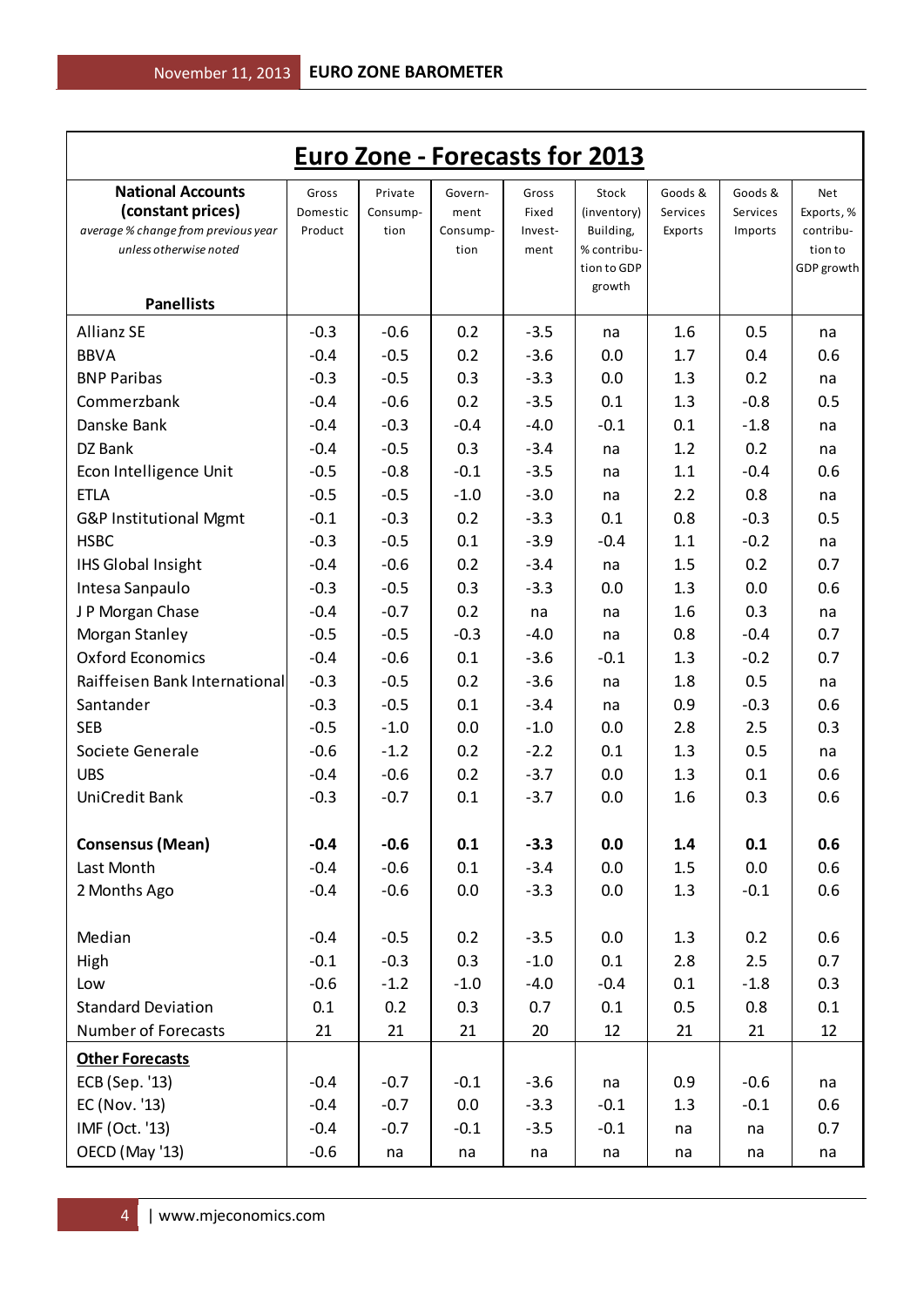|                                                               | <b>Euro Zone - Forecasts for 2013</b> |              |              |            |                         |               |                                          |                           |                         |                         |
|---------------------------------------------------------------|---------------------------------------|--------------|--------------|------------|-------------------------|---------------|------------------------------------------|---------------------------|-------------------------|-------------------------|
| <b>Other Indicators</b>                                       | Industrial                            | Retail       | Unem-        | Money      | Con-                    | Pro-          | Labour                                   | Current                   | Current                 | General                 |
|                                                               | Produc-                               | <b>Sales</b> | ploy-        | Supply,    | sumer                   | ducer         | Costs                                    | Account                   | Account                 | Govt.                   |
| average % change from previous year<br>unless otherwise noted | tion<br>(excl.                        | Volume       | ment<br>Rate | M3<br>(end | <b>Prices</b><br>(HICP) | <b>Prices</b> | <i>(business</i><br>(indust., sector, ex | <b>Balance</b><br>(annual | <b>Balance</b><br>(% of | <b>Balance</b><br>(% of |
|                                                               | construc-                             |              | (% of        | period,    |                         |               | excl, con- pub adm,                      | total,                    | GDP)                    | GDP)                    |
|                                                               | tion)                                 |              | labour       | %)         |                         |               | struction) education                     | $\n  Emb\n$               |                         |                         |
| <b>Panellists</b>                                             |                                       |              | force)       |            |                         |               | & health)                                |                           |                         |                         |
| <b>Allianz SE</b>                                             | $-0.7$                                | na           | 12.1         | na         | 1.4                     | 0.1           | na                                       | 198.6                     | 2.1                     | $-3.0$                  |
| <b>BBVA</b>                                                   | na                                    | na           | 12.0         | na         | 1.5                     | na            | na                                       | na                        | 2.1                     | $-2.8$                  |
| <b>BNP Paribas</b>                                            | 0.0                                   | na           | 12.3         | na         | 1.4                     | 0.0           | na                                       | 225.0                     | 2.3                     | $-3.2$                  |
| Commerzbank                                                   | $-0.9$                                | na           | 12.1         | 3.0        | 1.4                     | $-0.1$        | 2.3                                      | 200.0                     | 2.1                     | $-3.2$                  |
| Danske Bank                                                   | na                                    | na           | 12.1         | na         | 1.3                     | na            | na                                       | na                        | 1.9                     | $-2.9$                  |
| DZ Bank                                                       | na                                    | na           | 12.1         | na         | 1.7                     | na            | na                                       | na                        | 1.9                     | $-2.9$                  |
| Econ Intelligence Unit                                        | $-1.2$                                | na           | 12.1         | na         | 1.5                     | 0.4           | na                                       | 231.4                     | 2.4                     | $-3.0$                  |
| <b>ETLA</b>                                                   | $-0.1$                                | na           | 12.1         | na         | na                      | na            | na                                       | na                        | na                      | $-2.9$                  |
| G&P Institutional Mgmt                                        | na                                    | na           | 12.0         | na         | 1.4                     | na            | na                                       | na                        | na                      | $-3.5$                  |
| <b>HSBC</b>                                                   | $-0.8$                                | na           | 12.1         | na         | 1.5                     | na            | 2.1                                      | na                        | 2.2                     | $-3.2$                  |
| <b>IHS Global Insight</b>                                     | $-1.1$                                | $-0.7$       | 12.1         | 2.0        | 1.4                     | 0.0           | 1.5                                      | 202.0                     | 2.1                     | $-3.1$                  |
| Intesa Sanpaulo                                               | $-0.7$                                | $-1.2$       | 12.1         | 1.6        | 1.5                     | 0.2           | 2.1                                      | 172.0                     | na                      | na                      |
| J P Morgan Chase                                              | $-0.7$                                | na           | 12.2         | na         | 1.4                     | na            | na                                       | 210.0                     | 2.2                     | na                      |
| Morgan Stanley                                                | na                                    | na           | 12.1         | na         | 1.5                     | na            | na                                       | 221.6                     | 2.4                     | $-3.1$                  |
| <b>Oxford Economics</b>                                       | $-1.5$                                | $-0.7$       | 12.1         | na         | 1.4                     | $-0.3$        | na                                       | 196.7                     | 2.0                     | $-2.9$                  |
| Raiffeisen Bank International                                 | na                                    | na           | 12.1         | na         | 1.4                     | na            | na                                       | 176.4                     | 1.8                     | $-2.9$                  |
| Santander                                                     | na                                    | na           | 12.2         | na         | 1.5                     | na            | na                                       | 139.6                     | 1.5                     | $-2.9$                  |
| <b>SEB</b>                                                    | $-2.0$                                | na           | 12.1         | na         | 1.5                     | na            | na                                       | na                        | 1.5                     | $-2.9$                  |
| Societe Generale                                              | na                                    | na           | na           | na         | 1.8                     | na            | na                                       | 219.3                     | 2.3                     | $-2.9$                  |
| <b>UBS</b>                                                    | na                                    | na           | 12.0         | 2.6        | 1.4                     | 0.1           | na                                       | 190.1                     | 2.0                     | $-2.8$                  |
| <b>UniCredit Bank</b>                                         | na                                    | na           | 12.2         | na         | 1.4                     | na            | 0.3                                      | na                        | 1.9                     | $-3.0$                  |
| <b>Consensus (Mean)</b>                                       | $-0.9$                                | $-0.9$       | 12.1         | 2.3        | 1.5                     | 0.1           | 1.7                                      | 198.7                     | 2.0                     | $-3.0$                  |
| Last Month                                                    | $-0.9$                                | $-0.9$       | 12.1         | 2.1        | $1.5\,$                 | 0.2           | 2.0                                      | 198.9                     | 2.0                     | $-2.9$                  |
| 2 Months Ago                                                  | $-0.8$                                | $-1.0$       | 12.2         | 2.3        | 1.5                     | 0.5           | 2.1                                      | 187.0                     | 1.9                     | $-2.9$                  |
|                                                               |                                       |              |              |            |                         |               |                                          |                           |                         |                         |
| Median                                                        | $-0.8$                                | $-0.7$       | 12.1         | 2.3        | 1.4                     | 0.1           | 2.1                                      | 200.0                     | 2.1                     | $-2.9$                  |
| High                                                          | 0.0                                   | $-0.7$       | 12.3         | 3.0        | 1.8                     | 0.4           | 2.3                                      | 231.4                     | 2.4                     | $-2.8$                  |
| Low                                                           | $-2.0$                                | $-1.2$       | 12.0         | 1.6        | 1.3                     | $-0.3$        | 0.3                                      | 139.6                     | 1.5                     | $-3.5$                  |
| <b>Standard Deviation</b>                                     | 0.6                                   | 0.3          | 0.1          | 0.6        | 0.1                     | 0.2           | 0.8                                      | 25.2                      | 0.3                     | 0.2                     |
| Number of Forecasts                                           | 11                                    | $\mathsf{3}$ | 20           | 4          | 20                      | 8             | 5                                        | 13                        | 18                      | 19                      |
| <b>Other Forecasts</b>                                        |                                       |              |              |            |                         |               |                                          |                           |                         |                         |
| ECB (Sep. '13)                                                | na                                    | na           | na           | na         | 1.5                     | na            | na                                       | na                        | na                      | na                      |
| EC (Nov. '13)                                                 | na                                    | na           | 12.2         | na         | 1.5                     | na            | na                                       | 221.9                     | 2.3                     | $-3.1$                  |
| IMF (Oct. '13)                                                | na                                    | na           | 12.3         | na         | 1.5                     | na            | na                                       | na                        | 2.3                     | $-3.1$                  |
| OECD (May '13)                                                | na                                    | na           | 12.1         | na         | 1.5                     | na            | na                                       | na                        | 2.5                     | $-3.0$                  |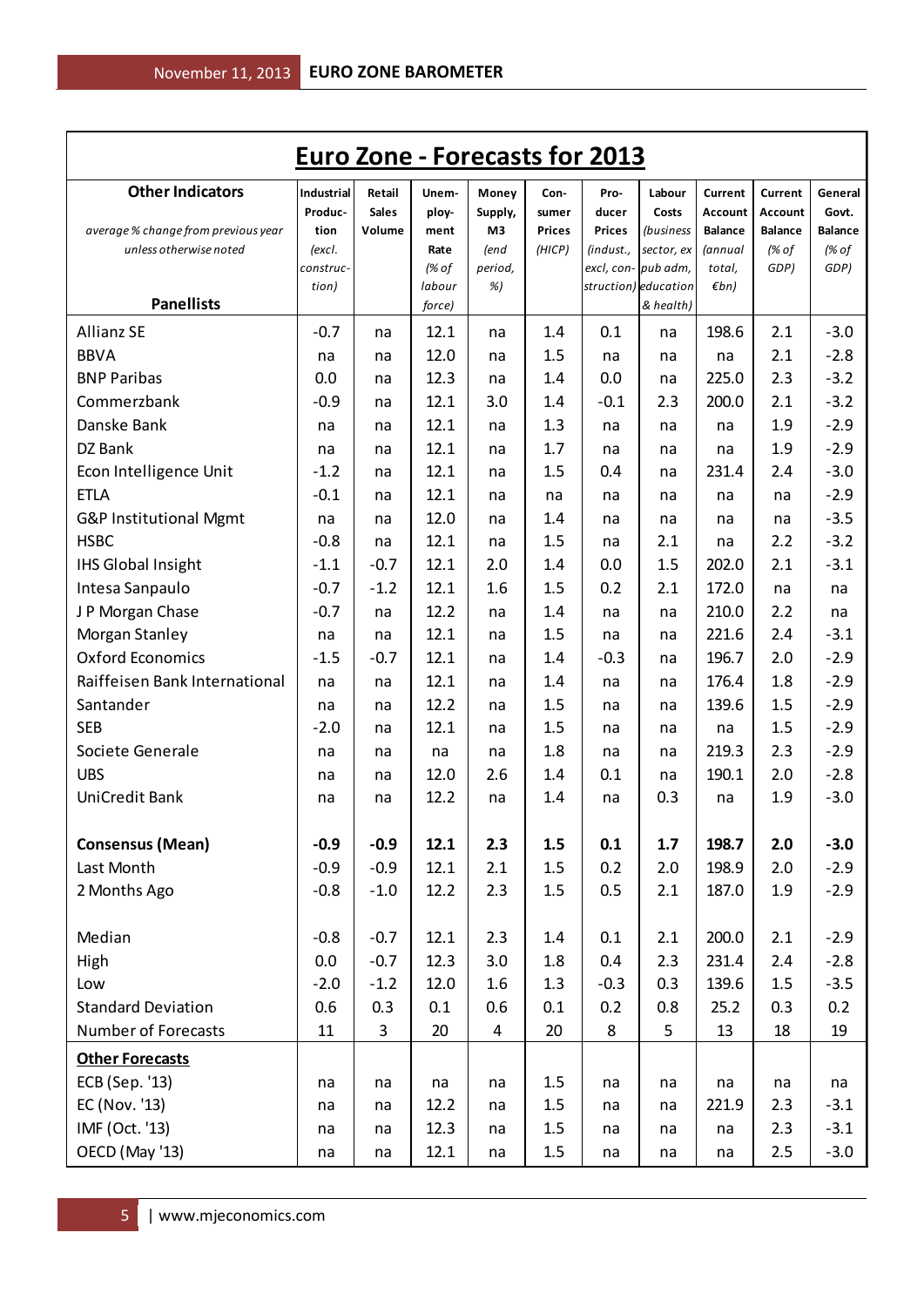|                                                               |          |          |                  |                 | <b>Euro Zone - Forecasts for 2014</b> |          |          |                      |
|---------------------------------------------------------------|----------|----------|------------------|-----------------|---------------------------------------|----------|----------|----------------------|
| <b>National Accounts</b>                                      | Gross    | Private  | Govern-          | Gross           | Stock                                 | Goods &  | Goods &  | Net                  |
| (constant prices)                                             | Domestic | Consump- | ment             | Fixed           | (inventory)                           | Services | Services | Exports, %           |
| average % change from previous year<br>unless otherwise noted | Product  | tion     | Consump-<br>tion | Invest-<br>ment | Building,<br>% contribu-              | Exports  | Imports  | contribu-<br>tion to |
|                                                               |          |          |                  |                 | tion to GDP                           |          |          | GDP growth           |
| <b>Panellists</b>                                             |          |          |                  |                 | growth                                |          |          |                      |
| <b>Allianz SE</b>                                             | 1.5      | 0.8      | 0.5              | 2.5             | na                                    | 4.5      | 4.0      | na                   |
| <b>BBVA</b>                                                   | 1.1      | 0.7      | 0.4              | 2.2             | 0.0                                   | 3.9      | 3.7      | 0.3                  |
| <b>BNP Paribas</b>                                            | 1.1      | 0.7      | 0.7              | 0.9             | 0.0                                   | 3.7      | 3.0      | na                   |
| Commerzbank                                                   | 0.7      | 0.7      | 0.4              | 2.4             | 0.2                                   | 4.2      | 4.2      | $-0.4$               |
| Danske Bank                                                   | 1.3      | 0.7      | $-0.4$           | 0.8             | 0.1                                   | 4.2      | 2.8      | na                   |
| DZ Bank                                                       | 1.2      | 0.8      | 0.6              | 2.0             | na                                    | 4.7      | 4.5      | na                   |
| Econ Intelligence Unit                                        | 0.8      | 0.4      | 0.1              | 1.7             | na                                    | 2.2      | 2.0      | 0.2                  |
| <b>ETLA</b>                                                   | 1.0      | 0.5      | 0.2              | 1.7             | na                                    | 2.7      | 4.2      | na                   |
| G&P Institutional Mgmt                                        | 1.6      | 1.4      | 0.8              | 1.9             | 0.0                                   | 3.6      | 3.4      | 0.3                  |
| <b>HSBC</b>                                                   | 0.8      | 0.5      | $-0.1$           | 0.5             | $-0.1$                                | 3.2      | 2.9      | na                   |
| <b>IHS Global Insight</b>                                     | 0.8      | 0.5      | 0.4              | 1.7             | na                                    | 3.7      | 3.6      | 0.2                  |
| Intesa Sanpaulo                                               | 1.1      | 0.6      | 0.6              | 1.8             | 0.1                                   | 4.3      | 4.3      | 0.2                  |
| J P Morgan Chase                                              | 1.3      | 0.8      | 0.7              | na              | na                                    | 4.3      | 4.0      | na                   |
| Morgan Stanley                                                | 0.9      | 0.2      | 0.2              | $-0.3$          | na                                    | 3.2      | 2.8      | 0.3                  |
| <b>Oxford Economics</b>                                       | 0.9      | 0.5      | $-0.3$           | 1.4             | $-0.1$                                | 3.7      | 2.8      | 0.6                  |
| Raiffeisen Bank International                                 | 1.5      | 0.8      | 0.4              | 2.0             | na                                    | 5.9      | 5.5      | na                   |
| Santander                                                     | 1.1      | 0.6      | $-0.1$           | 2.3             | na                                    | 3.8      | 3.4      | 0.4                  |
| <b>SEB</b>                                                    | 0.8      | 0.5      | 0.1              | 1.2             | 0.0                                   | 4.0      | 3.8      | 0.3                  |
| Societe Generale                                              | 0.5      | 0.1      | 0.0              | $-0.1$          | 0.0                                   | 3.3      | 2.7      | na                   |
| <b>UBS</b>                                                    | 1.1      | 0.8      | 0.3              | 1.6             | $-0.1$                                | 3.5      | 3.3      | 0.3                  |
| UniCredit Bank                                                | 1.0      | 0.4      | $-0.2$           | 1.4             | 0.1                                   | 4.7      | 4.5      | 0.3                  |
| <b>Consensus (Mean)</b>                                       | 1.1      | 0.6      | 0.3              | 1.5             | 0.0                                   | 3.9      | 3.6      | 0.3                  |
| Last Month                                                    | 1.0      | 0.6      | 0.3              | 1.5             | 0.0                                   | 3.7      | 3.6      | 0.3                  |
| 2 Months Ago                                                  | 1.0      | 0.6      | 0.2              | 1.4             | 0.0                                   | 3.7      | 3.6      | 0.3                  |
| Median                                                        | 1.1      | 0.6      | 0.3              | 1.7             | 0.0                                   | 3.8      | 3.6      | 0.3                  |
| High                                                          | 1.6      | 1.4      | 0.8              | 2.5             | 0.2                                   | 5.9      | 5.5      | 0.6                  |
| Low                                                           | 0.5      | 0.1      | $-0.4$           | $-0.3$          | $-0.1$                                | 2.2      | 2.0      | $-0.4$               |
| <b>Standard Deviation</b>                                     | 0.3      | 0.3      | 0.3              | 0.8             | 0.1                                   | 0.8      | 0.8      | 0.2                  |
| <b>Number of Forecasts</b>                                    | 21       | 21       | 21               | 20              | 12                                    | 21       | 21       | 12                   |
| <b>Other Forecasts</b>                                        |          |          |                  |                 |                                       |          |          |                      |
| ECB (Sep. '13)                                                | 1.0      | 0.7      | 0.6              | 1.8             | na                                    | 3.6      | 3.8      | na                   |
| EC (Nov. '13)                                                 | 1.1      | 0.6      | 0.3              | 1.9             | 0.1                                   | 4.2      | 3.9      | 0.3                  |
| IMF (Oct. '13)                                                | 1.0      | 0.5      | $-0.3$           | 1.3             | 0.0                                   | na       | na       | 0.4                  |
| OECD (May '13)                                                | $1.1\,$  | na       | na               | na              | na                                    | na       | na       | na                   |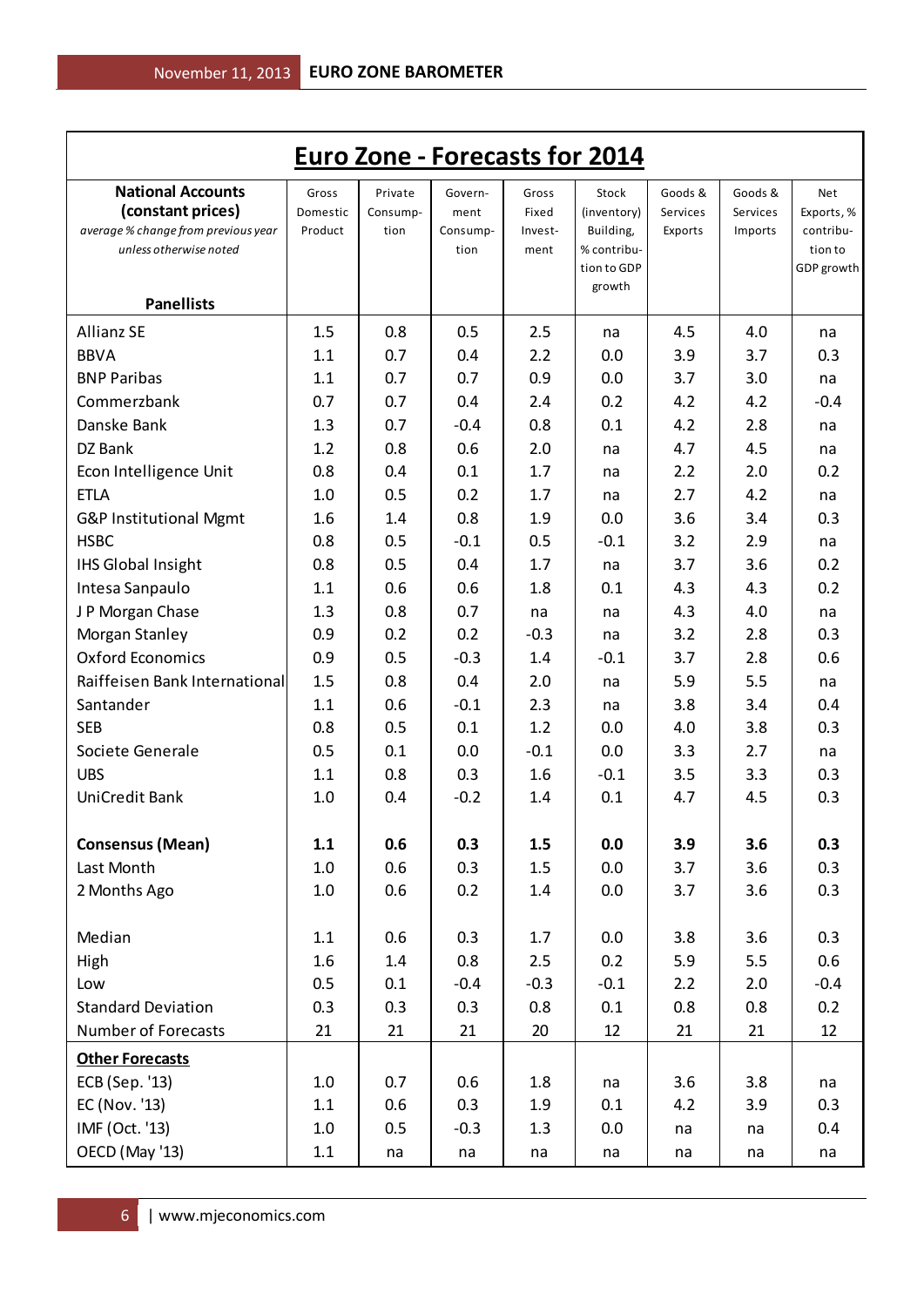| <b>Euro Zone - Forecasts for 2014</b>                         |                |              |              |                |                         |               |                                          |                           |                                    |                         |
|---------------------------------------------------------------|----------------|--------------|--------------|----------------|-------------------------|---------------|------------------------------------------|---------------------------|------------------------------------|-------------------------|
| <b>Other Indicators</b>                                       | Industrial     | Retail       | Unem-        | Money          | Con-                    | Pro-          | Labour                                   | Current                   | Current                            | General                 |
|                                                               | Produc-        | <b>Sales</b> | ploy-        | Supply,        | sumer                   | ducer         | Costs                                    | Account                   | Account                            | Govt.                   |
| average % change from previous year<br>unless otherwise noted | tion<br>(excl. | Volume       | ment<br>Rate | M3<br>(end     | <b>Prices</b><br>(HICP) | <b>Prices</b> | <i>(business</i><br>(indust., sector, ex | <b>Balance</b><br>(annual | <b>Balance</b><br>$\frac{1}{6}$ of | <b>Balance</b><br>(% of |
|                                                               | construc-      |              | (% of        | period,        |                         |               | excl, con- pub adm,                      | total,                    | GDP)                               | GDP)                    |
|                                                               | tion)          |              | labour       | %)             |                         |               | struction) education                     | $\n  Emb\n$               |                                    |                         |
| <b>Panellists</b>                                             |                |              | force)       |                |                         |               | & health)                                |                           |                                    |                         |
| <b>Allianz SE</b>                                             | 2.3            | na           | 11.8         | na             | 1.3                     | 1.8           | na                                       | 165.0                     | 1.7                                | $-2.5$                  |
| <b>BBVA</b>                                                   | na             | na           | 12.0         | na             | 1.4                     | na            | na                                       | na                        | 2.1                                | $-2.4$                  |
| <b>BNP Paribas</b>                                            | 1.8            | na           | 12.8         | na             | 1.1                     | 1.8           | na                                       | 225.0                     | 2.3                                | $-2.5$                  |
| Commerzbank                                                   | 1.2            | na           | 12.1         | 3.5            | 1.0                     | 0.7           | 1.5                                      | 200.0                     | 2.0                                | $-2.0$                  |
| Danske Bank                                                   | na             | na           | 12.1         | na             | 0.8                     | na            | na                                       | na                        | 1.8                                | $-2.8$                  |
| DZ Bank                                                       | na             | na           | 12.0         | na             | 1.9                     | na            | na                                       | na                        | 2.0                                | $-2.8$                  |
| Econ Intelligence Unit                                        | 1.1            | na           | 12.1         | na             | 1.5                     | 1.8           | na                                       | 244.6                     | 2.5                                | $-2.6$                  |
| <b>ETLA</b>                                                   | 1.5            | na           | 12.0         | na             | na                      | na            | na                                       | na                        | na                                 | $-2.4$                  |
| G&P Institutional Mgmt                                        | na             | na           | 11.7         | na             | 2.7                     | na            | na                                       | na                        | na                                 | $-3.2$                  |
| <b>HSBC</b>                                                   | 2.2            | na           | 12.0         | na             | 1.3                     | na            | 1.9                                      | na                        | 2.2                                | $-2.8$                  |
| <b>IHS Global Insight</b>                                     | 1.9            | 0.6          | 12.2         | 3.8            | 1.4                     | 1.3           | 2.1                                      | 185.0                     | 1.9                                | $-2.7$                  |
| Intesa Sanpaulo                                               | 0.5            | 0.5          | 11.8         | 2.0            | 1.6                     | 1.0           | 2.1                                      | 135.0                     | na                                 | na                      |
| J P Morgan Chase                                              | 2.6            | na           | 12.3         | na             | 0.9                     | na            | na                                       | 211.5                     | 2.2                                | na                      |
| Morgan Stanley                                                | na             | na           | 12.3         | na             | 1.6                     | na            | na                                       | 218.5                     | 2.3                                | $-2.9$                  |
| <b>Oxford Economics</b>                                       | 1.4            | 0.6          | 12.3         | na             | 1.2                     | 0.7           | na                                       | 215.4                     | 2.2                                | $-2.6$                  |
| Raiffeisen Bank International                                 | na             | na           | 12.2         | na             | 1.3                     | na            | na                                       | 188.0                     | 1.9                                | $-2.8$                  |
| Santander                                                     | na             | na           | 12.3         | na             | 1.5                     | na            | na                                       | 80.0                      | 0.8                                | $-2.4$                  |
| <b>SEB</b>                                                    | 2.0            | na           | 12.1         | na             | 1.0                     | na            | na                                       | na                        | 1.8                                | $-2.5$                  |
| Societe Generale                                              | na             | na           | na           | na             | 1.7                     | na            | na                                       | 250.5                     | 2.6                                | $-2.4$                  |
| <b>UBS</b>                                                    | na             | na           | 12.0         | 1.4            | 1.2                     | 1.3           | na                                       | 221.4                     | 2.3                                | $-2.6$                  |
| <b>UniCredit Bank</b>                                         | na             | na           | 12.3         | na             | 1.2                     | na            | 2.0                                      | na                        | 2.3                                | $-2.7$                  |
| <b>Consensus (Mean)</b>                                       | 1.7            | 0.6          | 12.1         | 2.7            | 1.4                     | 1.3           | 1.9                                      | 195.4                     | 2.1                                | $-2.6$                  |
| Last Month                                                    | 1.8            | 0.5          | 12.1         | 2.7            | $1.5\,$                 | 1.6           | 1.9                                      | 202.0                     | 2.1                                | $-2.5$                  |
| 2 Months Ago                                                  | 2.0            | 0.6          | 12.2         | 2.7            | 1.5                     | 1.9           | 1.9                                      | 184.1                     | 1.9                                | $-2.5$                  |
| Median                                                        | 1.8            | 0.6          | 12.1         | 2.8            | 1.3                     | 1.3           | 2.0                                      |                           | 2.2                                | $-2.6$                  |
|                                                               |                | 0.6          |              |                |                         |               |                                          | 211.5                     |                                    |                         |
| High                                                          | 2.6            |              | 12.8         | 3.8            | 2.7                     | 1.8           | 2.1                                      | 250.5                     | 2.6                                | $-2.0$                  |
| Low                                                           | 0.5            | 0.5          | 11.7         | 1.4            | 0.8                     | 0.7           | 1.5                                      | 80.0                      | 0.8                                | $-3.2$                  |
| <b>Standard Deviation</b>                                     | 0.6            | 0.1          | 0.2          | 1.2            | 0.4                     | 0.5           | 0.2                                      | 46.8                      | 0.4                                | 0.3                     |
| Number of Forecasts                                           | 11             | $\mathsf{3}$ | 20           | $\overline{4}$ | 20                      | 8             | 5                                        | 13                        | 18                                 | 19                      |
| <b>Other Forecasts</b>                                        |                |              |              |                |                         |               |                                          |                           |                                    |                         |
| ECB (Sep. '13)                                                | na             | na           | na           | na             | 1.3                     | na            | na                                       | na                        | na                                 | na                      |
| EC (Nov. '13)                                                 | na             | na           | 12.2         | na             | $1.5\,$                 | na            | na                                       | 244.4                     | 2.5                                | $-2.5$                  |
| IMF (Oct. '13)                                                | na             | na           | 12.2         | na             | 1.5                     | na            | na                                       | na                        | 2.5                                | $-2.5$                  |
| OECD (May '13)                                                | na             | na           | 12.3         | na             | 1.2                     | na            | na                                       | na                        | 2.8                                | $-2.5$                  |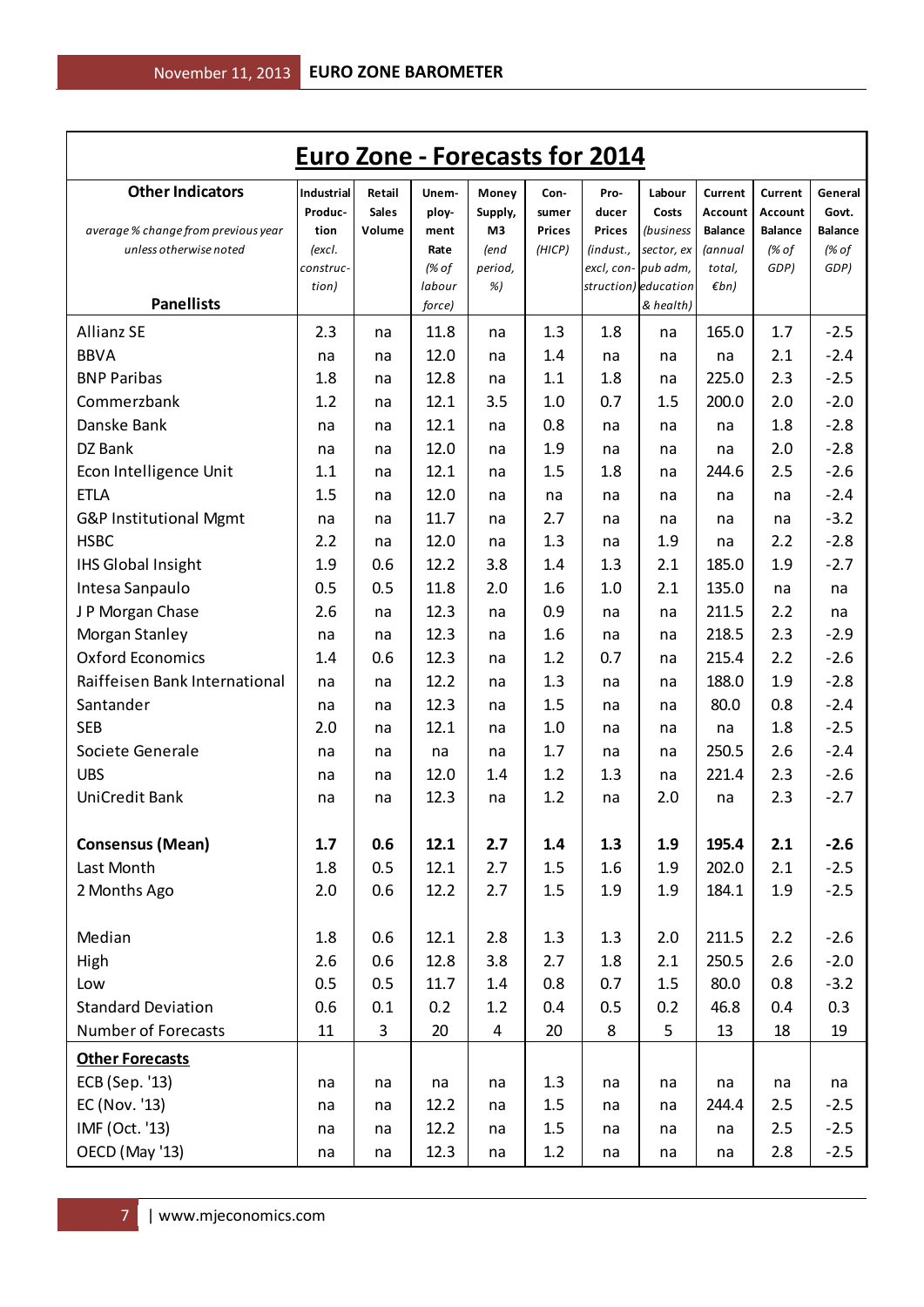| <b>Financial Forecasts</b>               |                            |       |       |  |  |  |  |  |
|------------------------------------------|----------------------------|-------|-------|--|--|--|--|--|
| All forecasts are for end year           |                            | 2013  | 2014  |  |  |  |  |  |
| 3-month Euribor Interest Rate, %         | <b>Mean Average</b>        | 0.22  | 0.34  |  |  |  |  |  |
| Rate on Survey Date:<br>0.22             | High                       | 0.45  | 0.55  |  |  |  |  |  |
|                                          | Low                        | 0.10  | 0.10  |  |  |  |  |  |
|                                          | Standard deviation         | 0.08  | 0.13  |  |  |  |  |  |
|                                          | <b>Number of Forecasts</b> | 16    | 17    |  |  |  |  |  |
| 10-year Benchmark German Bond Yield, %   | <b>Mean Average</b>        | 1.87  | 2.36  |  |  |  |  |  |
| Rate on Survey Date:<br>1.76             | High                       | 2.10  | 3.00  |  |  |  |  |  |
|                                          | Low                        | 1.73  | 2.00  |  |  |  |  |  |
|                                          | Standard deviation         | 0.12  | 0.26  |  |  |  |  |  |
|                                          | <b>Number of Forecasts</b> | 11    | 11    |  |  |  |  |  |
| <b>US Dollars/Euro Exchange Rate</b>     | <b>Mean Average</b>        | 1.322 | 1.258 |  |  |  |  |  |
| Rate on Survey Date:<br>1.341            | High                       | 1.370 | 1.320 |  |  |  |  |  |
|                                          | Low                        | 1.280 | 1.100 |  |  |  |  |  |
|                                          | Standard deviation         | 0.025 | 0.045 |  |  |  |  |  |
|                                          | <b>Number of Forecasts</b> | 22    | 22    |  |  |  |  |  |
| Japanese Yen/Euro Exchange Rate          | <b>Mean Average</b>        | 132.2 | 136.2 |  |  |  |  |  |
| Rate on Survey Date:<br>133.1            | High                       | 138.0 | 152.1 |  |  |  |  |  |
|                                          | Low                        | 127.9 | 117.0 |  |  |  |  |  |
|                                          | Standard deviation         | 3.7   | 10.7  |  |  |  |  |  |
|                                          | <b>Number of Forecasts</b> | 11    | 11    |  |  |  |  |  |
| <b>UK Pound/Euro Exchange Rate</b>       | <b>Mean Average</b>        | 0.838 | 0.816 |  |  |  |  |  |
| Rate on Survey Date:<br>0.839            | High                       | 0.862 | 0.850 |  |  |  |  |  |
|                                          | Low                        | 0.820 | 0.784 |  |  |  |  |  |
|                                          | Standard deviation         | 0.011 | 0.022 |  |  |  |  |  |
|                                          | <b>Number of Forecasts</b> | 12    | 12    |  |  |  |  |  |
| <b>Swedish Krona/Euro Exchange Rate</b>  | <b>Mean Average</b>        | 8.632 | 8.459 |  |  |  |  |  |
| Rate on Survey Date: [8.802]             | High                       | 8.900 | 8.899 |  |  |  |  |  |
|                                          | Low                        | 8.400 | 7.875 |  |  |  |  |  |
|                                          | Standard deviation         | 0.125 | 0.270 |  |  |  |  |  |
|                                          | <b>Number of Forecasts</b> | 16    | 16    |  |  |  |  |  |
| <b>Swiss Franc/Euro Exchange Rate</b>    | <b>Mean Average</b>        | 1.255 | 1.292 |  |  |  |  |  |
| Rate on Survey Date:<br>1.233            | High                       | 1.300 | 1.350 |  |  |  |  |  |
|                                          | Low                        | 1.236 | 1.250 |  |  |  |  |  |
|                                          | Standard deviation         | 0.020 | 0.038 |  |  |  |  |  |
|                                          | <b>Number of Forecasts</b> | 9     | 9     |  |  |  |  |  |
| Oil Prices, Brent Blend, US\$ per barrel | <b>Mean Average</b>        | 108.1 | 105.4 |  |  |  |  |  |
| Rate on Survey Date:<br>106.1            | High                       | 112.3 | 116.0 |  |  |  |  |  |
|                                          | Low                        | 100.0 | 100.0 |  |  |  |  |  |
|                                          | Standard deviation         | 3.0   | 4.6   |  |  |  |  |  |
|                                          | <b>Number of Forecasts</b> | 17    | 17    |  |  |  |  |  |
|                                          |                            |       |       |  |  |  |  |  |

*Note: The consensus (mean average) forecasts for US\$/€, Skr/€ and oil prices are based on responses from panellists in our Euro Zone Barometer survey and those in our companion publication, the Nordic Barometer.*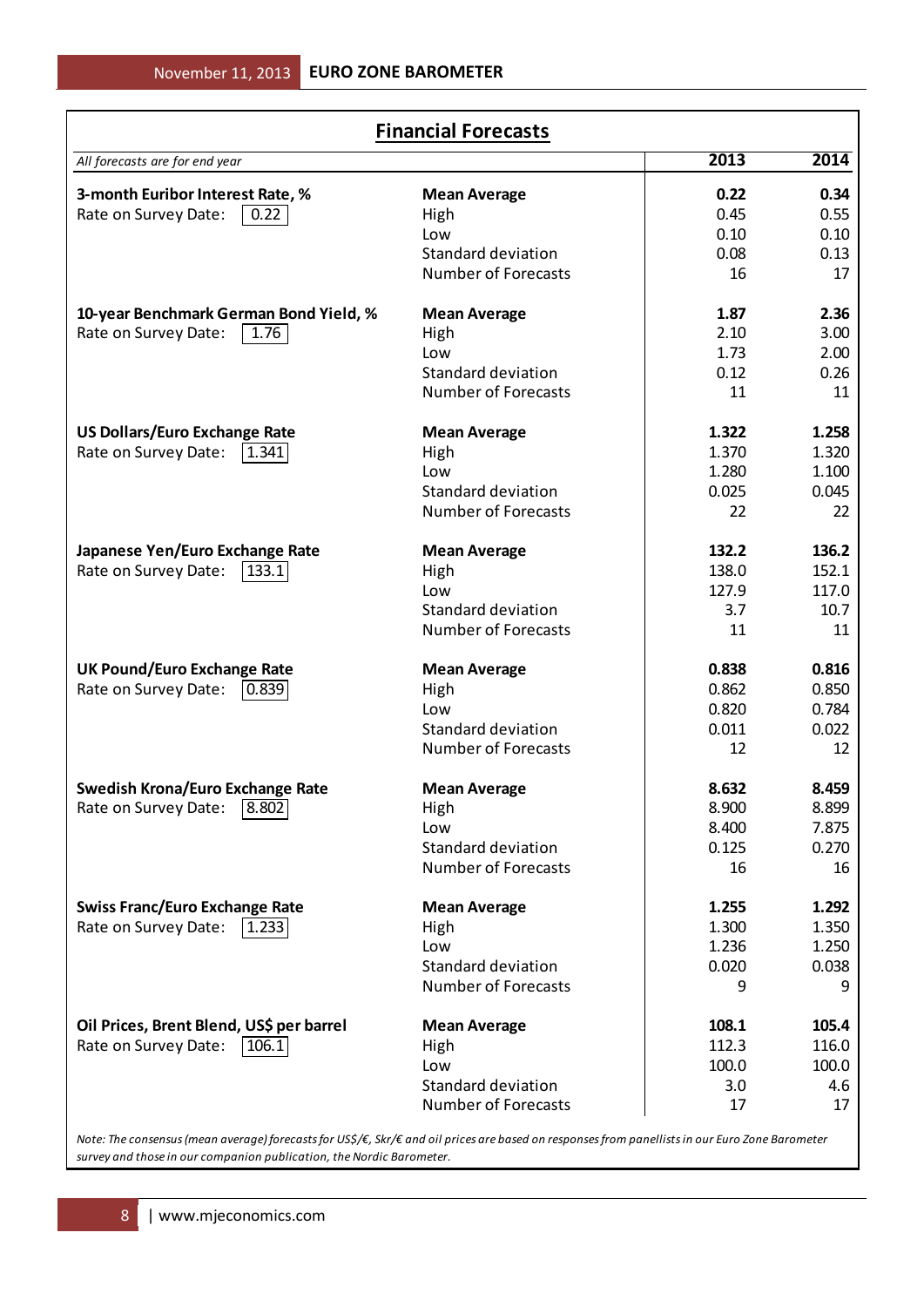| <b>Interest Rate Data</b>             |         |         |            |            |            |            |  |  |
|---------------------------------------|---------|---------|------------|------------|------------|------------|--|--|
| All data are period averages          |         |         |            |            |            |            |  |  |
| Euro Zone Interest Rates, %           | May '13 | Jun     | <u>Jul</u> | <u>Aug</u> | <b>Sep</b> | <u>Oct</u> |  |  |
| Overnight                             | 0.08    | 0.09    | 0.09       | 0.08       | 0.08       | 0.09       |  |  |
| 3-month                               | 0.20    | 0.21    | 0.22       | 0.23       | 0.22       | 0.23       |  |  |
| 6-month                               | 0.30    | 0.32    | 0.34       | 0.34       | 0.34       | 0.34       |  |  |
| 12-month                              | 0.48    | 0.51    | 0.53       | 0.54       | 0.54       | 0.54       |  |  |
| 10-year bond yields                   | 2.69    | 3.07    | 3.10       | 3.10       | 3.41       | 3.16       |  |  |
| <b>International Rates, %</b>         |         |         |            |            |            |            |  |  |
| US 3-month (Euro dollar deposits)     | 0.27    | 0.27    | 0.27       | 0.26       | 0.25       | 0.24       |  |  |
| US 10-year                            | 2.40    | 2.82    | 2.91       | 3.11       | 2.91       | 2.84       |  |  |
| Japan 3-month (Euro yen deposits)     | 0.16    | 0.15    | 0.16       | 0.15       | 0.15       | 0.15       |  |  |
| Japan 10-year                         | 1.05    | 1.02    | 1.01       | 0.93       | 0.88       | 0.76       |  |  |
|                                       |         |         |            |            |            |            |  |  |
| Euro Zone / US Yield Differentials, % |         |         |            |            |            |            |  |  |
| 3-month                               | $-0.07$ | $-0.06$ | $-0.05$    | $-0.03$    | $-0.03$    | $-0.01$    |  |  |
| 10-year                               | 0.29    | 0.25    | 0.19       | $-0.01$    | 0.50       | 0.32       |  |  |

| All data are period averages                                          |                           |                                                         |            |              |            |             |
|-----------------------------------------------------------------------|---------------------------|---------------------------------------------------------|------------|--------------|------------|-------------|
| <b>Euro Zone Interest Rates, %</b>                                    | May '13                   | <u>Jun</u>                                              | <u>Jul</u> | <b>Aug</b>   | <b>Sep</b> | <u>Oct</u>  |
| Overnight                                                             | 0.08                      | 0.09                                                    | 0.09       | 0.08         | 0.08       | 0.09        |
| 3-month                                                               | 0.20                      | 0.21                                                    | 0.22       | 0.23         | 0.22       | 0.23        |
| 6-month                                                               | 0.30                      | 0.32                                                    | 0.34       | 0.34         | 0.34       | 0.34        |
| 12-month                                                              | 0.48                      | 0.51                                                    | 0.53       | 0.54         | 0.54       | 0.54        |
| 10-year bond yields                                                   | 2.69                      | 3.07                                                    | 3.10       | 3.10         | 3.41       | 3.16        |
|                                                                       |                           |                                                         |            |              |            |             |
| <b>International Rates, %</b>                                         |                           |                                                         |            |              |            |             |
| US 3-month (Euro dollar deposits)                                     | 0.27                      | 0.27                                                    | 0.27       | 0.26         | 0.25       | 0.24        |
| US 10-year                                                            | 2.40                      | 2.82                                                    | 2.91       | 3.11         | 2.91       | 2.84        |
| Japan 3-month (Euro yen deposits)                                     | 0.16                      | 0.15                                                    | 0.16       | 0.15         | 0.15       | 0.15        |
| Japan 10-year                                                         | 1.05                      | 1.02                                                    | 1.01       | 0.93         | 0.88       | 0.76        |
|                                                                       |                           |                                                         |            |              |            |             |
| Euro Zone / US Yield Differentials, %                                 |                           |                                                         |            |              |            |             |
| 3-month                                                               | $-0.07$                   | $-0.06$                                                 | $-0.05$    | $-0.03$      | $-0.03$    | $-0.01$     |
| 10-year                                                               | 0.29                      | 0.25                                                    | 0.19       | $-0.01$      | 0.50       | 0.32        |
|                                                                       |                           |                                                         |            |              |            |             |
|                                                                       |                           |                                                         |            |              |            |             |
|                                                                       | <b>Exchange Rate Data</b> |                                                         |            |              |            |             |
| period averages vs euro                                               | May '13                   | <u>Jun</u>                                              | <u>Jul</u> | <b>Aug</b>   | <u>Sep</u> | <u>Oct</u>  |
| Trade Weighted Nominal Index *                                        |                           |                                                         |            |              |            |             |
| $(1999 \text{ Q1} = 100)$                                             | 100.6                     | 101.6                                                   | 101.5      | 102.2        | 102.0      | 102.9       |
| Australian dollar                                                     | 1.313                     | 1.398                                                   | 1.428      | 1.474        | 1.438      | 1.433       |
| Canadian dollar                                                       | 1.326                     | 1.360                                                   | 1.362      | 1.385        | 1.382      | 1.413       |
| Chinese renminbi                                                      | 7.972                     | 8.091                                                   | 8.023      | 8.148        | 8.169      | 8.323       |
| <b>Danish krone</b>                                                   | 7.454                     | 7.458                                                   | 7.458      | 7.458        | 7.458      | 7.459       |
|                                                                       |                           |                                                         |            |              |            |             |
| Hong Kong dollar                                                      | 10.08                     | 10.23                                                   | 10.15      | 10.32        | 10.35      | 10.57       |
| Japanese yen                                                          | 131.1                     | 128.4                                                   | 130.4      | 130.3        | 132.4      | 133.3       |
| Norwegian krone                                                       | 7.559                     | 7.739                                                   | 7.884      | 7.939        | 7.973      | 8.121       |
| Singapore dollar                                                      | 1.622                     | 1.661                                                   | 1.660      | 1.694        | 1.686      | 1.696       |
| South Korean won                                                      | 1445                      | 1498                                                    | 1473       | 1486         | 1447       | 1455        |
| Swedish krona                                                         | 8.573                     | 8.684                                                   | 8.661      | 8.703        | 8.676      | 8.748       |
| <b>Swiss franc</b>                                                    | 1.242                     | 1.232                                                   | 1.237      | 1.234        | 1.234      | 1.232       |
| <b>UK pound</b>                                                       | 0.849                     | 0.852                                                   | 0.862      | 0.859        | 0.842      | 0.847       |
| <b>US dollar</b>                                                      | 1.298                     | 1.319                                                   | 1.308      | 1.331        | 1.335      | 1.364       |
| * ECB index, known as EER20, calculated against 20 partner countries. |                           |                                                         |            |              |            |             |
|                                                                       |                           |                                                         |            |              |            |             |
|                                                                       |                           | The euro has taken its signals from the actions and     |            |              |            |             |
| <b>Exchange Rate</b><br>USS vs Euro                                   |                           | sound-bites of ECB officials in recent days,            |            |              |            |             |
| Source: FT                                                            |                           | fluctuating moderately in response to the policy rate   |            |              |            |             |
| 1.60                                                                  |                           | reduction and to the possibility of more rate cuts to   |            |              |            |             |
| 1.55                                                                  |                           |                                                         |            |              |            |             |
| 1.50                                                                  |                           | come in light of one of the ECB's board members         |            |              |            |             |
| 1.45                                                                  |                           | suggesting that negative rates and asset purchases      |            |              |            |             |
|                                                                       |                           | are options to rid the euro area of its deflationary    |            |              |            |             |
| 1.40                                                                  |                           | threat.                                                 | Although   | quantitative | easing     | still<br>is |
| 1.35                                                                  |                           | considered unlikely, and the euro is still trending     |            |              |            |             |
| 1.30                                                                  |                           | upwards, the fact that Europe's policymakers are        |            |              |            |             |
| 1.25                                                                  |                           |                                                         |            |              |            |             |
| 1.20                                                                  |                           | taking the suggestion seriously is an indication of the |            |              |            |             |
| 1.15                                                                  |                           | concerns over the euro zone's predicament and of        |            |              |            |             |
| Jan-06 Jan-07 Jan-08 Jan-09 Jan-10 Jan-11 Jan-12 Jan-13               |                           | the fear of a Japanese-style era of deflation           |            |              |            |             |
|                                                                       |                           | complicating recovery hopes and debt reduction.         |            |              |            |             |
|                                                                       |                           |                                                         |            |              |            |             |
|                                                                       |                           |                                                         |            |              |            |             |
| www.mjeconomics.com<br>9                                              |                           |                                                         |            |              |            |             |

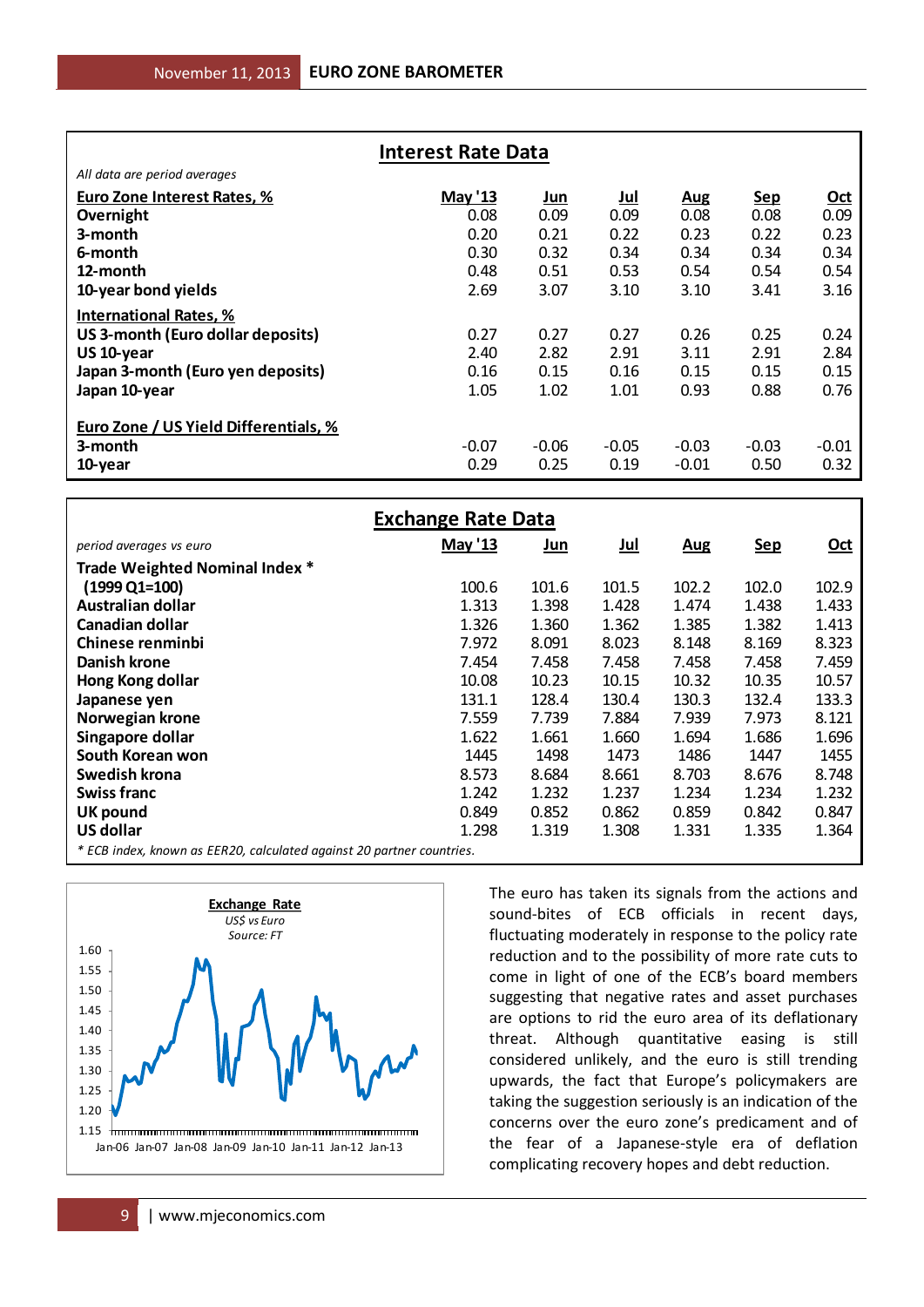### **ECB Watch**

The ECB's move to lower its main policy interest rate earlier this month, by 25 basis points to 0.25%, came as a surprise to our experts, which hadn't expected such an immediate policy response from the region's central bank. Euro Zone Barometer had argued that the unanimous easing bias among its board members was "pointing toward a rate cut if market conditions reverse to jeopardise the euro zone recovery" to provide at least some indication.

In the event the ECB was concerned by both the very weak recovery prospects that are clearly failing to improve the labour market and diminishing inflation giving rise to the risk of a deflationary trap in the absence of additional stimulus. Further interest rate cuts are unlikely, although there is an outside chance of going all the way to zero.





### **Euro Zone Barometer Monthly Interest Rate Poll**

meetings: Panellists' estimates of the probability of movements in the euro zone policy rate at the ECB Council's next two

|             | Dec. 5th | Jan. 9th |
|-------------|----------|----------|
| $-50bp$     | 0.0%     | 0.0%     |
| $-25bp$     | 7.6%     | 10.7%    |
| Unchanged   | 92.4%    | 89.3%    |
| $+25bp$     | 0.0%     | 0.0%     |
| $+50bp$     | 0.0%     | 0.0%     |
| Source: MJE |          |          |



### **Last Five ECB Interest Rate Changes:**

**November 7th, 2013** 0.25% DECREASE to 0.25%

**May 2nd, 2013** 0.25% DECREASE to 0.50%

0.25% DECREASE to 0.75% **July 5th, 2012**

**December 14th, 2011**  0.25% DECREASE to 1.00%

**November 9th, 2011**  0.25% DECREASE to 1.25%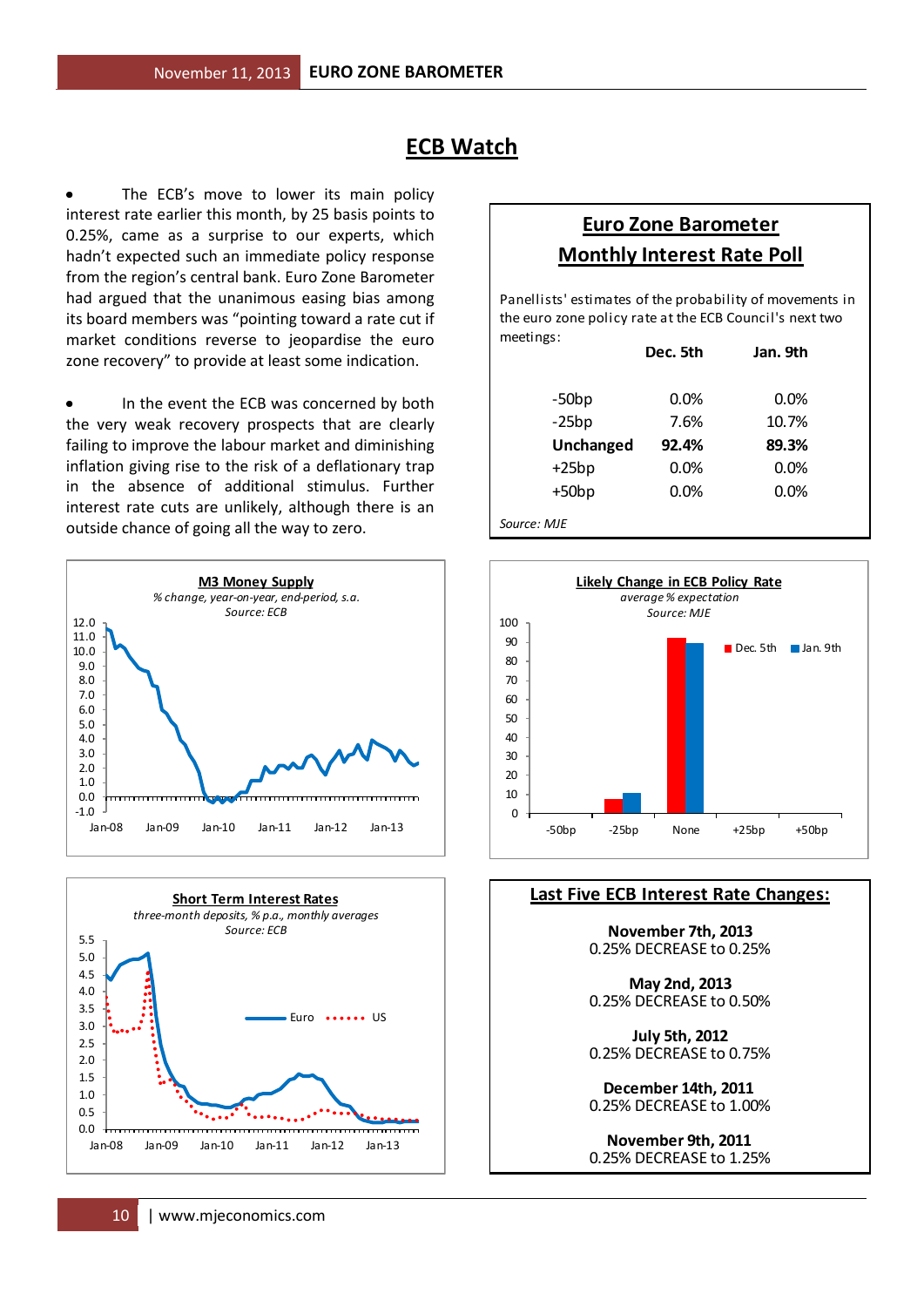### **Long Term Forecasts**

Forecasts for 2015 to 2017 are taken from our October 2013 long term forecasts survey

| (% change year-on-year, unless otherwise stated)                                                                                                                                                                                                        | 2012                                                 | 2013         | 2014         | 2015                                                                                                      | 2016   | 2017         |
|---------------------------------------------------------------------------------------------------------------------------------------------------------------------------------------------------------------------------------------------------------|------------------------------------------------------|--------------|--------------|-----------------------------------------------------------------------------------------------------------|--------|--------------|
| <b>Gross Domestic Product</b>                                                                                                                                                                                                                           | $-0.7$                                               | $-0.4$       | 1.1          | 1.5                                                                                                       | 1.6    | 1.6          |
| <b>Private Consumption</b>                                                                                                                                                                                                                              | $-1.4$                                               | $-0.6$       | 0.6          | 1.1                                                                                                       | 1.2    | 1.4          |
| <b>Gross Fixed Investment</b>                                                                                                                                                                                                                           | $-4.0$                                               | $-3.3$       | 1.5          | 2.6                                                                                                       | 2.6    | 2.6          |
| <b>Industrial Production (excl. construction)</b>                                                                                                                                                                                                       | $-2.4$                                               | $-0.9$       | 1.7          | 2.3                                                                                                       | 1.9    | 2.0          |
| <b>Unemployment Rate, % of labour force</b>                                                                                                                                                                                                             | 11.4                                                 | 12.1         | 12.1         | 11.9                                                                                                      | 11.5   | 11.1         |
| <b>Harmonised Index of Consumer Prices</b>                                                                                                                                                                                                              | 2.5                                                  | 1.5          | 1.4          | 1.6                                                                                                       | 1.9    | 2.0          |
| <b>Current Account, annual total, % of GDP</b>                                                                                                                                                                                                          | 1.3                                                  | 2.0          | 2.1          | 2.0                                                                                                       | 2.3    | 2.3          |
| <b>General Government Balance, % of GDP</b>                                                                                                                                                                                                             | $-3.7$                                               | $-3.0$       | $-2.6$       | $-2.1$                                                                                                    | $-1.6$ | $-1.2$       |
| <b>Financial Indicators (end period)</b>                                                                                                                                                                                                                |                                                      |              |              |                                                                                                           |        |              |
| 3 Month Interest Rate, % per annum                                                                                                                                                                                                                      | 0.19                                                 | 0.22         | 0.34         | 0.99                                                                                                      | 1.77   | 1.92         |
| 10 Year Bond Yield, % per annum                                                                                                                                                                                                                         | 1.32                                                 | 1.87         | 2.36         | 2.77                                                                                                      | 2.65   | 2.80         |
| 10 year - 3 month Yield Differential                                                                                                                                                                                                                    | 1.13                                                 | 1.65         | 2.02         | 1.78                                                                                                      | 0.88   | 0.88         |
| US\$ per € Exchange Rate                                                                                                                                                                                                                                | 1.318                                                | 1.322        | 1.258        | 1.244                                                                                                     | 1.270  | 1.282        |
| <b>Long Term Growth Trend</b><br>Real GDP, % change, year-on-year<br>Source: Eurostat; MJE<br>4.0<br>3.0<br>2.0<br>1.0<br>0.0<br>$-1.0$<br>$-2.0$<br>$-3.0$<br>$-4.0$<br>$-5.0$<br>2009<br>2010<br>2011<br>2012<br>2013<br>2014<br>2015<br>2016<br>2017 | 3.5<br>3.0<br>2.5<br>2.0<br>1.5<br>1.0<br>0.5<br>0.0 | 2009<br>2010 | 2011<br>2012 | <b>Long Term Inflation Trend</b><br>HICP, % change, year-on-year<br>Source: Eurostat; MJE<br>2013<br>2014 | 2015   | 2016<br>2017 |
| www.mjeconomics.com<br>11                                                                                                                                                                                                                               |                                                      |              |              |                                                                                                           |        |              |



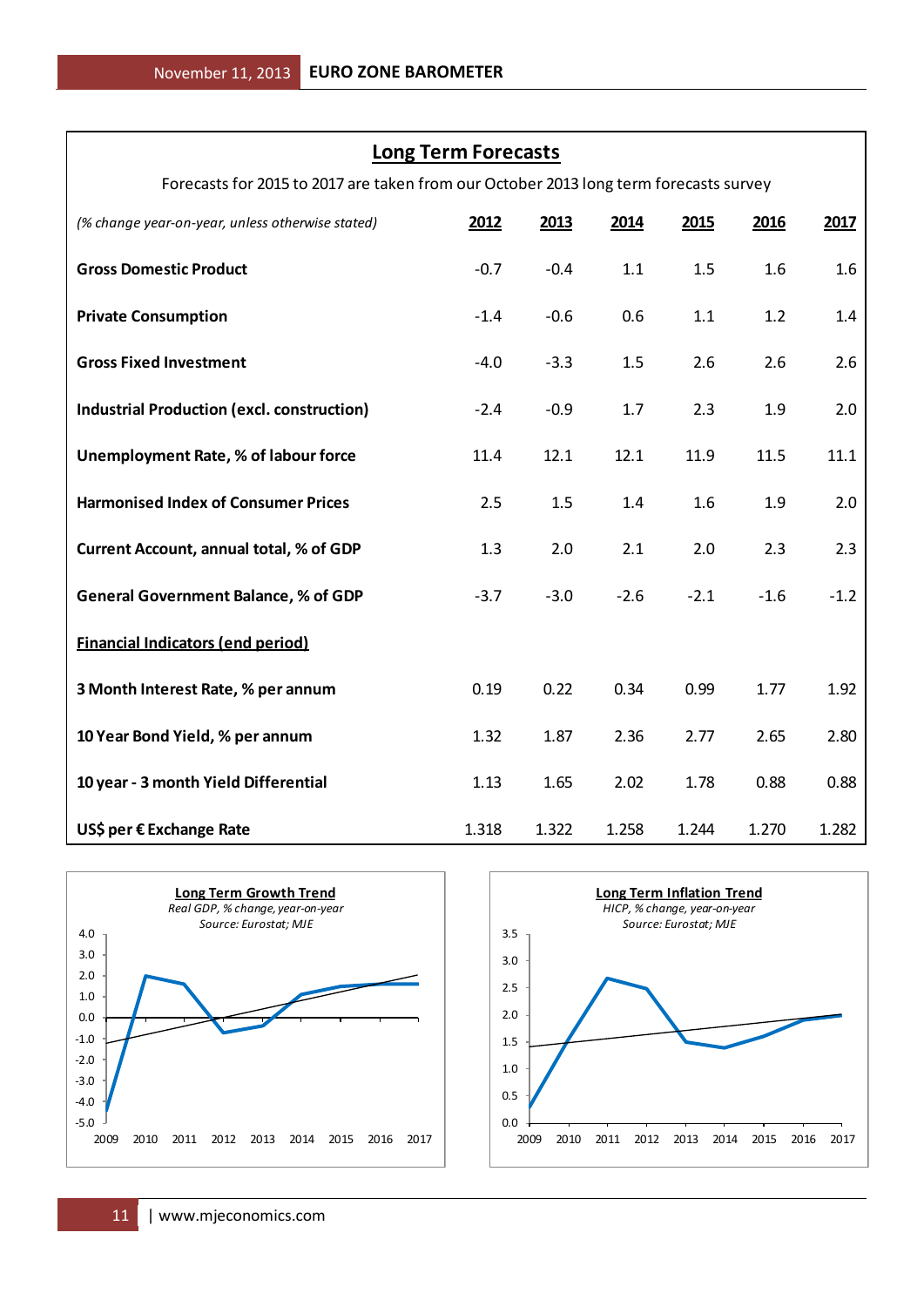| <b>GERMANY - Forecasts for 2013</b>                                        |                   |                  |                        |                              |                              |                   |                   |                         |                    |
|----------------------------------------------------------------------------|-------------------|------------------|------------------------|------------------------------|------------------------------|-------------------|-------------------|-------------------------|--------------------|
| average % change from previous year,                                       | Gross             | Private          | Gross                  | <b>Industrial</b>            | Unem-                        | Con-              | Current           | General                 | General            |
| unless otherwise noted. For sources                                        | Domestic          | Consump-         | Fixed                  | Produc-                      | ployment                     | sumer             | Account           | Govt.                   | Govt.              |
| and definitions, see page 24.                                              | Product           | tion             | Invest-                | tion                         | Rate                         | <b>Prices</b>     | <b>Balance</b>    | <b>Balance</b>          | <b>Debt</b>        |
|                                                                            |                   |                  | ment                   | (excl.<br>construc-<br>tion) | (EU defn.,<br>% of<br>labour | (HICP)            | (% of<br>GDP)     | (% of<br>GDP)           | (% of<br>GDP)      |
| <b>Panellists</b>                                                          |                   |                  |                        |                              | force)                       |                   |                   |                         |                    |
| <b>Allianz SE</b>                                                          | na                | 0.9              | na                     | 0.6                          | 5.3                          | 1.6               | 7.0               | 0.1                     | na                 |
| <b>BBVA</b>                                                                | 0.6               | 1.1              | $-1.0$                 | na                           | na                           | 1.7               | 6.5               | 0.0                     | na                 |
| <b>BNP Paribas</b>                                                         | 0.7               | 1.0              | $-0.9$                 | 0.3                          | na                           | 1.6               | 7.1               | $-0.8$                  | na                 |
| Danske Bank                                                                | 0.7               | 0.9              | $-0.1$                 | na                           | 5.2                          | 1.7               | 6.0               | $-0.2$                  | 81.1               |
| DZ Bank                                                                    | 0.6               | 0.9              | $-1.4$                 | na                           | na                           | 1.7               | 6.6               | 0.1                     | 80.5               |
| Economist Intelligence Unit                                                | 0.5               | 1.1              | $-1.7$                 | $-0.3$                       | 5.3                          | 1.6               | 7.1               | 0.1                     | 79.9               |
| G&P Institutional Mgmt                                                     | 0.6               | 1.0              | $-1.2$                 | na                           | 5.4                          | 1.0               | na                | 0.0                     | na                 |
| <b>HSBC</b>                                                                | 0.6               | 1.1              | $-1.3$                 | $-0.4$                       | na                           | 1.7               | 6.6               | 0.1                     | 80.5               |
| <b>IHS Global Insight</b>                                                  | 0.6               | 1.2              | $-0.5$                 | 0.9                          | 5.3                          | 1.6               | 7.0               | 0.3                     | 80.1               |
| Intesa Sanpaulo                                                            | 0.6               | 1.0              | $-0.9$                 | $-1.1$                       | na                           | 1.7               | 7.3               | 0.0                     | na                 |
| J P Morgan Chase                                                           | 0.5               | na               | na                     | na                           | na                           | 1.7               | na                | $-0.5$                  | na                 |
| Morgan Stanley                                                             | 0.4               | 1.7              | $-0.6$                 | $-0.6$                       | 5.5                          | 1.6               | 6.7               | 0.0                     | 80.3               |
| <b>Oxford Economics</b>                                                    | 0.6               | 1.0              | $-1.0$                 | $-0.3$                       | 5.3                          | 1.6               | 7.0               | 0.0                     | na                 |
| Raitteisen Bank International                                              | 0.5               | na               | na                     | na                           | na                           | 1.5               | 7.0               | $-0.2$                  | 81.1               |
| Santander                                                                  | 0.6               | 1.0              | $-1.2$                 | $-0.2$                       | 5.3                          | 1.6               | 6.5               | $-0.3$                  | 79.5               |
| <b>SEB</b>                                                                 | 0.5               | 0.8              | 0.5                    | 0.3                          | 5.5                          | 1.6               | na                | $-0.2$                  | 81.1               |
| Societe Generale                                                           | 0.8               | 1.1              | na                     | na                           | na                           | 2.0               | 6.3               | $-0.3$                  | 80.2               |
| <b>UBS</b>                                                                 | 0.5               | 1.0              | $-1.0$                 | $-0.4$                       | na                           | 1.6               | 7.0               | 0.2                     | 79.5               |
| Unicredit Bank                                                             | 0.6               | 1.0              | $-0.9$                 | na                           | 5.6                          | 1.5               | 5.9               | 0.0                     | 79.2               |
| <b>Consensus (Mean Average)</b>                                            | 0.6               | 1.0              | $-0.9$                 | $-0.1$                       | 5.4                          | 1.6               | 6.7               | $-0.1$                  | 80.3               |
| Last Month                                                                 | 0.6               | 1.0              | $-0.9$                 | $-0.1$                       | 5.4                          | 1.7               | 6.7               | $-0.1$                  | 80.2               |
| 2 Months Ago                                                               | 0.6               | 1.0              | $-1.0$                 | 0.1                          | 5.5                          | 1.7               | 6.5               | $-0.1$                  | 79.4               |
| Median                                                                     | 0.6               | 1.0              | $-1.0$                 | $-0.3$                       | 5.3                          | 1.6               | 6.9               | 0.0                     | 80.3               |
| High                                                                       | 0.8               | 1.7              | 0.5                    | 0.9                          | 5.6                          | 2.0               | 7.3               | 0.3                     | 81.1               |
| Low                                                                        | 0.4               | 0.8              | $-1.7$                 | $-1.1$                       | 5.2                          | 1.0               | 5.9               | $-0.8$                  | 79.2               |
| <b>Standard Deviation</b>                                                  | 0.1               | 0.2              | 0.5                    | 0.6                          | 0.1                          | 0.2               | 0.4               | 0.3                     | 0.7                |
| <b>Number of Forecasts</b>                                                 | 18                | 17               | 15                     | 11                           | 10                           | 19                | 16                | 19                      | 12                 |
| <b>Other Forecasts</b><br>EC (Nov '13)<br>IMF (Oct. '13)<br>OECD (May '12) | 0.5<br>0.5<br>0.4 | 0.9<br>0.8<br>na | $-0.9$<br>$-0.6$<br>na | na<br>na<br>na               | 5.4<br>5.6<br>5.0            | 1.7<br>1.6<br>1.6 | 7.0<br>6.0<br>6.7 | 0.0<br>$-0.4$<br>$-0.2$ | 79.6<br>80.4<br>na |

- Germany's economic sentiment indicator continued to rise in October for a sixth consecutive month, to 104.9, according to the European Commission. The rise was largely related to the trend improvement in sentiment among manufacturers buoyed by export orders.
- Germany's exports hit a record high of almost €95bn in September, a rise of 3.6% y/y. With imports of €74bn, the monthly trade surplus reached a record €20.4bn, exceeding its previous high in June 2008.
- Data released by the Federal Statistical Office indicate that real GDP increased by 0.3% q/q during Q3 2013 on a seasonallyand calendar-adjusted basis. The rise was smaller than that recorded for Q2, suggesting a weak recovery but sufficient to keep the unemployment rate down, which slipped to 5.2% in September.
- Corporate insolvencies fell in August by 7.4% y/y, although retailers, vehicle maintenance firms and those in the building industry are still being affected by a weak economy.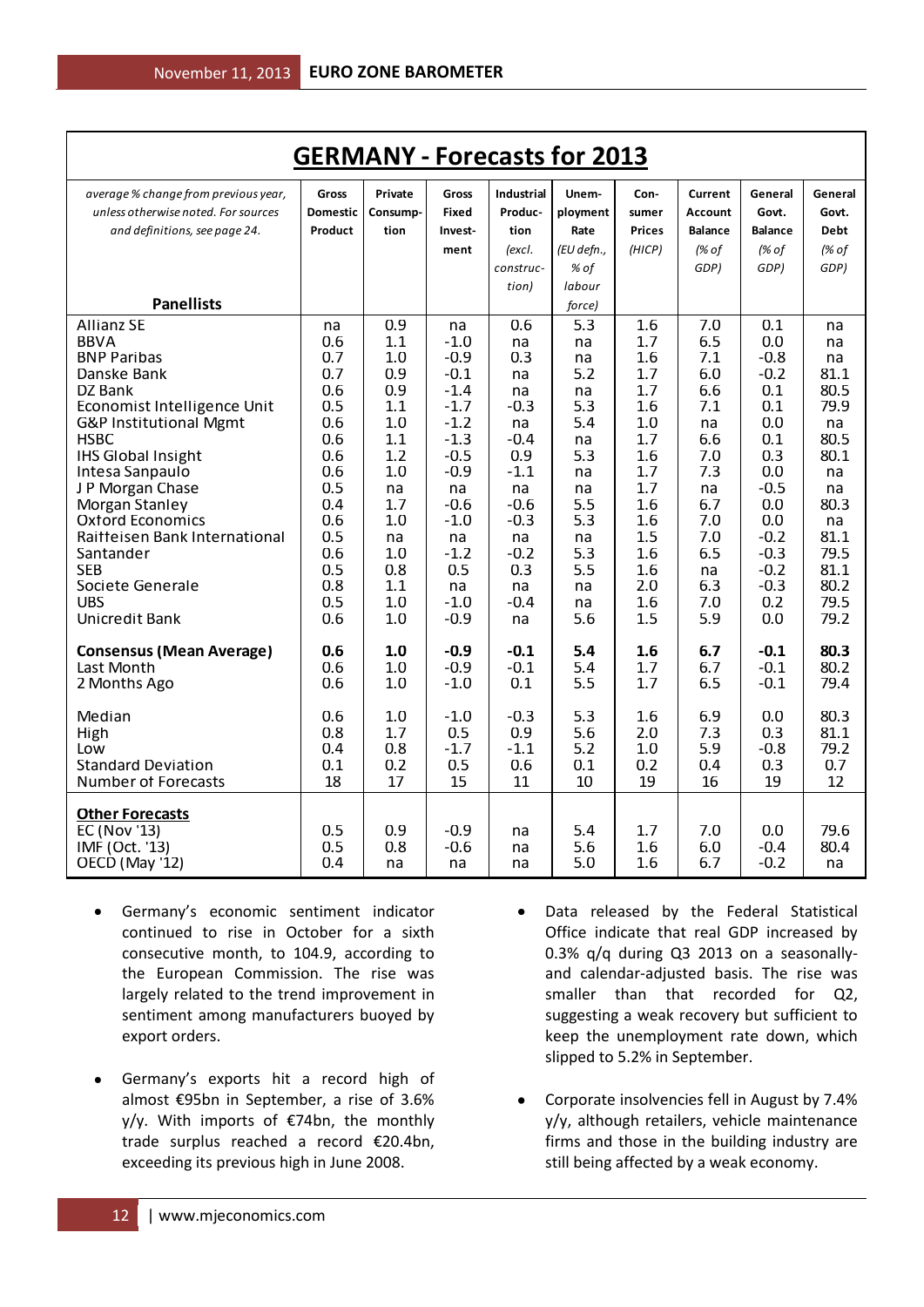| <b>GERMANY - Forecasts for 2014</b>           |                 |            |            |                   |            |               |                |                |             |
|-----------------------------------------------|-----------------|------------|------------|-------------------|------------|---------------|----------------|----------------|-------------|
| average % change from previous year,          | Gross           | Private    | Gross      | <b>Industrial</b> | Unem-      | Con-          | Current        | General        | General     |
| unless otherwise noted. For sources           | <b>Domestic</b> | Consump-   | Fixed      | Produc-           | ployment   | sumer         | <b>Account</b> | Govt.          | Govt.       |
| and definitions, see page 24.                 | Product         | tion       | Invest-    | tion              | Rate       | <b>Prices</b> | <b>Balance</b> | <b>Balance</b> | <b>Debt</b> |
|                                               |                 |            | ment       | (excl.            | (EU defn., | (HICP)        | (% of          | (% of          | (% of       |
|                                               |                 |            |            | construc-         | % of       |               | GDP)           | GDP)           | GDP)        |
|                                               |                 |            |            | tion)             | labour     |               |                |                |             |
| <b>Panellists</b>                             |                 |            |            |                   | force)     |               |                |                |             |
| <b>Allianz SE</b>                             | na              | 1.5        | na         | 5.1               | 5.2        | 1.5           | 6.6            | 0.2            | na          |
| <b>BBVA</b>                                   | 1.8             | 1.4        | 4.1        | na                | na         | 1.8           | 5.6            | 0.0            | na          |
| <b>BNP Paribas</b>                            | 1.8             | 1.6        | 4.5        | 3.0               | na         | 1.6           | 7.0            | 0.0            | na          |
| Danske Bank                                   | 2.5             | 1.7        | 5.4        | na                | 4.9        | 1.8           | 5.6            | 0.0            | 79.0        |
| DZ Bank                                       | 2.0             | 1.4        | 4.5        | na                | na         | 2.1           | 5.9            | 0.3            | 78.0        |
| Economist Intelligence Unit                   | $1.3\,$         | 1.3        | 1.9        | 1.5               | 5.3        | 1.6           | 6.9            | 0.4            | 79.2        |
| G&P Institutional Mgmt                        | 1.7             | 1.5        | 3.1        | na                | 5.0        | 1.3           | na             | 0.1            | na          |
| <b>HSBC</b>                                   | 1.7             | 1.4        | 2.5        | 3.8               | na         | 1.8           | 6.2            | 0.1            | 78.1        |
| <b>IHS Global Insight</b>                     | 1.8             | 1.8        | 5.4        | 5.8               | 5.2        | 1.6           | 6.4<br>6.2     | 0.3<br>$-0.1$  | 77.1        |
| Intesa Sanpaulo                               | 1.8<br>1.9      | 1.4        | 4.2        | 1.0               | na         | 1.7<br>1.7    |                | 0.0            | na          |
| J P Morgan Chase<br>Morgan Stanley            | 1.8             | na<br>1.3  | na<br>3.2  | na<br>2.2         | na<br>5.5  | 1.9           | na<br>6.6      | 0.1            | na<br>77.8  |
| <b>Oxford Economics</b>                       | 1.7             | 1.3        | 3.6        | 2.0               | 5.2        | 1.5           | 6.9            | 0.0            | na          |
| Raitteisen Bank International                 | 1.8             | na         | na         | na                | na         | 1.5           | 7.0            | 0.0            | 78.6        |
| Santander                                     | 1.9             | 1.1        | 3.1        | 2.5               | 5.4        | 1.8           | 5.7            | 0.0            | 77.5        |
| SEB                                           | 1.7             | 1.0        | 2.5        | 2.9               | 5.5        | 1.9           | na             | 0.0            | 78.1        |
| Societe Generale                              | 1.5             | 1.4        | na         | na                | na         | 2.5           | 6.0            | $-0.2$         | 78.3        |
| <b>UBS</b>                                    | 1.6             | 1.7        | 4.7        | 2.7               | na         | 1.3           | 6.2            | 0.0            | 77.0        |
| Unicredit Bank                                | 1.5             | 0.9        | 2.7        | na                | 5.5        | 1.4           | 5.5            | $-0.2$         | 76.9        |
|                                               |                 |            |            |                   |            |               |                |                | 78.0        |
| <b>Consensus (Mean Average)</b><br>Last Month | 1.8<br>1.8      | 1.4<br>1.4 | 3.7<br>3.7 | 3.0<br>3.0        | 5.3<br>5.3 | 1.7<br>1.8    | 6.3<br>6.3     | 0.1<br>0.1     | 78.0        |
| 2 Months Ago                                  | 1.8             | 1.3        | 3.6        | 3.0               | 5.4        | 1.8           | 6.0            | 0.1            | 77.4        |
|                                               |                 |            |            |                   |            |               |                |                |             |
| Median                                        | 1.8             | 1.4        | 3.6        | 2.7               | 5.3        | 1.7           | 6.2            | 0.0            | 78.1        |
| High                                          | 2.5             | 1.8        | 5.4        | 5.8               | 5.5        | 2.5           | 7.0            | 0.4            | 79.2        |
| Low                                           | 1.3             | 0.9        | 1.9        | 1.0               | 4.9        | 1.3           | 5.5            | $-0.2$         | 76.9        |
| <b>Standard Deviation</b>                     | 0.2             | 0.2        | 1.1        | 1.5               | 0.2        | 0.3           | 0.5            | 0.2            | 0.8         |
| <b>Number of Forecasts</b>                    | 18              | 17         | 15         | 11                | 10         | 19            | 16             | 19             | 12          |
| <b>Other Forecasts</b>                        |                 |            |            |                   |            |               |                |                |             |
| <b>EC (Nov '13)</b>                           | 1.7             | 1.4        | 4.4        | na                | 5.3        | 1.7           | 6.6            | 0.1            | 77.1        |
| IMF (Oct. '13)                                | 1.4             | 1.1        | 2.5        | na                | 5.5        | 1.8           | 5.7            | -0.1           | 78.1        |
| OECD (May '12)                                | 1.9             | na         | na         | na                | 4.8        | 2.0           | 6.0            | 0.0            | na          |

|                                                    |         | <b>Germany: Historical Data</b> |        |        |
|----------------------------------------------------|---------|---------------------------------|--------|--------|
| % change, year-on-year                             | 2009    | 2010                            | 2011   | 2012   |
| <b>Gross Domestic Product</b>                      | $-5.1$  | 4.0                             | 3.1    | 0.9    |
| <b>Private Consumption</b>                         | 0.1     | 0.9                             | 1.7    | 0.7    |
| <b>Gross Fixed Investment</b>                      | $-11.6$ | 5.9                             | 6.2    | $-1.9$ |
| <b>Industrial Production</b>                       | $-16.3$ | 10.7                            | 7.7    | $-0.3$ |
| Unemploy. Rate, % of L.F.                          | 7.8     | 7.1                             | 5.9    | 5.5    |
| <b>Consumer Prices</b>                             | 0.2     | 1.2                             | 2.5    | 2.1    |
| <b>Current Acc., % of GDP</b>                      | 6.0     | 6.1                             | 5.6    | 7.1    |
| Budget Bal., % of GDP                              | $-3.1$  | $-4.1$                          | $-0.8$ | 0.2    |
| <b>Public Debt, % of GDP</b>                       | 74.5    | 82.4                            | 80.4   | 81.9   |
| Source: ECB; Eurostat; national statistical office |         |                                 |        |        |

#### **Germany: Background Information**

| <b>Prime Minister:</b>                                                                     | Angela Merkel                                                                                                                          |
|--------------------------------------------------------------------------------------------|----------------------------------------------------------------------------------------------------------------------------------------|
| Government:                                                                                | Christian Democrat. Union led coalition                                                                                                |
| <b>Next Election:</b>                                                                      | 2017 (parliamentary)                                                                                                                   |
| Capital City:                                                                              | Berlin                                                                                                                                 |
| <b>Economic Freedom:</b>                                                                   | 19th out of 177 countries                                                                                                              |
| <b>Doing Business:</b>                                                                     | 21st out of 189 countries                                                                                                              |
| <b>Competitiveness:</b>                                                                    | 4th out of 148 countries                                                                                                               |
| Corruption:                                                                                | 13th out of 174 countries                                                                                                              |
| <b>Corporate Tax Rate:</b>                                                                 | 15.0% (national rate)<br>14.0-17.0% (local rate)<br>15.0% (branch rate)<br>Note: 5.5% solidarity rate and municipal rates also levied. |
| Sources : BIS, Deloitte, IFES Election Guide, IMF, FT,<br>World Bank, World Economic Forum | Heritage Foundation, MJE, Transparency International,                                                                                  |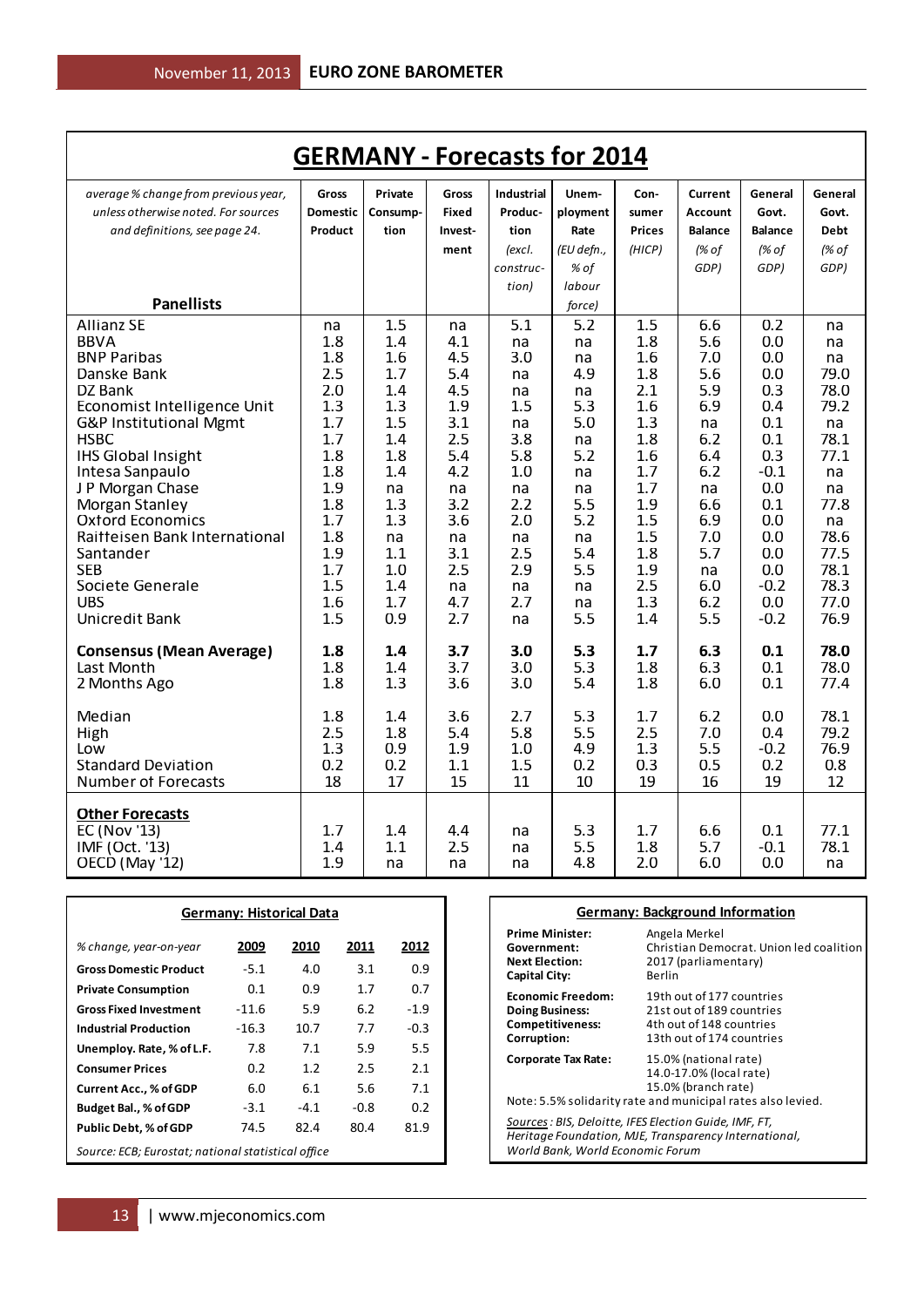| <b>FRANCE - Forecasts for 2013</b>          |                 |            |                  |                   |              |               |                  |                  |              |
|---------------------------------------------|-----------------|------------|------------------|-------------------|--------------|---------------|------------------|------------------|--------------|
| average % change from previous year,        | <b>Gross</b>    | Household  | Gross            | <b>Industrial</b> | Unem-        | Con-          | Current          | General          | General      |
| unless otherwise noted. For sources         | <b>Domestic</b> | Consump-   | <b>Fixed</b>     | Produc-           | ployment     | sumer         | <b>Account</b>   | Govt.            | Govt.        |
| and definitions, see page 24.               | Product         | tion       | Invest-          | tion              | Rate         | <b>Prices</b> | <b>Balance</b>   | <b>Balance</b>   | <b>Debt</b>  |
|                                             |                 |            | ment             | (excl.            | (EU defn.,   | (HICP)        | (% of            | (% of            | (% of        |
|                                             |                 |            |                  | construc-         | % of         |               | GDP)             | GDP)             | GDP)         |
|                                             |                 |            |                  | tion)             | labour       |               |                  |                  |              |
| <b>Panellists</b>                           |                 |            |                  |                   | force)       |               |                  |                  |              |
| <b>Allianz SE</b>                           | 0.2             | na         | na               | na                | 11.0         | na            | $-1.6$           | $-4.1$           | na           |
| <b>BBVA</b>                                 | 0.2             | 0.3        | $-2.1$           | na                | na           | 1.1           | $-1.6$           | $-4.1$           | na           |
| <b>BNP Paribas</b>                          | 0.1             | 0.3        | $-2.5$           | $-0.4$            | 11.0         | 0.9           | $-1.9$           | $-4.1$           | na           |
| Danske Bank                                 | 0.2<br>0.2      | 0.4        | $-2.5$<br>$-2.1$ | na                | 11.2<br>11.0 | 1.0           | $-1.6$           | $-4.0$           | 94.2         |
| DZ Bank<br>Economist Intelligence Unit      | 0.2             | 0.4<br>0.3 | $-2.5$           | na<br>$-0.2$      | 10.6         | 1.3<br>1.1    | $-1.7$<br>$-1.8$ | $-4.1$<br>$-4.1$ | 94.0<br>93.8 |
| G&P Institutional Mgmt                      | 0.3             | 0.3        | $-2.0$           | na                | 10.9         | 1.1           | na               | $-4.0$           | na           |
| <b>HSBC</b>                                 | 0.2             | 0.3        | $-2.3$           | $-0.6$            | 11.0         | 1.1           | $-2.0$           | $-4.2$           | 94.9         |
| <b>IHS Global Insight</b>                   | 0.2             | 0.2        | $-2.3$           | $-0.9$            | 10.9         | 1.1           | $-1.8$           | $-4.2$           | 94.2         |
| Intesa Sanpaulo                             | $-0.1$          | 0.2        | na               | $-2.1$            | 10.5         | 1.1           | na               | na               | na           |
| J P Morgan Chase                            | 0.2             | na         | na               | na                | na           | 1.0           | na               | $-3.3$           | na           |
| Morgan Stanley                              | 0.0             | 0.2        | $-2.5$           | na                | 10.5         | 1.1           | $-2.1$           | $-3.9$           | 93.6         |
| <b>Oxford Economics</b>                     | 0.2             | 0.4        | $-2.3$           | $-0.4$            | 11.0         | 1.1           | $-1.9$           | $-4.1$           | 116.6        |
| Raitteisen Bank International<br><b>SEB</b> | 0.1<br>0.2      | na<br>0.0  | na<br>na         | na<br>$-2.0$      | na<br>10.9   | 1.1<br>1.2    | $-2.2$<br>na     | $-4.0$<br>$-4.0$ | 93.9<br>92.2 |
| Societe Generale                            | $-0.2$          | 0.3        | na               | na                | 10.7         | 1.5           | $-1.7$           | $-3.6$           | 93.5         |
| <b>UBS</b>                                  | 0.2             | 0.4        | $-2.3$           | $-0.3$            | 10.6         | 1.1           | $-1.7$           | $-4.2$           | 93.8         |
| Unicredit Bank                              | 0.2             | 0.3        | $-2.5$           | na                | na           | 1.2           | $-2.0$           | $-4.0$           | 92.6         |
|                                             |                 |            |                  |                   |              |               |                  |                  |              |
| <b>Consensus (Mean Average)</b>             | 0.1             | 0.3        | $-2.3$           | $-0.9$            | 10.8         | 1.1           | $-1.8$           | $-4.0$           | 95.6         |
| Last Month                                  | 0.1             | 0.2        | $-1.9$           | $-0.9$            | 10.8         | 1.1           | $-1.9$           | $-4.0$           | 95.7         |
| 2 Months Ago                                | 0.0             | 0.2        | $-1.9$           | $-0.8$            | 10.8         | 1.1           | $-2.0$           | $-3.9$           | 95.8         |
| Median                                      | 0.2             | 0.3        | $-2.3$           | $-0.5$            | 10.9         | 1.1           | $-1.8$           | $-4.1$           | 93.9         |
| High                                        | 0.3             | 0.4        | $-2.0$           | $-0.2$            | 11.2         | 1.5           | $-1.6$           | $-3.3$           | 116.6        |
| Low                                         | $-0.2$          | 0.0        | $-2.5$           | $-2.1$            | 10.5         | 0.9           | $-2.2$           | $-4.2$           | 92.2         |
| <b>Standard Deviation</b>                   | 0.1             | 0.1        | 0.2              | 0.8               | 0.2          | 0.1           | 0.2              | 0.2              | 6.6          |
| <b>Number of Forecasts</b>                  | 18              | 15         | 12               | 8                 | 14           | 17            | 14               | 17               | 12           |
|                                             |                 |            |                  |                   |              |               |                  |                  |              |
| <b>Other Forecasts</b><br>EC (Nov. '13)     | 0.2             | 0.5        | $-2.3$           | na                | 11.0         | 1.0           | $-1.8$           | $-4.1$           | 93.5         |
| IMF (Oct. '13)                              | 0.2             | 0.4        | $-2.4$           | na                | 11.0         | 1.0           | -1.6             | -4.0             | 93.5         |
| OECD (May '12)                              | $-0.3$          | na         | na               | na                | 10.7         | 1.1           | $-2.2$           | $-4.0$           | na           |
|                                             |                 |            |                  |                   |              |               |                  |                  |              |

- France has suffered the ignominy of a credit  $\bullet$ rating downgrade from S&P recently as the government struggles to get to grips with its fiscal problems. These require more concerted efforts at reform, amid weak economic growth that is seeing France miss its EU deficit target.
- Real GDP shrank by 0.1% during Q3, delaying  $\bullet$ recovery hopes. The problems there and in Italy highlight the euro zone's continuing deficiencies and are a major factor behind the ECB's decision to ease monetary policy this month with an interest rate reduction.
- The French growth figure was all the more disappointing in light of the improvement in confidence lately, which could lead to better data before the year is out. As in Germany the French economic sentiment indicator rose for a sixth consecutive month in October in response to a broad-based improvement in most sectors apart from retail trade.
- Weak growth is likely to pile more pressure on a government whose popularity is low, especially with the unemployment rate edging upwards to 11.1% in September.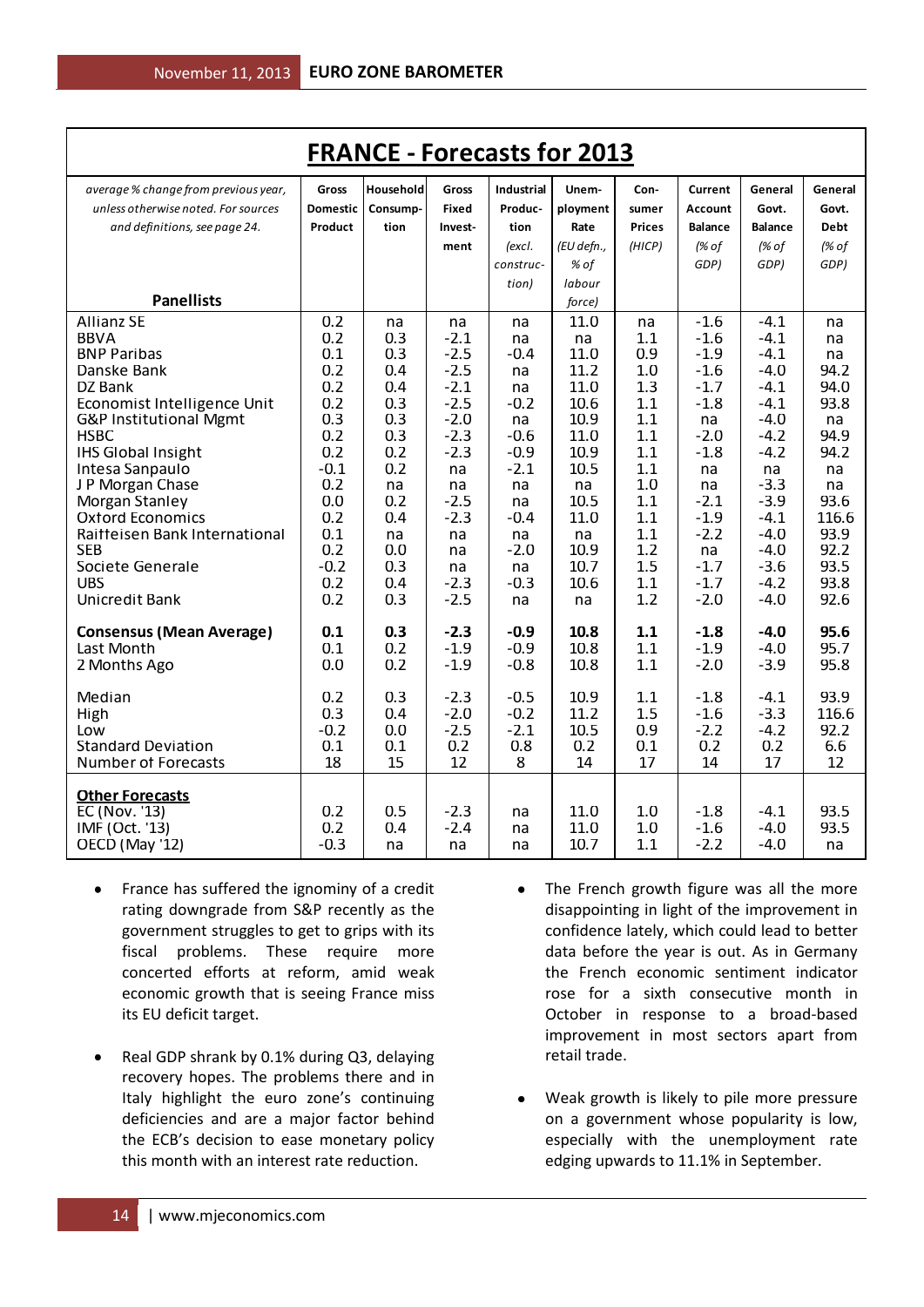| <b>FRANCE - Forecasts for 2014</b>       |            |                  |              |                   |              |               |                  |                  |              |
|------------------------------------------|------------|------------------|--------------|-------------------|--------------|---------------|------------------|------------------|--------------|
| average % change from previous year,     | Gross      | <b>Household</b> | Gross        | <b>Industrial</b> | Unem-        | Con-          | Current          | General          | General      |
| unless otherwise noted. For sources      | Domestic   | Consump-         | <b>Fixed</b> | Produc-           | ployment     | sumer         | <b>Account</b>   | Govt.            | Govt.        |
| and definitions, see page 24.            | Product    | tion             | Invest-      | tion              | Rate         | <b>Prices</b> | <b>Balance</b>   | <b>Balance</b>   | <b>Debt</b>  |
|                                          |            |                  | ment         | (excl.            | (EU defn.,   | (HICP)        | (% of            | (% of            | (% of        |
|                                          |            |                  |              | construc-         | % of         |               | GDP)             | GDP)             | GDP)         |
|                                          |            |                  |              | tion)             | labour       |               |                  |                  |              |
| <b>Panellists</b>                        |            |                  |              |                   | force)       |               |                  |                  |              |
| <b>Allianz SE</b>                        | 1.4        | na               | na           | na                | 11.0         | na            | $-1.5$           | $-3.6$           | na           |
| <b>BBVA</b>                              | 1.2        | 0.9              | 1.7          | na                | na           | 1.3           | $-1.7$           | $-3.6$           | na           |
| <b>BNP Paribas</b>                       | 0.7        | 0.4              | 0.4          | 0.3               | 11.5         | 1.1           | $-1.9$           | $-3.6$           | na           |
| Danske Bank                              | 1.3        | 1.1              | 0.6          | na                | 11.5         | 1.4           | $-1.8$           | $-4.2$           | 96.4         |
| DZ Bank                                  | 1.0        | 0.8              | 2.2          | na                | 10.8         | 1.6           | $-1.8$           | $-4.1$           | 96.0         |
| Economist Intelligence Unit              | 0.9        | 0.5              | 2.4          | 2.0               | 10.5         | 1.5           | $-1.8$           | $-3.6$           | 95.1         |
| G&P Institutional Mgmt                   | 1.6        | 0.9              | 3.1          | na                | 11.0         | 1.0           | na               | $-3.8$           | na           |
| <b>HSBC</b><br><b>IHS Global Insight</b> | 0.7<br>0.6 | 0.5<br>0.2       | 0.8<br>0.7   | 1.8<br>0.8        | 11.0<br>11.1 | 1.7<br>1.7    | $-2.1$<br>$-1.6$ | $-4.0$<br>$-3.7$ | 97.6<br>95.5 |
| Intesa Sanpaulo                          | 1.1        | 1.1              | na           | 1.1               | 10.5         | 1.4           | na               | na               | na           |
| J P Morgan Chase                         | 1.1        | na               | na           | na                | na           | 1.1           | na               | $-2.7$           | na           |
| Morgan Stanley                           | 0.6        | 0.5              | 0.4          | na                | 10.8         | 1.8           | $-2.2$           | $-3.5$           | 95.3         |
| <b>Oxford Economics</b>                  | 0.8        | 1.0              | 0.4          | 0.9               | 11.2         | 1.3           | $-1.7$           | $-3.7$           | 120.0        |
| Raitteisen Bank International            | 1.0        | na               | na           | na                | na           | 1.7           | $-2.4$           | $-3.6$           | 95.5         |
| <b>SEB</b>                               | 0.8        | 0.7              | na           | 0.5               | 11.0         | 1.5           | na               | $-3.5$           | 92.7         |
| Societe Generale                         | 0.4        | 0.2              | na           | na                | 11.5         | 2.6           | $-1.3$           | $-2.8$           | 95.0         |
| <b>UBS</b>                               | 0.9        | 1.0              | 1.2          | 1.2               | 11.0         | 1.0           | $-1.5$           | $-3.8$           | 96.1         |
| Unicredit Bank                           | 0.9        | 0.7              | 0.2          | na                | na           | 2.1           | $-1.7$           | $-3.5$           | 94.7         |
| <b>Consensus (Mean Average)</b>          | 0.9        | 0.7              | 1.2          | 1.1               | 11.0         | 1.5           | $-1.8$           | $-3.6$           | 97.5         |
| Last Month                               | 0.9        | 0.7              | 0.9          | 1.1               | 11.0         | 1.6           | $-1.6$           | $-3.6$           | 97.6         |
| 2 Months Ago                             | 0.8        | 0.7              | 0.8          | 1.3               | 10.9         | 1.6           | $-1.9$           | $-3.5$           | 97.7         |
|                                          |            |                  |              |                   |              |               |                  |                  |              |
| Median                                   | 0.9        | 0.7              | 0.8          | 1.0               | 11.0         | 1.5           | $-1.8$           | $-3.6$           | 95.5         |
| High                                     | 1.6        | 1.1              | 3.1          | 2.0               | 11.5         | 2.6           | $-1.3$           | $-2.7$           | 120.0        |
| Low                                      | 0.4        | 0.2              | 0.2          | 0.3               | 10.5         | 1.0           | $-2.4$           | $-4.2$           | 92.7         |
| <b>Standard Deviation</b>                | 0.3        | 0.3              | 1.0          | 0.6               | 0.3          | 0.4           | 0.3              | 0.4              | 7.2          |
| <b>Number of Forecasts</b>               | 18         | 15               | 12           | 8                 | 14           | 17            | 14               | 17               | 12           |
| <b>Other Forecasts</b>                   |            |                  |              |                   |              |               |                  |                  |              |
| EC (Nov. '13)                            | 0.9        | 0.6              | 0.6          | na                | 11.2         | 1.4           | $-1.5$           | $-3.8$           | 95.3         |
| IMF (Oct. '13)                           | 1.0        | 0.8              | 1.8          | na                | 11.1         | 1.5           | $-1.6$           | $-3.5$           | 94.8         |
| OECD (May '12)                           | 0.8        | na               | na           | na                | 11.1         | 1.0           | $-1.9$           | $-3.5$           | na           |

| <b>France: Historical Data</b>                     |         |        |        |                   |  |  |
|----------------------------------------------------|---------|--------|--------|-------------------|--|--|
| % change, year-on-year                             | 2009    | 2010   | 2011   | 2012              |  |  |
| <b>Gross Domestic Product</b>                      | $-3.1$  | 1.7    | 1.7    | 0.O               |  |  |
| <b>Private Consumption</b>                         | 0.3     | 1.5    | 0.3    | $-0.1$            |  |  |
| <b>Gross Fixed Investment</b>                      | $-10.6$ | 1.2    | 3.5    | 0.0               |  |  |
| <b>Industrial Production</b>                       | $-12.8$ | 4.8    | 2.4    | $-2.6$            |  |  |
| Unemploy. Rate, % of L.F.                          | 9.5     | 9.7    | 9.6    | 10.2 <sup>2</sup> |  |  |
| <b>Consumer Prices</b>                             | 0.1     | 1.7    | 2.3    | 2.2               |  |  |
| Current Acc., % of GDP                             | $-1.8$  | $-2.0$ | $-2.6$ | $-1.8$            |  |  |
| Budget Bal., % of GDP                              | $-7.5$  | $-7.1$ | -5.3   | -4.8              |  |  |
| <b>Public Debt, % of GDP</b>                       | 79.2    | 82.4   | 85.8   | 90.2              |  |  |
| Source: ECB; Eurostat; national statistical office |         |        |        |                   |  |  |

| <b>France: Background Information</b>                                                        |                                                                                                                                        |  |  |  |  |  |
|----------------------------------------------------------------------------------------------|----------------------------------------------------------------------------------------------------------------------------------------|--|--|--|--|--|
| President:<br>Government:<br><b>Next Election:</b><br>Capital City:                          | Francois Hollande<br>Socialist Party<br>2017 (presidential & parliamentary)<br>Paris                                                   |  |  |  |  |  |
| <b>Economic Freedom:</b><br><b>Doing Business:</b><br><b>Competitiveness:</b><br>Corruption: | 62nd out of 177 countries<br>38th out of 189 countries<br>23rd out of 148 countries<br>22nd out of 174 countries                       |  |  |  |  |  |
| Corporate Tax Rate:                                                                          | 33.33% (national rate)<br>0.0% (local rate)<br>33.33% (branch rate)<br>Note: 3.3% social sec. surcharge levied over certain threshold. |  |  |  |  |  |
| Sources : BIS, Deloitte, IFES Election Guide, IMF, FT,<br>World Bank, World Economic Forum   | Heritage Foundation, MJE, Transparency International,                                                                                  |  |  |  |  |  |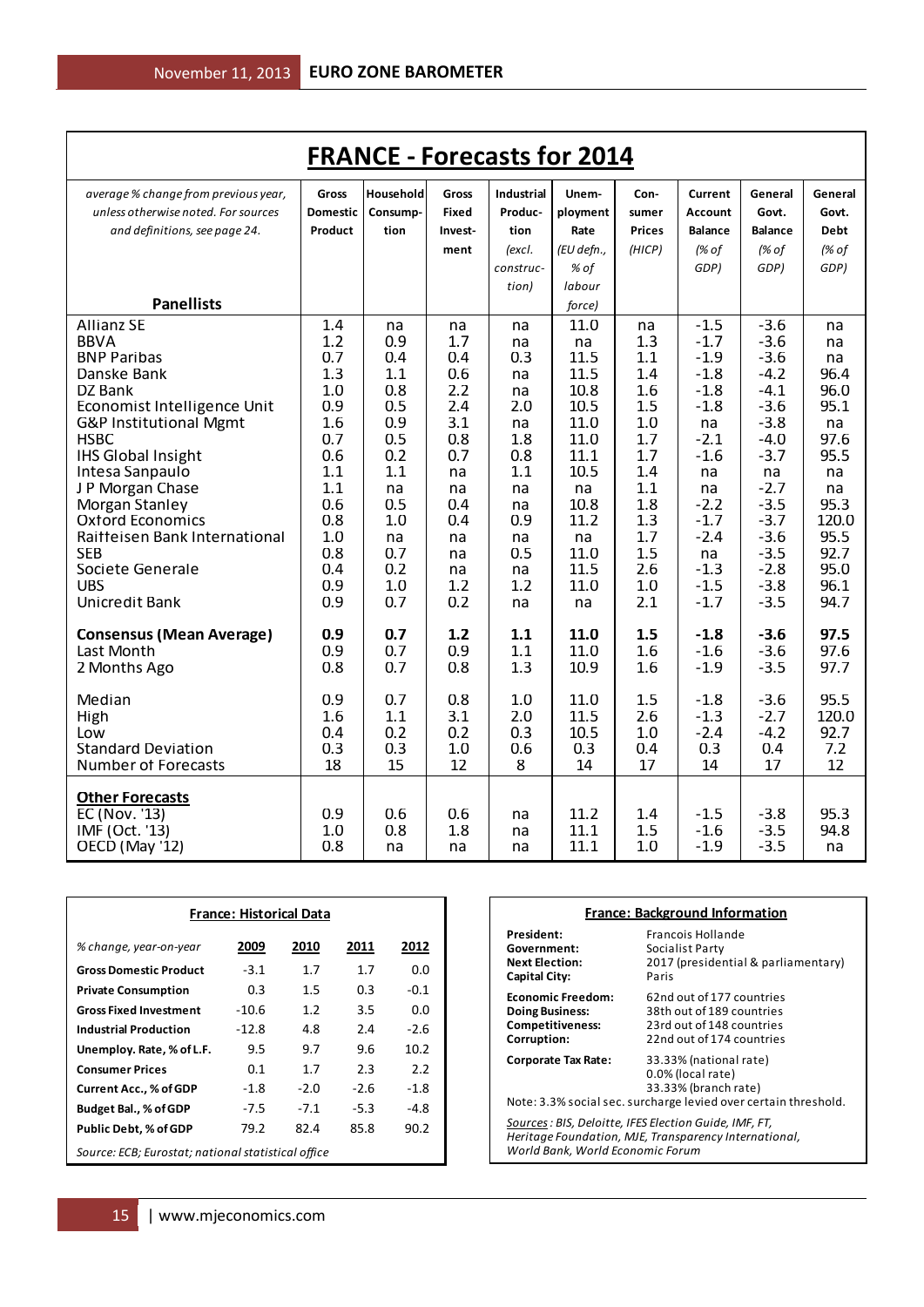| <b>ITALY - Forecasts for 2013</b>     |                  |                  |                  |                   |              |               |                |                  |              |
|---------------------------------------|------------------|------------------|------------------|-------------------|--------------|---------------|----------------|------------------|--------------|
| average % change from previous year,  | Gross            | Household        | Gross            | <b>Industrial</b> | Unem-        | Con-          | Current        | General          | General      |
| unless otherwise noted. For sources   | <b>Domestic</b>  | Consump-         | <b>Fixed</b>     | Produc-           | ployment     | sumer         | Account        | Govt.            | Govt.        |
| and definitions, see page 24.         | Product          | tion             | Invest-          | tion              | Rate         | <b>Prices</b> | <b>Balance</b> | <b>Balance</b>   | <b>Debt</b>  |
|                                       |                  |                  | ment             | (excl.            | (EU defn.,   | (HICP)        | (% of          | (% of            | (% of        |
|                                       |                  |                  |                  | construc-         | % of         |               | GDP)           | GDP)             | GDP)         |
|                                       |                  |                  |                  | tion)             | labour       |               |                |                  |              |
| <b>Panellists</b>                     |                  |                  |                  |                   | force)       |               |                |                  |              |
| <b>Allianz SE</b>                     | $-1.7$           | na               | na               | na                | 12.2         | 1.4           | 0.8            | $-3.0$           | na           |
| <b>BBVA</b>                           | $-1.9$           | $-2.6$           | $-6.0$           | na                | na           | 1.4           | 0.1            | $-3.0$           | na           |
| <b>BNP Paribas</b>                    | $-1.7$           | $-2.4$           | $-4.9$           | $-3.6$            | 12.1         | 1.3           | 0.7            | $-3.0$           | na           |
| Danske Bank                           | $-1.7$           | $-2.0$           | $-6.1$           | na                | 12.0         | 1.3           | 0.6            | $-3.2$           | 130.9        |
| DZ Bank                               | $-1.5$           | $-2.2$           | $-5.2$           | na                | 11.3         | 1.7           | 0.9            | $-2.9$           | 128.0        |
| Economist Intelligence Unit           | $-1.9$           | $-3.0$           | $-3.5$           | $-2.7$            | 12.4         | 1.3           | $-0.1$         | $-3.3$           | 133.0        |
| G&P Institutional Mgmt<br><b>HSBC</b> | $-1.8$<br>$-1.7$ | $-2.3$<br>$-2.5$ | $-5.3$<br>$-6.0$ | na<br>$-3.0$      | 12.1<br>12.1 | 1.3<br>1.6    | na<br>0.4      | $-3.2$<br>$-3.0$ | na<br>130.0  |
| <b>IHS Global Insight</b>             | $-2.0$           | $-2.3$           | $-5.6$           | $-3.6$            | 12.2         | 1.2           | 0.5            | $-3.4$           | 132.2        |
| Intesa Sanpaulo                       | $-1.8$           | $-2.5$           | $-5.4$           | $-2.9$            | na           | 1.5           | 0.3            | $-3.3$           | na           |
| J P Morgan Chase                      | $-1.7$           | na               | na               | na                | na           | 1.4           | na             | $-2.1$           | na           |
| Morgan Stanley                        | $-1.7$           | $-2.2$           | $-5.0$           | na                | 11.6         | 1.4           | 0.9            | $-3.3$           | 131.6        |
| <b>Oxford Economics</b>               | $-2.0$           | $-2.5$           | $-5.6$           | $-3.8$            | 12.2         | 1.3           | 0.6            | $-3.0$           | 128.9        |
| Raitteisen Bank International         | $-1.7$           | na               | na               | na                | na           | 1.4           | 1.0            | $-3.0$           | 132.2        |
| <b>SFB</b>                            | $-1.7$           | $-1.5$           | $-4.0$           | $-3.0$            | 12.2         | na            | na             | $-3.0$           | 131.0        |
| Societe Generale                      | $-2.1$           | na               | $-3.9$           | na                | 12.0         | 1.7           | 0.4            | $-2.9$           | 130.3        |
| <b>UBS</b>                            | $-1.8$           | $-2.3$           | $-5.4$           | $-3.2$            | 12.2         | 1.4           | na             | $-3.2$           | 131.4        |
| Unicredit Bank                        | $-1.7$           | $-2.4$           | $-5.4$           | na                | 12.1         | 1.2           | 0.4            | $-3.1$           | 133.1        |
| <b>Consensus (Mean Average)</b>       | $-1.8$           | $-2.3$           | $-5.2$           | $-3.2$            | 12.1         | 1.4           | 0.5            | $-3.1$           | 131.1        |
| Last Month                            | $-1.8$           | $-2.5$           | $-5.2$           | $-3.2$            | 12.0         | 1.5           | 0.6            | $-3.1$           | 130.9        |
| 2 Months Ago                          | $-1.7$           | $-2.4$           | $-5.6$           | $-3.0$            | 12.2         | 1.6           | 0.6            | $-3.1$           | 130.6        |
|                                       |                  |                  |                  |                   |              |               |                |                  |              |
| Median                                | $-1.7$           | $-2.4$           | $-5.4$           | $-3.1$            | 12.1         | 1.4           | 0.6            | $-3.0$           | 131.2        |
| High                                  | $-1.5$           | $-1.5$           | $-3.5$           | $-2.7$            | 12.4         | 1.7           | 1.0            | $-2.1$           | 133.1        |
| Low<br><b>Standard Deviation</b>      | $-2.1$<br>0.1    | $-3.0$           | $-6.1$<br>0.8    | $-3.8$            | 11.3<br>0.3  | 1.2<br>0.2    | $-0.1$<br>0.3  | $-3.4$<br>0.3    | 128.0<br>1.6 |
| <b>Number of Forecasts</b>            | 18               | 0.3<br>14        | 15               | 0.4<br>8          | 14           | 17            | 14             | 18               | 12           |
|                                       |                  |                  |                  |                   |              |               |                |                  |              |
| <b>Other Forecasts</b>                |                  |                  |                  |                   |              |               |                |                  |              |
| EC (Nov. '13)                         | $-1.8$           | $-2.3$           | $-5.2$           | na                | 12.2         | 1.5           | 1.0            | $-3.0$           | 133.0        |
| IMF (Oct. '13)                        | $-1.8$           | $-2.4$           | $-5.7$           | na                | 12.5         | 1.6           | 0.0            | $-3.2$           | 132.3        |
| OECD (May '13)                        | $-1.8$           | na               | na               | na                | 11.9         | 1.6           | 0.9            | $-3.0$           | na           |

- Italy's latest government crisis may have been quelled for now to allow the budget to be passed, but the coalition remains in a fragile state with austerity to be maintained amid poor economic figures.
- Alarmingly, confidence fell in October,  $\bullet$ according to the European Commission, to end five months of improvement. Manufacturing sentiment continued to rise but confidence in services, including retail trade and among consumers, dipped – perhaps affected by the country's political problems.
- However, households are also feeling the pinch as austerity measures bite and continue to push up the unemployment rate, which reached 12.5% in September – a factor behind the latest protests in Rome against the government's policies.
- To compound the country's problems, the latest market reports from major Italian banks indicate they are struggling under the weight of rising non-performing loan books which, with reduced interest and trading income, continue to harm profits and urge for increased provisioning.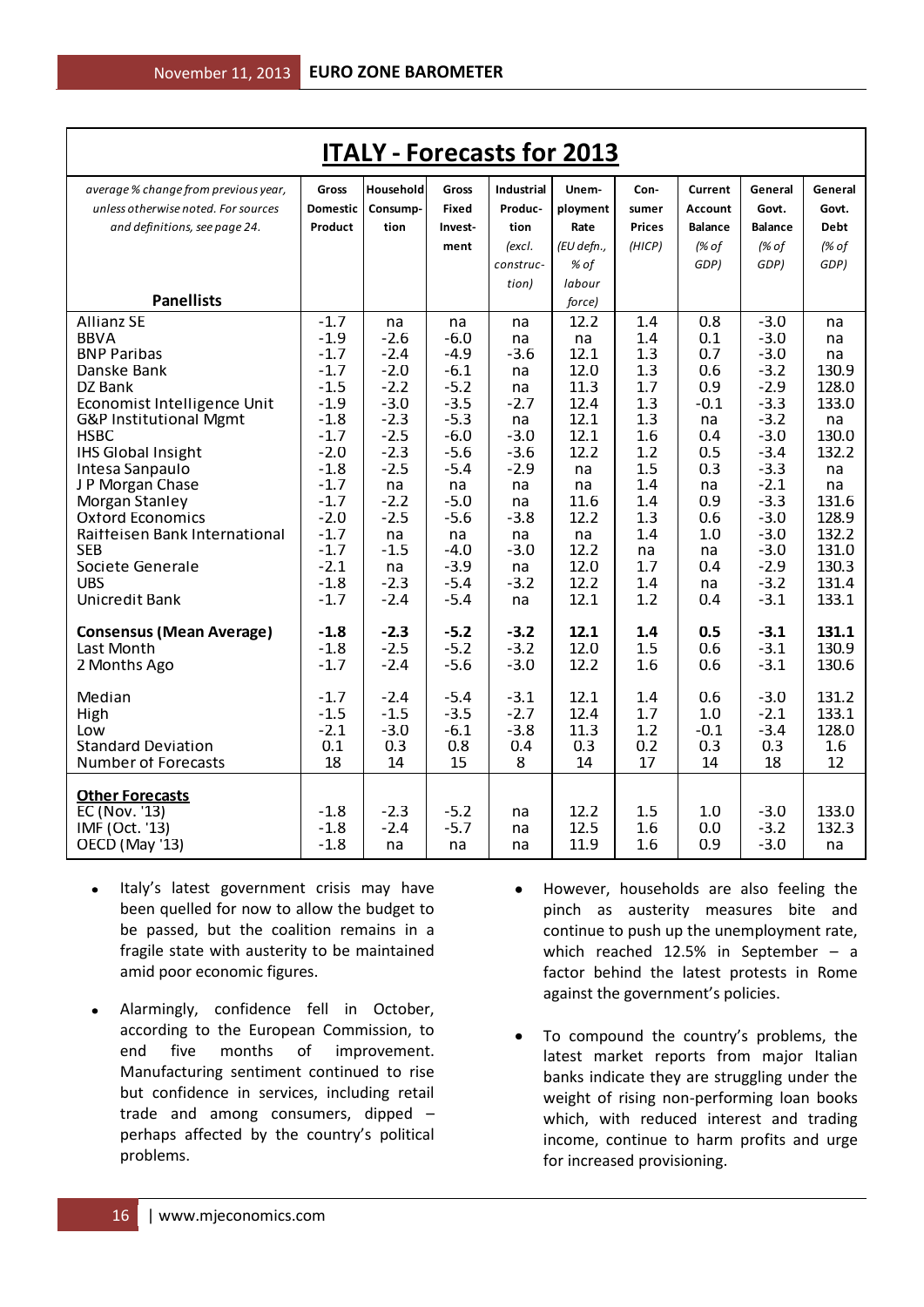| <b>ITALY - Forecasts for 2014</b>     |                 |            |               |                   |              |               |                |                  |             |
|---------------------------------------|-----------------|------------|---------------|-------------------|--------------|---------------|----------------|------------------|-------------|
| average % change from previous year,  | Gross           | Household  | Gross         | <b>Industrial</b> | Unem-        | Con-          | Current        | General          | General     |
| unless otherwise noted. For sources   | <b>Domestic</b> | Consump-   | Fixed         | Produc-           | ployment     | sumer         | <b>Account</b> | Govt.            | Govt.       |
| and definitions, see page 24.         | Product         | tion       | Invest-       | tion              | Rate         | <b>Prices</b> | <b>Balance</b> | <b>Balance</b>   | <b>Debt</b> |
|                                       |                 |            | ment          | (excl.            | (EU defn.,   | (HICP)        | (% of          | (% of            | (% of       |
|                                       |                 |            |               | construc-         | % of         |               | GDP)           | GDP)             | GDP)        |
|                                       |                 |            |               | tion)             | labour       |               |                |                  |             |
| <b>Panellists</b>                     |                 |            |               |                   | force)       |               |                |                  |             |
| <b>Allianz SE</b>                     | 0.8             | na         | na            | na                | 12.4         | 1.5           | 1.2            | $-2.7$           | na          |
| <b>BBVA</b>                           | 0.7             | 0.1        | 0.7           | na                | na           | 1.7           | 0.2            | $-2.5$           | na          |
| <b>BNP Paribas</b>                    | 0.5             | 0.2        | 2.1           | 1.4               | 12.6         | 1.5           | 0.8            | $-2.5$           | na          |
| Danske Bank                           | 0.4             | 0.5        | 1.0           | na                | 12.3         | 1.2           | 0.8            | $-2.6$           | 132.0       |
| DZ Bank                               | 0.5             | 0.2        | 0.3           | na                | 11.3         | 2.1           | 1.1            | $-2.5$           | 129.0       |
| Economist Intelligence Unit           | 0.2<br>1.1      | 0.1<br>0.4 | 1.0           | 0.2               | 12.2         | 1.0           | $-0.1$         | $-3.3$<br>$-2.9$ | 136.3       |
| G&P Institutional Mgmt<br><b>HSBC</b> | 0.5             | $-0.1$     | 2.5<br>$-0.4$ | na<br>1.5         | 11.8<br>11.8 | 1.1<br>1.9    | na<br>0.3      | $-2.4$           | na<br>129.0 |
| <b>IHS Global Insight</b>             | $-0.3$          | $-0.4$     | $-0.7$        | $-0.9$            | 12.4         | 1.3           | 0.7            | $-3.1$           | 133.9       |
| Intesa Sanpaulo                       | 0.5             | 0.2        | 0.7           | 0.7               | na           | 1.9           | 0.6            | $-2.6$           | na          |
| J P Morgan Chase                      | 1.1             | na         | na            | na                | na           | 1.1           | na             | $-1.7$           | na          |
| Morgan Stanley                        | 0.4             | $-0.2$     | 1.9           | na                | 12.4         | 1.5           | 1.4            | $-2.4$           | 131.6       |
| <b>Oxford Economics</b>               | 0.2             | $-0.7$     | 0.7           | 0.3               | 12.8         | 0.9           | 1.1            | $-3.0$           | 132.2       |
| Raiffeisen Bank International         | 0.7             | na         | na            | na                | na           | 1.7           | 1.5            | $-2.5$           | 132.6       |
| <b>SEB</b>                            | 0.6             | 0.5        | 1.3           | 1.0               | 12.0         | na            | na             | $-2.5$           | 132.0       |
| Societe Generale                      | $-0.5$          | na         | $-1.3$        | na                | 12.3         | 1.4           | 0.6            | $-2.9$           | 131.3       |
| <b>UBS</b>                            | 0.4             | 0.3        | $-0.1$        | 0.6               | 12.8         | 1.5           | na             | $-2.9$           | 132.2       |
| Unicredit Bank                        | 0.6             | 0.5        | 1.4           | na                | 12.6         | 1.3           | 0.6            | $-2.3$           | 133.3       |
| <b>Consensus (Mean Average)</b>       | 0.5             | 0.1        | 0.7           | 0.6               | 12.3         | 1.4           | 0.8            | $-2.6$           | 132.1       |
| Last Month                            | 0.5             | 0.0        | 0.8           | 0.8               | 12.2         | 1.6           | 0.8            | $-2.7$           | 132.0       |
| 2 Months Ago                          | 0.4             | 0.0        | 0.7           | 0.8               | 12.2         | 1.6           | 0.8            | $-2.6$           | 131.8       |
|                                       |                 |            |               |                   |              |               |                |                  |             |
| Median                                | 0.5             | 0.2        | 0.7           | 0.7               | 12.4         | 1.5           | 0.8            | $-2.6$           | 132.1       |
| High                                  | 1.1             | 0.5        | 2.5           | 1.5               | 12.8         | 2.1           | 1.5            | $-1.7$           | 136.3       |
| Low                                   | $-0.5$          | $-0.7$     | $-1.3$        | $-0.9$            | 11.3         | 0.9           | $-0.1$         | $-3.3$           | 129.0       |
| <b>Standard Deviation</b>             | 0.4             | 0.4        | 1.1           | 0.8               | 0.4          | 0.3           | 0.5            | 0.4              | 2.0         |
| <b>Number of Forecasts</b>            | 18              | 14         | 15            | 8                 | 14           | 17            | 14             | 18               | 12          |
| <b>Other Forecasts</b>                |                 |            |               |                   |              |               |                |                  |             |
| EC (Nov. '13)                         | 0.7             | 0.3        | 2.7           | na                | 12.4         | 1.6           | 1.2            | $-2.7$           | 134.0       |
| IMF (Oct. '13)                        | 0.7             | 0.2        | 0.9           | na                | 12.4         | 1.3           | 0.2            | $-2.1$           | 133.1       |
| OECD (May '13)                        | 0.4             | na         | na            | na                | 12.5         | 1.2           | 2.0            | $-2.3$           | na          |

| <b>Italy: Background Information</b>                                                                                                                |                                                                                                                  |  |  |  |  |
|-----------------------------------------------------------------------------------------------------------------------------------------------------|------------------------------------------------------------------------------------------------------------------|--|--|--|--|
| <b>Prime Minister:</b><br>Government:<br><b>Next Election:</b><br><b>Capital City:</b>                                                              | Enrico Letta<br>Coalition including PD and PDL<br>2018<br>Rome                                                   |  |  |  |  |
| <b>Fconomic Freedom:</b><br><b>Doing Business:</b><br><b>Competitiveness:</b><br>Corruption:                                                        | 83rd out of 177 countries<br>65th out of 189 countries<br>49th out of 148 countries<br>72nd out of 174 countries |  |  |  |  |
| Corporate Tax Rate:<br>Note: Regional tax also levied, generally at 3.9%.                                                                           | 27.5% (national rate)<br>3.9% (local rate)<br>27.5% (branch rate)                                                |  |  |  |  |
| Sources : BIS, Deloitte, IFES Election Guide, IMF, FT,<br>Heritage Foundation, MJE, Transparency International,<br>World Bank, World Economic Forum |                                                                                                                  |  |  |  |  |

| <b>Italy: Historical Data</b>                      |         |        |        |        |  |  |  |  |  |
|----------------------------------------------------|---------|--------|--------|--------|--|--|--|--|--|
| % change, year-on-year                             | 2009    | 2010   | 2011   | 2012   |  |  |  |  |  |
| <b>Gross Domestic Product</b>                      | $-5.5$  | 1.7    | 0.4    | $-2.0$ |  |  |  |  |  |
| <b>Private Consumption</b>                         | $-1.6$  | 1.5    | 0.1    | $-4.3$ |  |  |  |  |  |
| <b>Gross Fixed Investment</b>                      | $-11.7$ | 0.6    | $-1.8$ | $-8.0$ |  |  |  |  |  |
| <b>Industrial Production</b>                       | $-18.7$ | 6.9    | 0.3    | $-6.3$ |  |  |  |  |  |
| Unemploy. Rate, % of L.F.                          | 7.8     | 8.4    | 8.4    | 10.7   |  |  |  |  |  |
| <b>Consumer Prices</b>                             | 0.8     | 1.6    | 2.9    | 3.3    |  |  |  |  |  |
| Current Acc., % of GDP                             | $-2.0$  | $-3.5$ | $-3.1$ | $-0.5$ |  |  |  |  |  |
| Budget Bal., % of GDP                              | -5.5    | $-4.5$ | $-3.8$ | $-3.0$ |  |  |  |  |  |
| Public Debt, % of GDP                              | 116.4   | 119.3  | 120.8  | 127.0  |  |  |  |  |  |
| Source: ECB; Eurostat; national statistical office |         |        |        |        |  |  |  |  |  |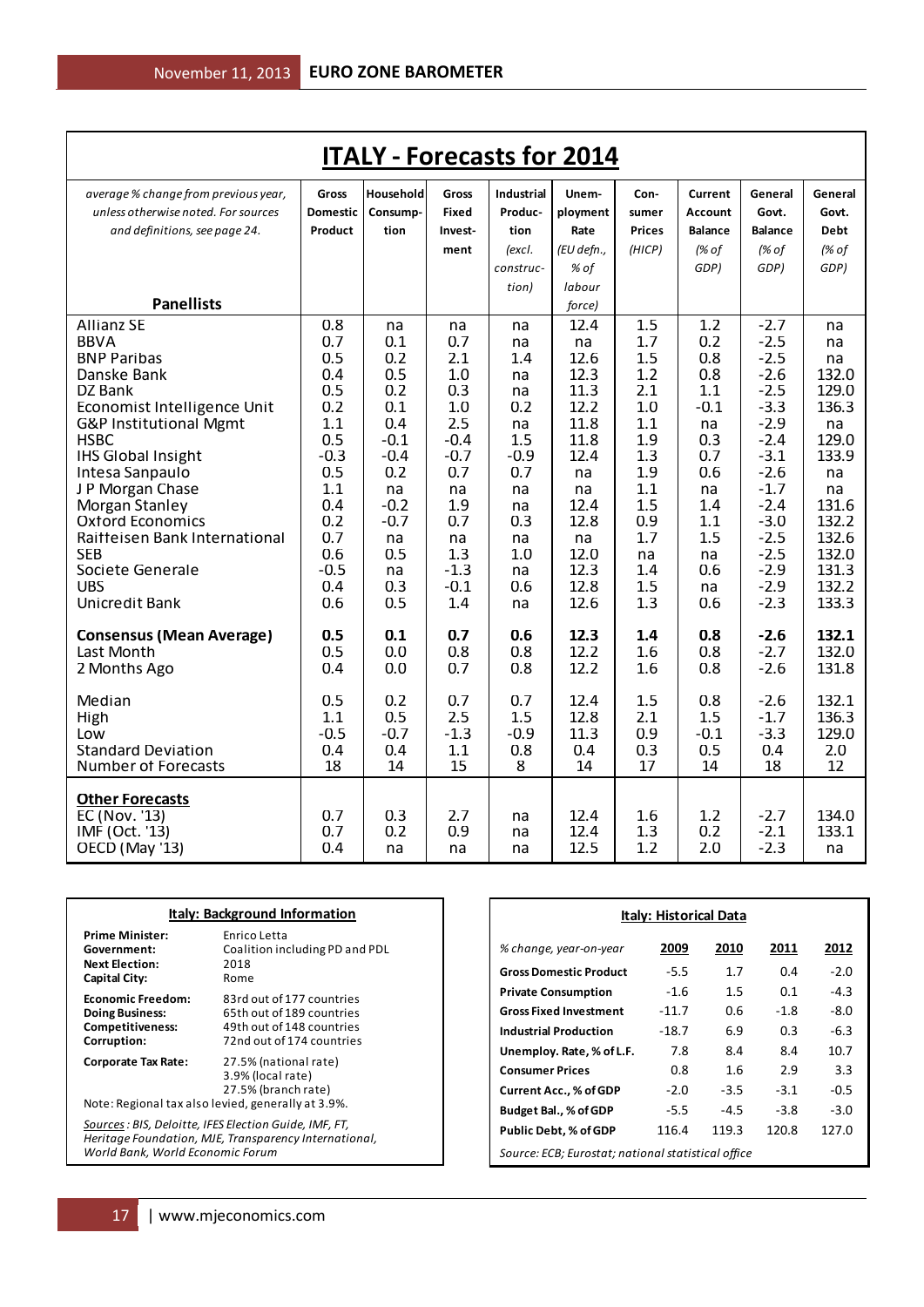| <b>NETHERLANDS - Forecasts for 2013</b>                                                                      |                                     |                             |                           |                                      |                              |                                |                                      |                                    |                                 |
|--------------------------------------------------------------------------------------------------------------|-------------------------------------|-----------------------------|---------------------------|--------------------------------------|------------------------------|--------------------------------|--------------------------------------|------------------------------------|---------------------------------|
| average % change from previous year,<br>unless otherwise noted. For sources<br>and definitions, see page 24. | Gross<br><b>Domestic</b><br>Product | Private<br>Consump-<br>tion | Gross<br>Fixed<br>Invest- | <b>Industrial</b><br>Produc-<br>tion | Unem-<br>ployment<br>Rate    | Con-<br>sumer<br><b>Prices</b> | Current<br>Account<br><b>Balance</b> | General<br>Govt.<br><b>Balance</b> | General<br>Govt.<br><b>Debt</b> |
|                                                                                                              |                                     |                             | ment                      | (excl.<br>construc-<br>tion)         | (EU defn.,<br>% of<br>labour | (HICP)                         | (% of<br>GDP)                        | (% of<br>GDP)                      | (% of<br>GDP)                   |
| <b>Panellists</b>                                                                                            |                                     |                             |                           |                                      | force)                       |                                |                                      |                                    |                                 |
| DZ Bank                                                                                                      | $-1.0$                              | $-1.7$                      | $-7.7$                    | na                                   | na                           | 2.7                            | 11.1                                 | $-3.6$                             | 73.0                            |
| Economist Intelligence Unit                                                                                  | $-1.2$                              | $-2.1$                      | $-8.0$                    | 0.8                                  | 6.8                          | 2.8                            | 10.1                                 | $-3.7$                             | 73.3                            |
| <b>IHS Global Insight</b>                                                                                    | $-1.1$                              | $-1.9$                      | $-8.0$                    | 0.5                                  | na                           | na                             | 9.7                                  | $-3.3$                             | 74.5                            |
| Intesa Sanpaulo                                                                                              | $-0.9$                              | $-1.7$                      | $-7.2$                    | na                                   | na                           | na                             | na                                   | na                                 | na                              |
| Morgan Stanley                                                                                               | $-1.2$                              | $-1.9$                      | $-8.5$                    | $-0.9$                               | 6.8                          | 2.8                            | 8.9                                  | $-3.4$                             | 74.8                            |
| <b>Oxford Economics</b>                                                                                      | $-1.2$                              | $-1.9$                      | $-8.0$                    | 1.0                                  | 6.7                          | 2.9                            | 11.3                                 | na                                 | na                              |
| Raiffeisen Bank International                                                                                | $-1.1$                              | na                          | na                        | na                                   | na                           | 2.7                            | 11.7                                 | $-3.2$                             | 75.0                            |
| <b>UBS</b>                                                                                                   | $-1.1$                              | $-1.9$                      | $-7.1$                    | 0.0                                  | na                           | 2.8                            | 11.2                                 | $-3.4$                             | 75.0                            |
| <b>Consensus (Mean Average)</b>                                                                              | $-1.1$                              | $-1.9$                      | $-7.8$                    | 0.3                                  | 6.8                          | 2.8                            | 10.6                                 | $-3.4$                             | 74.3                            |
| Last Month                                                                                                   | $-1.1$                              | $-1.9$                      | $-7.8$                    | 0.3                                  | 6.8                          | 2.8                            | 10.5                                 | $-3.5$                             | 75.6                            |
| 2 Months Ago                                                                                                 | $-1.1$                              | $-1.7$                      | $-8.2$                    | 0.4                                  | 6.8                          | 2.8                            | 10.3                                 | $-3.4$                             | 75.7                            |
| Median                                                                                                       | $-1.1$                              | $-1.9$                      | $-8.0$                    | 0.5                                  | 6.8                          | 2.8                            | 11.1                                 | $-3.4$                             | 74.7                            |
| High                                                                                                         | $-0.9$                              | $-1.7$                      | $-7.1$                    | 1.0                                  | 6.8                          | 2.9                            | 11.7                                 | $-3.2$                             | 75.0                            |
| Low                                                                                                          | $-1.2$                              | $-2.1$                      | $-8.5$                    | $-0.9$                               | 6.7                          | 2.7                            | 8.9                                  | $-3.7$                             | 73.0                            |
| <b>Standard Deviation</b>                                                                                    | 0.1                                 | 0.1                         | 0.5                       | 0.8                                  | 0.1                          | 0.1                            | 1.0                                  | 0.2                                | 0.9                             |
| <b>Number of Forecasts</b>                                                                                   | 8                                   | 7                           | $\overline{7}$            | 5                                    | 3                            | 6                              | $\overline{7}$                       | 6                                  | 6                               |
| <b>Other Forecasts</b>                                                                                       |                                     |                             |                           |                                      |                              |                                |                                      |                                    |                                 |
| EC (Nov. '13)                                                                                                | $-1.0$                              | $-2.1$                      | $-8.5$                    | na                                   | 7.0                          | 2.7                            | 9.6                                  | $-3.3$                             | 74.8                            |
| IMF (Oct. '13)                                                                                               | $-1.3$                              | na                          | na                        | na                                   | 7.1                          | 2.9                            | 10.9                                 | na                                 | na                              |
| OECD (May '13)                                                                                               | $-0.9$                              | na                          | na                        | na                                   | 6.4                          | 2.7                            | 9.4                                  | $-3.7$                             | na                              |

- The Netherlands may have emerged from  $\bullet$ recession in Q3 2013, according to data released by the statistical office, but with surrounding economies still weak and the country mired in a financial crisis, growth of 0.1% suggests the economy is flat-lining, while also shrinking in y/y terms (by 0.6%).
- Growth was driven in Q3 by exports, but was pinned back by shrinking private consumption, undermined by high household debts and the effects of austerity policies aimed at restoring fiscal credibility.
- Confidence within the economy fell in September but then leapt back up in October to suggest that conditions will improve and the unemployment rate will go no higher than the present 7% level. Manufacturing and services drove the European Commission's Dutch economic sentiment indicator upwards in October.
- Still, with the banks struggling, company financing conditions are tight and a major constraint on business formation and expansion, especially among smaller firms.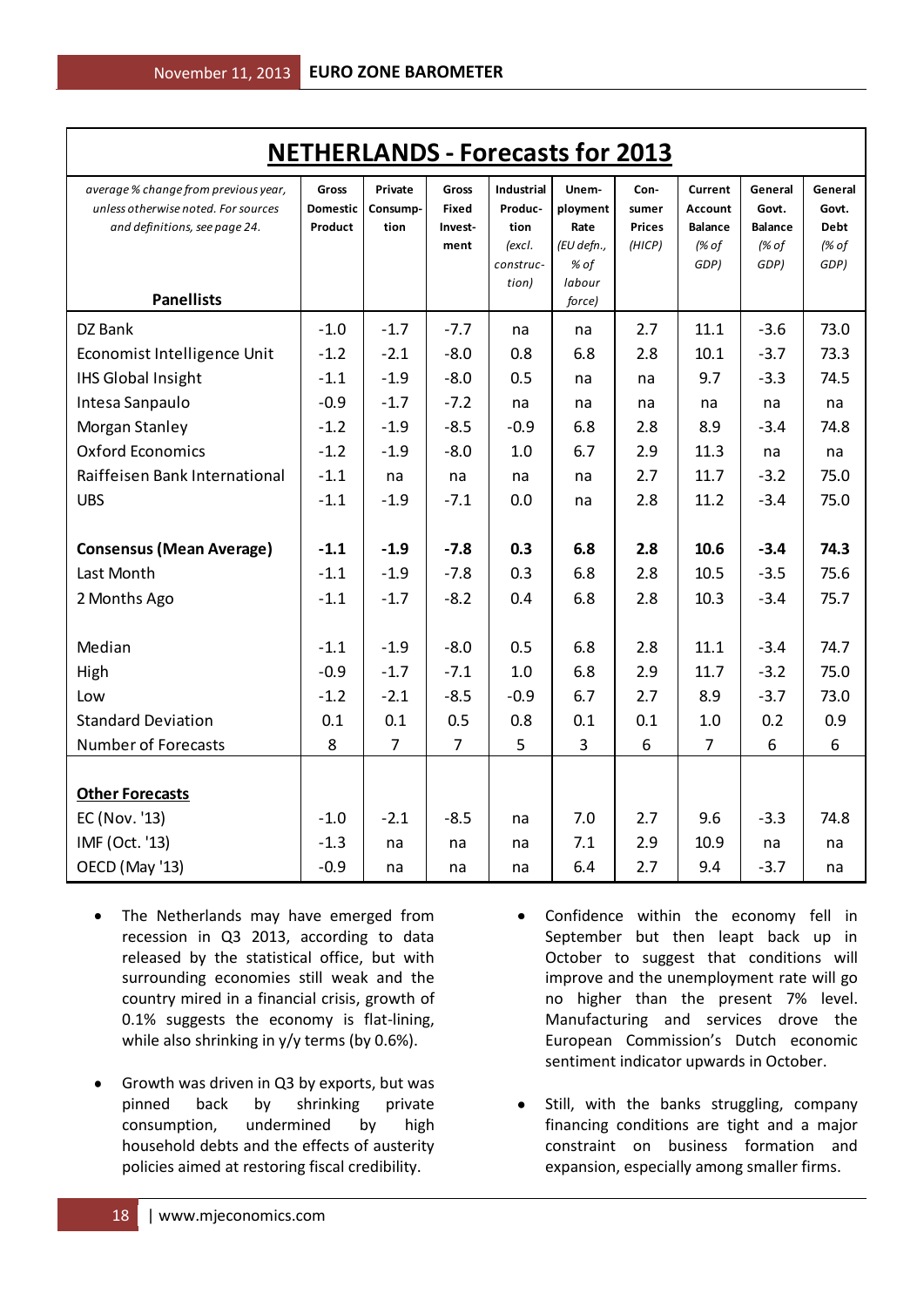| <b>NETHERLANDS - Forecasts for 2014</b>                                                                                           |                                     |                             |                                          |                                                                      |                                                           |                                          |                                                       |                                                     |                                                  |
|-----------------------------------------------------------------------------------------------------------------------------------|-------------------------------------|-----------------------------|------------------------------------------|----------------------------------------------------------------------|-----------------------------------------------------------|------------------------------------------|-------------------------------------------------------|-----------------------------------------------------|--------------------------------------------------|
| average % change from previous year,<br>unless otherwise noted. For sources<br>and definitions, see page 24.<br><b>Panellists</b> | Gross<br><b>Domestic</b><br>Product | Private<br>Consump-<br>tion | Gross<br><b>Fixed</b><br>Invest-<br>ment | <b>Industrial</b><br>Produc-<br>tion<br>(excl.<br>construc-<br>tion) | Unem-<br>ployment<br>Rate<br>(EU defn.,<br>% of<br>labour | Con-<br>sumer<br><b>Prices</b><br>(HICP) | Current<br>Account<br><b>Balance</b><br>(% of<br>GDP) | General<br>Govt.<br><b>Balance</b><br>(% of<br>GDP) | General<br>Govt.<br><b>Debt</b><br>(% of<br>GDP) |
|                                                                                                                                   |                                     |                             |                                          |                                                                      | force)                                                    |                                          |                                                       |                                                     |                                                  |
| DZ Bank                                                                                                                           | 0.7                                 | $-0.1$                      | 1.7                                      | na                                                                   | na                                                        | 1.8                                      | 10.4                                                  | $-3.2$                                              | 74.0                                             |
| Economist Intelligence Unit                                                                                                       | 0.4                                 | $-0.9$                      | $-2.0$                                   | 1.1                                                                  | 7.0                                                       | 1.8                                      | 10.8                                                  | $-3.5$                                              | 76.5                                             |
| <b>IHS Global Insight</b>                                                                                                         | 0.4                                 | $-0.4$                      | 1.3                                      | 0.7                                                                  | na                                                        | na                                       | 10.3                                                  | $-3.4$                                              | 77.1                                             |
| Intesa Sanpaulo                                                                                                                   | 0.9                                 | 0.6                         | 3.7                                      | na                                                                   | na                                                        | na                                       | na                                                    | na                                                  | na                                               |
| Morgan Stanley                                                                                                                    | 0.5                                 | $-0.5$                      | 1.4                                      | 1.8                                                                  | 7.4                                                       | 1.5                                      | 9.9                                                   | $-3.5$                                              | 77.0                                             |
| <b>Oxford Economics</b>                                                                                                           | 0.2                                 | $-0.6$                      | 0.9                                      | 0.6                                                                  | 7.3                                                       | 1.4                                      | 9.9                                                   | na                                                  | na                                               |
| Raiffeisen Bank International                                                                                                     | 1.3                                 | na                          | na                                       | na                                                                   | na                                                        | 1.3                                      | 11.5                                                  | $-3.3$                                              | 76.0                                             |
| <b>UBS</b>                                                                                                                        | 1.1                                 | $-0.1$                      | 6.2                                      | 0.5                                                                  | na                                                        | 1.5                                      | 9.8                                                   | $-3.5$                                              | 76.0                                             |
| <b>Consensus (Mean Average)</b>                                                                                                   | 0.7                                 | $-0.3$                      | 1.9                                      | 0.9                                                                  | 7.2                                                       | 1.6                                      | 10.4                                                  | $-3.4$                                              | 76.1                                             |
| Last Month                                                                                                                        | 0.8                                 | $-0.2$                      | 1.8                                      | 1.3                                                                  | 7.2                                                       | 1.6                                      | 10.2                                                  | $-3.4$                                              | 77.5                                             |
| 2 Months Ago                                                                                                                      | 0.7                                 | $-0.1$                      | 1.4                                      | 1.6                                                                  | 7.2                                                       | 1.7                                      | 9.9                                                   | $-3.4$                                              | 77.6                                             |
| Median                                                                                                                            | 0.6                                 | $-0.4$                      | 1.4                                      | 0.7                                                                  | 7.3                                                       | 1.5                                      | 10.3                                                  | $-3.5$                                              | 76.3                                             |
| High                                                                                                                              | 1.3                                 | 0.6                         | 6.2                                      | 1.8                                                                  | 7.4                                                       | 1.8                                      | 11.5                                                  | $-3.2$                                              | 77.1                                             |
| Low                                                                                                                               | 0.2                                 | $-0.9$                      | $-2.0$                                   | 0.5                                                                  | 7.0                                                       | 1.3                                      | 9.8                                                   | $-3.5$                                              | 74.0                                             |
| <b>Standard Deviation</b>                                                                                                         | 0.4                                 | 0.5                         | 2.5                                      | 0.5                                                                  | 0.2                                                       | 0.2                                      | 0.6                                                   | 0.1                                                 | 1.1                                              |
| <b>Number of Forecasts</b>                                                                                                        | 8                                   | $\overline{7}$              | 7                                        | 5                                                                    | 3                                                         | 6                                        | 7                                                     | 6                                                   | 6                                                |
| <b>Other Forecasts</b>                                                                                                            |                                     |                             |                                          |                                                                      |                                                           |                                          |                                                       |                                                     |                                                  |
| EC (Nov. '13)                                                                                                                     | 0.2                                 | $-1.1$                      | 0.9                                      | na                                                                   | 8.0                                                       | 1.7                                      | 10.0                                                  | $-3.3$                                              | 76.4                                             |
| IMF (Oct. '13)                                                                                                                    | 0.3                                 | na                          | na                                       | na                                                                   | 7.4                                                       | 1.3                                      | 11.0                                                  | na                                                  | na                                               |
| OECD (May '13)                                                                                                                    | 0.7                                 | na                          | na                                       | na                                                                   | 7.0                                                       | 1.5                                      | 9.0                                                   | $-3.6$                                              | na                                               |

| <b>Netherlands: Historical Data</b>                          |         |        |        |        |  |  |
|--------------------------------------------------------------|---------|--------|--------|--------|--|--|
| % change, year-on-year                                       | 2009    | 2010   | 2011   | 2012   |  |  |
| <b>Gross Domestic Product</b>                                | $-3.7$  | 1.6    | 1.0    | $-1.0$ |  |  |
| <b>Private Consumption</b>                                   | $-2.1$  | 0.3    | $-1.0$ | $-1.4$ |  |  |
| <b>Gross Fixed Investment</b>                                | $-12.0$ | $-7.2$ | 5.7    | $-4.6$ |  |  |
| <b>Industrial Production</b>                                 | $-7.6$  | 7.8    | -0.8   | $-0.4$ |  |  |
| Unemploy. Rate, % of L.F.                                    | 3.7     | 4.5    | 4.4    | 5.3    |  |  |
| <b>Consumer Prices</b>                                       | 1.0     | 0.9    | 2.5    | 2.8    |  |  |
| <b>Current Acc., % of GDP</b>                                | 3.2     | 5.1    | 8.3    | 9.9    |  |  |
| Budget Bal., % of GDP                                        | -5.6    | $-5.1$ | $-4.5$ | $-4.1$ |  |  |
| 65.5<br>71.2<br>60.8<br>63.1<br><b>Public Debt, % of GDP</b> |         |        |        |        |  |  |
| Source: ECB; Eurostat; national statistical office           |         |        |        |        |  |  |

#### **Netherlands: Background Information**

| <b>Prime Minister:</b>                                                                                                                                                                                             | Mark Rutte                                                        |  |  |  |
|--------------------------------------------------------------------------------------------------------------------------------------------------------------------------------------------------------------------|-------------------------------------------------------------------|--|--|--|
| Government:                                                                                                                                                                                                        | VVD led coalition                                                 |  |  |  |
| <b>Next Election:</b>                                                                                                                                                                                              | September 2016 (parliamentary)                                    |  |  |  |
| Capital City:                                                                                                                                                                                                      | The Hague                                                         |  |  |  |
| <b>Economic Freedom:</b>                                                                                                                                                                                           | 17th out of 177 countries                                         |  |  |  |
| <b>Doing Business:</b>                                                                                                                                                                                             | 28th out of 189 countries                                         |  |  |  |
| <b>Competitiveness:</b>                                                                                                                                                                                            | 8th out of 148 countries                                          |  |  |  |
| Corruption:                                                                                                                                                                                                        | 9th out of 174 countries                                          |  |  |  |
| <b>Corporate Tax Rate:</b>                                                                                                                                                                                         | 25.0% (national rate)<br>0.0% (local rate)<br>25.0% (branch rate) |  |  |  |
| Note: Reduced tax of 20% on income below certain threshold.<br>Sources : BIS, Deloitte, IFES Election Guide, IMF, FT,<br>Heritage Foundation, MJE, Transparency International,<br>World Bank. World Economic Forum |                                                                   |  |  |  |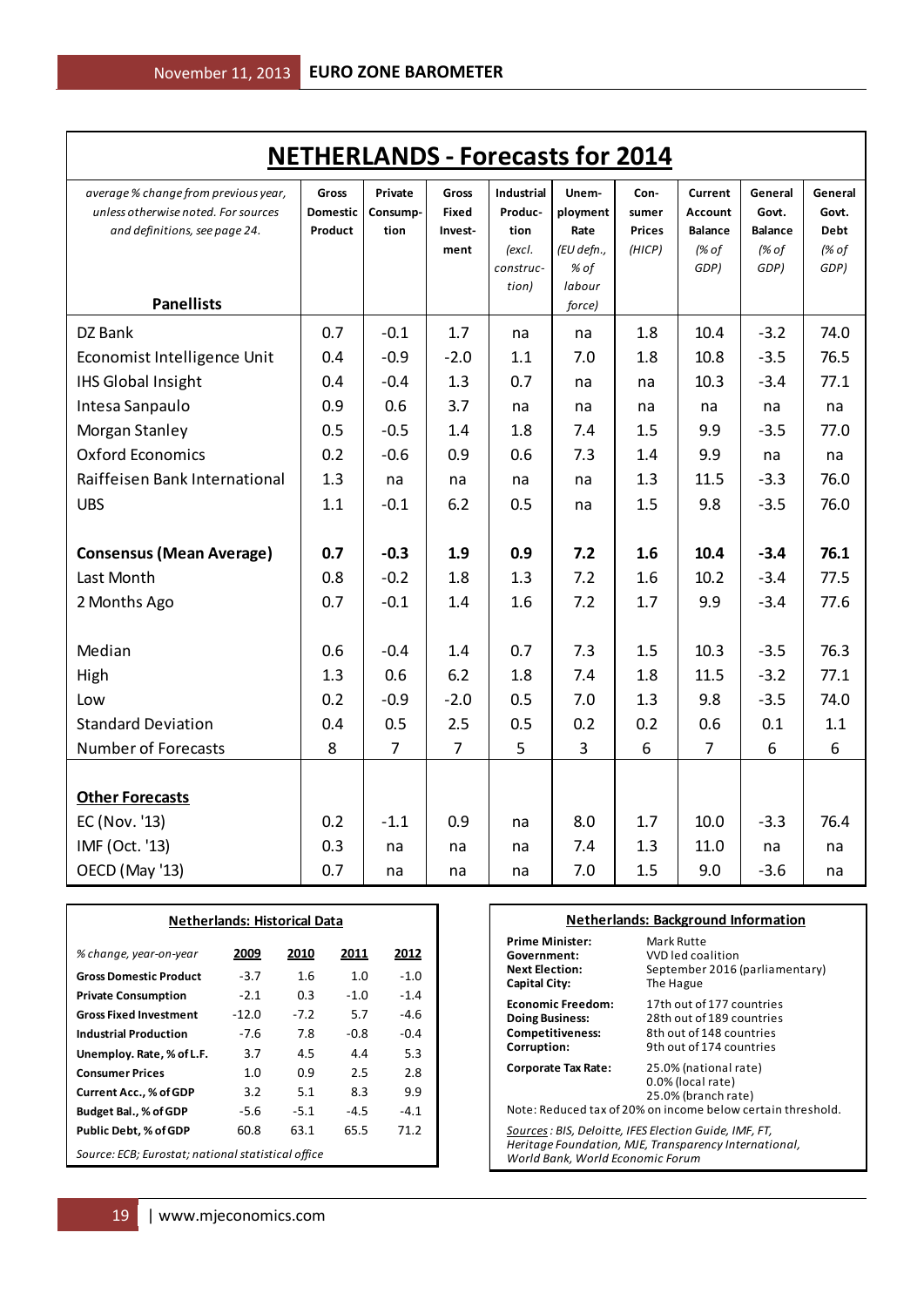| <b>SPAIN - Forecasts for 2013</b>    |                  |              |              |                   |            |               |                |                  |             |
|--------------------------------------|------------------|--------------|--------------|-------------------|------------|---------------|----------------|------------------|-------------|
| average % change from previous year, | Gross            | Household    | Gross        | <b>Industrial</b> | Unem-      | Con-          | Current        | General          | General     |
| unless otherwise noted. For sources  | <b>Domestic</b>  | Consump-     | Fixed        | Produc-           | ployment   | sumer         | <b>Account</b> | Govt.            | Govt.       |
| and definitions, see page 24.        | Product          | tion         | Invest-      | tion              | Rate       | <b>Prices</b> | <b>Balance</b> | <b>Balance</b>   | <b>Debt</b> |
|                                      |                  |              | ment         | (excl.            | (EU defn., | (HICP)        | (% of          | (% of            | (% of       |
|                                      |                  |              |              | construc-         | % of       |               | GDP)           | GDP)             | GDP)        |
|                                      |                  |              |              | tion)             | labour     |               |                |                  |             |
| <b>Panellists</b>                    |                  |              |              |                   | force)     |               |                |                  |             |
| <b>BBVA</b>                          | $-1.3$           | $-2.6$       | $-6.4$       | na                | 26.3       | 1.5           | 1.2            | $-6.8$           | 94.4        |
| <b>BNP Paribas</b>                   | $-1.2$           | $-2.9$       | $-5.8$       | $-1.1$            | 26.9       | 1.5           | 1.6            | $-6.8$           | na          |
| Danske Bank                          | $-1.5$           | $-2.7$       | $-7.0$       | na                | 27.2       | 1.8           | 1.0            | $-6.5$           | 96.0        |
| DZ Bank                              | $-1.4$           | $-2.6$       | $-6.3$       | na                | 25.9       | 1.9           | 1.0            | $-6.5$           | 94.0        |
| Economist Intelligence Unit          | $-1.3$           | $-2.9$       | $-6.5$       | $-3.2$            | 26.3       | 1.8           | 0.2            | $-7.1$           | 91.7        |
| <b>HSBC</b>                          | $-1.5$           | $-2.7$       | $-7.2$       | $-2.4$            | 26.4       | 1.6           | 0.7            | $-7.5$           | 91.0        |
| <b>IHS Global Insight</b>            | $-1.3$           | $-2.6$       | $-6.1$       | $-1.6$            | 26.5       | 1.4           | 1.1            | $-7.4$           | 95.2        |
| Intesa Sanpaulo                      | $-1.5$           | $-2.8$       | $-6.3$       | $-3.7$            | na         | na            | na             | $-6.5$           | na          |
| J P Morgan Chase                     | $-1.3$           | na           | na           | na                | na         | 1.6           | na             | $-5.3$           | na          |
| Morgan Stanley                       | $-1.3$           | $-2.6$       | $-7.4$       | na                | 26.5       | 1.7           | 1.7            | $-6.9$           | 91.4        |
| <b>Oxford Economics</b>              | $-1.3$           | $-2.6$       | $-6.7$       | $-1.5$            | 26.5       | 1.5           | 0.6            | $-6.8$           | 98.1        |
| Raiffeisen Bank International        | $-1.5$<br>$-1.3$ | na<br>$-2.6$ | na           | na                | na<br>26.7 | 1.5<br>1.5    | 1.5<br>1.0     | $-6.5$<br>$-5.5$ | 92.2        |
| Santander<br>Societe Generale        | $-1.4$           | $-2.7$       | na<br>$-5.8$ | na<br>na          | 28.1       | 1.8           | $-0.4$         | $-7.2$           | na<br>96.3  |
| <b>UBS</b>                           | $-1.3$           | $-2.7$       | $-7.4$       | $-1.7$            | 26.4       | 1.6           | 1.3            | $-6.7$           | 94.5        |
| Unicredit Bank                       | $-1.6$           | $-2.8$       | $-6.5$       | na                | na         | 1.7           | 1.0            | $-6.5$           | 91.5        |
|                                      |                  |              |              |                   |            |               |                |                  |             |
| <b>Consensus (Mean Average)</b>      | $-1.4$           | $-2.7$       | $-6.6$       | $-2.2$            | 26.6       | 1.6           | 1.0            | $-6.7$           | 93.9        |
| Last Month                           | $-1.4$           | $-2.7$       | $-6.7$       | $-2.3$            | 26.7       | 1.7           | 0.9            | $-6.6$           | 92.9        |
| 2 Months Ago                         | $-1.5$           | $-2.8$       | $-6.7$       | $-2.9$            | 26.8       | 1.7           | 0.8            | $-6.7$           | 92.6        |
|                                      |                  |              |              |                   |            |               |                |                  |             |
| Median                               | $-1.3$           | $-2.7$       | $-6.5$       | $-1.7$            | 26.5       | 1.6           | 1.0            | $-6.8$           | 94.2        |
| High                                 | $-1.2$           | $-2.6$       | $-5.8$       | $-1.1$            | 28.1       | 1.9           | 1.7            | $-5.3$           | 98.1        |
| Low                                  | $-1.6$           | $-2.9$       | $-7.4$       | $-3.7$            | 25.9       | 1.4           | $-0.4$         | $-7.5$           | 91.0        |
| <b>Standard Deviation</b>            | 0.1              | 0.1          | 0.5          | 1.0               | 0.6        | 0.1           | 0.6            | 0.6              | 2.3         |
| <b>Number of Forecasts</b>           | 16               | 14           | 13           | $\overline{7}$    | 12         | 15            | 14             | 16               | 12          |
| <b>Other Forecasts</b>               |                  |              |              |                   |            |               |                |                  |             |
| EC (Nov. '13)                        | $-1.3$           | $-2.6$       | $-6.6$       | na                | 26.6       | 1.8           | 1.4            | $-6.8$           | 94.8        |
| IMF (Oct. '13)                       | $-1.3$           | $-2.8$       | $-7.3$       | na                | 26.9       | 1.8           | 1.4            | na               | na          |
| OECD (May '13)                       | $-1.7$           | na           | na           | na                | 27.3       | 1.5           | 2.1            | $-6.9$           | na          |
|                                      |                  |              |              |                   |            |               |                |                  |             |

- The enthusiasm surrounding the news from  $\bullet$ Spain's statistical office, INE, that the country saw a return to growth during Q3 2013, to finally end the recession, has been dampened by the details indicating only a modest 0.1% rise and that exports were boosted by tourism, which will peter out beyond the main holiday season.
- On top of that the recent consumer price  $\bullet$ data highlight worrying signs of deflation that are beginning to concern the ECB as the prospect of a Japanese-style era of low growth and falling prices looms, not only in Spain but also in other Euro zone countries.
- Moreover, in a country affected by periodic social unrest, with an unemployment rate remaining at 26.6% in September (and the majority of its younger workers without a job), the news that confidence fell back in October is an unwelcome development.
- The Spanish economic sentiment indicator, polled by the European Commission, slipped to its August level in October as manufacturers, service sector firms, those in the construction sector and consumers all retraced recent gains to suggest that talk of Spain embarking on a sustained upturn may be wide of the mark.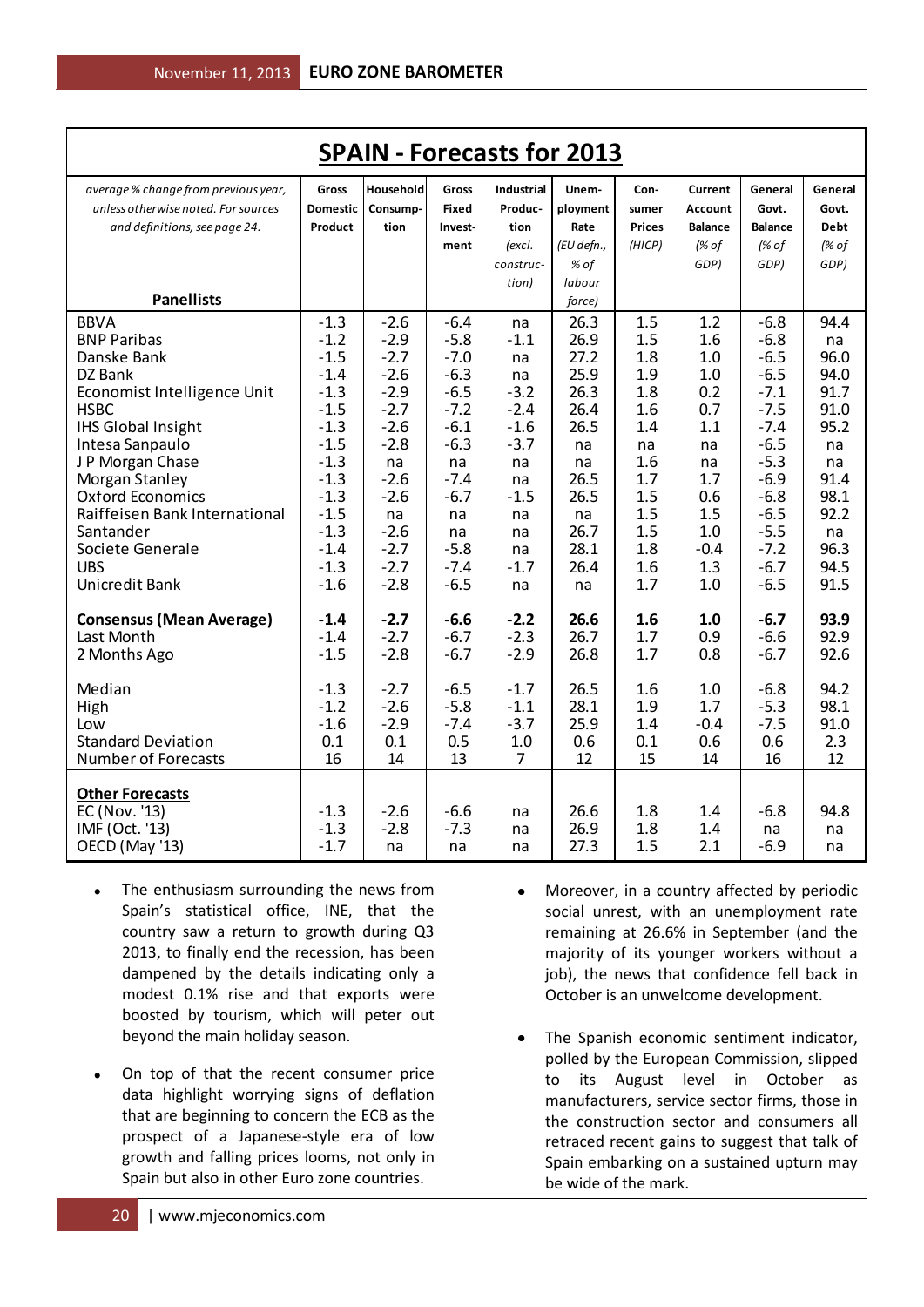| <b>SPAIN - Forecasts for 2014</b>                                           |                          |                       |                       |                       |                   |               |                           |                  |                  |
|-----------------------------------------------------------------------------|--------------------------|-----------------------|-----------------------|-----------------------|-------------------|---------------|---------------------------|------------------|------------------|
| average % change from previous year,<br>unless otherwise noted. For sources | Gross<br><b>Domestic</b> | Household<br>Consump- | Gross<br><b>Fixed</b> | Industrial<br>Produc- | Unem-<br>ployment | Con-<br>sumer | Current<br><b>Account</b> | General<br>Govt. | General<br>Govt. |
| and definitions, see page 24.                                               | Product                  | tion                  | Invest-               | tion                  | Rate              | <b>Prices</b> | <b>Balance</b>            | <b>Balance</b>   | <b>Debt</b>      |
|                                                                             |                          |                       | ment                  | (excl.                | (EU defn.,        | (HICP)        | (% of                     | (% of            | (% of            |
|                                                                             |                          |                       |                       | construc-             | % of              |               | GDP)                      | GDP)             | GDP)             |
|                                                                             |                          |                       |                       | tion)                 | labour            |               |                           |                  |                  |
| <b>Panellists</b>                                                           |                          |                       |                       |                       | force)            |               |                           |                  |                  |
| <b>BBVA</b>                                                                 | 0.9                      | 0.1                   | 0.7                   | na                    | 25.6              | 1.1           | 1.8                       | $-5.8$           | 98.5             |
| <b>BNP Paribas</b>                                                          | 0.7                      | $-0.4$                | 0.9                   | 0.5                   | 27.6              | 0.6           | 2.9                       | $-5.8$           | na               |
| Danske Bank<br>DZ Bank                                                      | 0.3<br>0.8               | $-0.1$<br>0.5         | $-2.0$<br>0.0         | na                    | 27.6<br>25.7      | 0.9<br>1.5    | 2.5<br>2.0                | $-6.9$<br>$-7.0$ | 102.0<br>99.0    |
| Economist Intelligence Unit                                                 | 0.2                      | 0.2                   | $-2.4$                | na<br>$-1.8$          | 26.4              | 1.5           | 0.8                       | $-6.7$           | 97.3             |
| <b>HSBC</b>                                                                 | 0.1                      | $-0.1$                | $-3.7$                | $-0.6$                | 25.4              | 1.2           | 0.8                       | $-6.4$           | 97.6             |
| <b>IHS Global Insight</b>                                                   | $-0.2$                   | $-0.1$                | $-1.2$                | 0.2                   | 26.4              | 0.8           | 1.4                       | $-6.1$           | 99.0             |
| Intesa Sanpaulo                                                             | 0.6                      | $-0.5$                | $-0.6$                | 2.0                   | na                | na            | na                        | $-6.9$           | na               |
| J P Morgan Chase                                                            | 0.7                      | na                    | na                    | na                    | na                | 0.2           | na                        | $-3.8$           | na               |
| Morgan Stanley                                                              | 0.8                      | 0.1                   | $-3.0$                | na                    | 25.6              | 0.8           | 2.8                       | $-6.0$           | 96.2             |
| <b>Oxford Economics</b>                                                     | 0.7                      | 0.4                   | $-1.1$                | 1.2                   | 26.4              | 0.7           | 1.3                       | $-5.9$           | 105.6            |
| Raiffeisen Bank International                                               | 1.5                      | na                    | na                    | na                    | na                | 1.1           | 2.0                       | $-5.5$           | 96.3             |
| Santander                                                                   | 0.9                      | 0.6                   | na                    | na                    | 26.1              | 1.1           | 1.5                       | $-4.8$           | na               |
| Societe Generale<br><b>UBS</b>                                              | $-0.8$<br>0.4            | $-1.5$<br>$-0.1$      | $-2.8$<br>$-4.9$      | na<br>0.6             | 30.2<br>26.1      | $-0.5$<br>0.8 | 0.6<br>2.4                | $-6.1$<br>$-6.0$ | 102.8<br>99.0    |
| Unicredit Bank                                                              | 0.4                      | 0.0                   | $-1.1$                | na                    | na                | 1.5           | 2.1                       | $-6.1$           | 97.3             |
|                                                                             |                          |                       |                       |                       |                   |               |                           |                  |                  |
| <b>Consensus (Mean Average)</b>                                             | 0.5                      | $-0.1$                | $-1.6$                | 0.3                   | 26.6              | 0.9           | 1.8                       | $-6.0$           | 99.2             |
| Last Month                                                                  | 0.5                      | 0.0                   | $-1.4$                | 0.2                   | 26.6              | 1.0           | 1.7                       | $-5.9$           | 98.5             |
| 2 Months Ago                                                                | 0.4                      | $-0.2$                | $-1.6$                | $-0.1$                | 26.9              | 1.1           | 1.5                       | $-5.9$           | 98.3             |
| Median                                                                      | 0.7                      | $-0.1$                | $-1.2$                | 0.5                   | 26.3              | 0.9           | 1.9                       | $-6.1$           | 98.8             |
| High                                                                        | 1.5                      | 0.6                   | 0.9                   | 2.0                   | 30.2              | 1.5           | 2.9                       | $-3.8$           | 105.6            |
| Low                                                                         | $-0.8$                   | $-1.5$                | $-4.9$                | $-1.8$                | 25.4              | $-0.5$        | 0.6                       | $-7.0$           | 96.2             |
| <b>Standard Deviation</b>                                                   | 0.5                      | 0.5                   | 1.7                   | 1.2                   | 1.3               | 0.5           | 0.7                       | 0.8              | 2.9              |
| <b>Number of Forecasts</b>                                                  | 16                       | 14                    | 13                    | 7                     | 12                | 15            | 14                        | 16               | 12               |
| <b>Other Forecasts</b>                                                      |                          |                       |                       |                       |                   |               |                           |                  |                  |
| EC (Nov. '13)                                                               | 0.5                      | 0.1                   | $-2.4$                | na                    | 26.4              | 0.9           | 2.6                       | $-5.9$           | 99.9             |
| IMF (Oct. '13)                                                              | 0.2                      | $-0.4$                | $-2.8$                | na                    | 26.7              | 1.5           | 2.6                       | na               | na               |
| OECD (May '13)                                                              | 0.4                      | na                    | na                    | na                    | 28.0              | 0.4           | 3.5                       | $-6.4$           | na               |

| <b>Spain: Historical Data</b>                                |         |        |        |         |  |  |
|--------------------------------------------------------------|---------|--------|--------|---------|--|--|
| % change, year-on-year                                       | 2009    | 2010   | 2011   | 2012    |  |  |
| <b>Gross Domestic Product</b>                                | $-3.7$  | $-0.3$ | 0.4    | $-1.4$  |  |  |
| <b>Private Consumption</b>                                   | $-3.8$  | 0.7    | $-1.0$ | $-2.1$  |  |  |
| <b>Gross Fixed Investment</b>                                | $-18.0$ | -6.2   | $-5.3$ | $-9.1$  |  |  |
| <b>Industrial Production</b>                                 | $-15.7$ | 0.9    | $-1.4$ | $-6.0$  |  |  |
| Unemploy. Rate, % of L.F.                                    | 18.0    | 20.1   | 21.7   | 25.0    |  |  |
| <b>Consumer Prices</b>                                       | $-0.2$  | 2.0    | 3.1    | 2.4     |  |  |
| Current Acc., % of GDP                                       | $-4.8$  | $-4.4$ | $-3.7$ | $-0.9$  |  |  |
| Budget Bal., % of GDP                                        | $-11.2$ | $-9.7$ | $-9.4$ | $-10.6$ |  |  |
| 53.9<br>69.3<br>84.2<br>61.5<br><b>Public Debt, % of GDP</b> |         |        |        |         |  |  |
| Source: ECB; Eurostat; national statistical office           |         |        |        |         |  |  |

| Spain: Background Information                                                                                                                       |                                                                                                                  |  |  |  |
|-----------------------------------------------------------------------------------------------------------------------------------------------------|------------------------------------------------------------------------------------------------------------------|--|--|--|
| Prime Minister:<br>Government:<br><b>Next Election:</b><br>Capital City:                                                                            | Mariano Rajoy<br>Popular Party<br>2015 (parliamentary)<br>Madrid                                                 |  |  |  |
| <b>Economic Freedom:</b><br><b>Doing Business:</b><br><b>Competitiveness:</b><br>Corruption:                                                        | 46th out of 177 countries<br>52nd out of 189 countries<br>35th out of 148 countries<br>30th out of 174 countries |  |  |  |
| 30.0% (national rate)<br>Corporate Tax Rate:<br>variable (local rate)<br>30.0%/21.0% (branch rate)<br>Note: Reduced rate for SMEs.                  |                                                                                                                  |  |  |  |
| Sources : BIS, Deloitte, IFES Election Guide, IMF, FT,<br>Heritage Foundation, MJE, Transparency International,<br>World Bank, World Economic Forum |                                                                                                                  |  |  |  |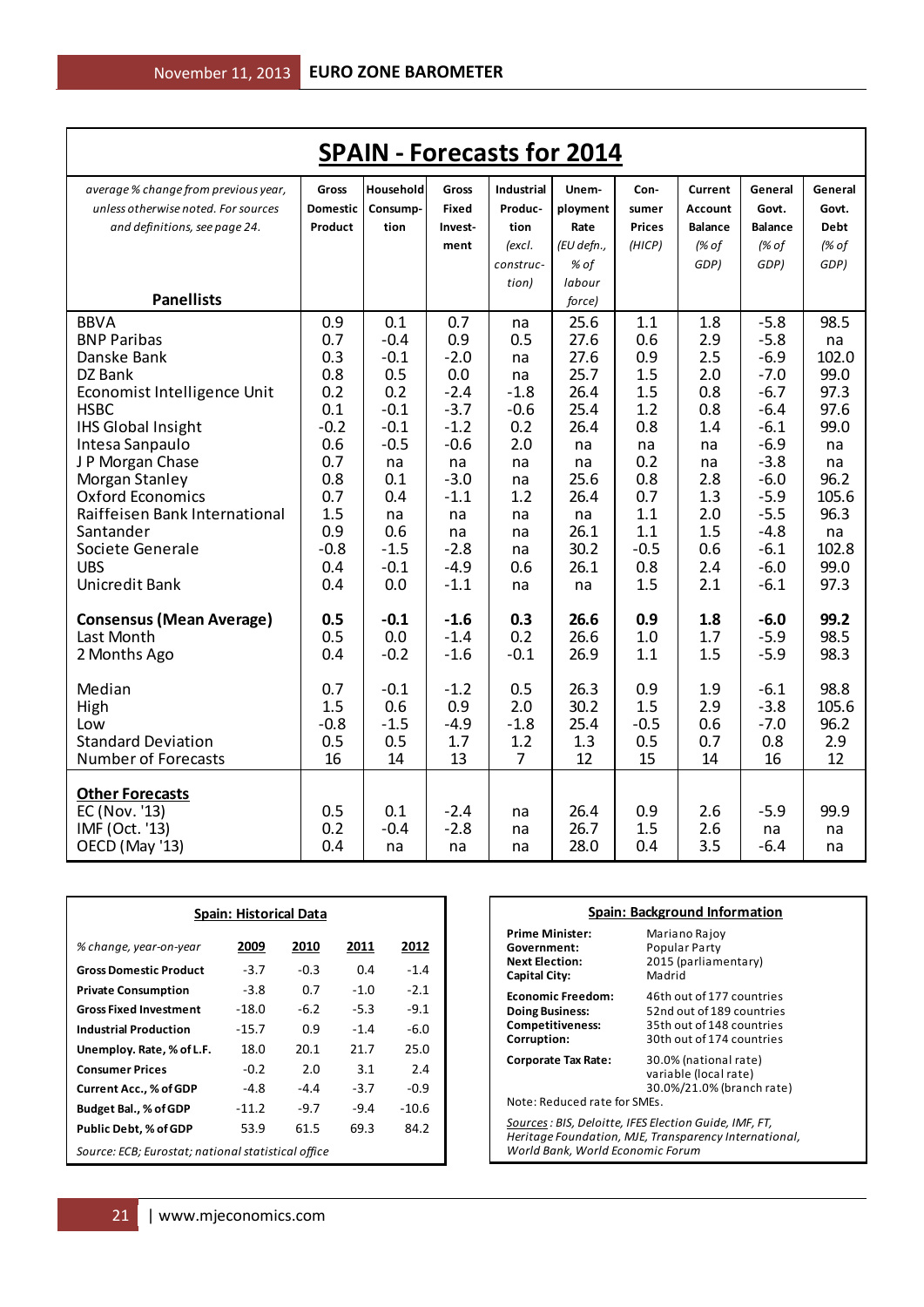| <b>Forecasts For Other Euro-Zone Countries</b> <sup>1</sup> |                           |                  |                 |                  |                  |                  |                        |              |              |                      |            |
|-------------------------------------------------------------|---------------------------|------------------|-----------------|------------------|------------------|------------------|------------------------|--------------|--------------|----------------------|------------|
|                                                             |                           |                  | <b>Real GDP</b> | Harmonized       |                  |                  | <b>Current Account</b> | Gen Govt Bal |              | <b>Gen Govt Debt</b> |            |
|                                                             |                           | Growth (%)       |                 | Inflation (%)    |                  |                  | (% of GDP)             |              | (% of GDP)   | (% of GDP)           |            |
|                                                             |                           | 2013             | 2014            | 2013             | 2014             | 2013             | 2014                   | 2013         | 2014         | 2013                 | 2014       |
| Austria                                                     | EC<br><b>IMF</b>          | 0.4<br>0.4       | 1.6<br>1.6      | 2.2<br>2.2       | 1.8<br>1.8       | 2.5<br>2.8       | 2.8<br>2.4             | $-2.5$<br>na | $-1.9$<br>na | 74.8<br>na           | 74.5<br>na |
|                                                             | <b>OECD</b>               | 0.5              | 1.7             | 2.0              | 1.5              | 2.4              | 2.9                    | $-2.3$       | $-1.7$       | na                   | na         |
| <b>Belgium</b>                                              | EC                        | 0.1              | 1.1             | 1.3              | 1.3              | 0.9              | 0.9                    | $-2.8$       | $-2.6$       | 100.4                | 101.3      |
|                                                             | <b>IMF</b>                | 0.1              | 1.0             | 1.4              | 1.2              | $-0.7$           | $-0.3$                 | na           | na           | na                   | na         |
|                                                             | <b>OECD</b>               | 0.0              | 1.1             | 1.4              | 1.2              | $-1.2$           | $-0.8$                 | $-2.6$       | $-2.3$       | na                   | na         |
| <b>Cyprus</b>                                               | EC                        | $-8.7$           | $-3.9$          | 1.0              | 1.2              | $-2.0$           | $-0.6$                 | $-8.3$       | $-8.4$       | 116.0                | 124.4      |
|                                                             | <b>IMF</b>                | $-8.7$           | $-3.9$          | 1.0              | 1.2              | $-2.0$           | $-0.6$                 | na           | na           | na                   | na         |
|                                                             | <b>OECD</b>               | na               | na              | na               | na               | na               | na                     | na           | na           | na                   | na         |
| Estonia                                                     | EC                        | 1.3              | 3.0             | 3.4              | 2.8              | $-2.1$           | $-2.2$                 | $-0.4$       | $-0.1$       | 10.0                 | 9.7        |
|                                                             | <b>IMF</b>                | 1.5              | 2.5             | 3.5              | 2.8              | $-0.7$           | $-0.2$                 | na           | na           | na                   | na         |
|                                                             | <b>OECD</b>               | 1.5              | 3.6             | 3.4              | 2.9              | $-3.0$           | $-2.6$                 | 0.0          | 0.3          | na                   | na         |
| Greece                                                      | EC                        | $-4.0$           | 0.6             | $-0.8$           | $-0.4$           | $-2.3$           | $-1.9$                 | $-13.5$      | $-2.0$       | 176.2                | 175.9      |
|                                                             | <b>IMF</b><br><b>OECD</b> | $-4.2$<br>$-4.8$ | 0.6<br>$-1.2$   | $-0.8$<br>$-0.7$ | $-0.4$<br>$-1.7$ | $-1.0$<br>$-1.1$ | $-0.5$<br>0.9          | na<br>$-4.1$ | na<br>$-3.5$ | na<br>na             | na<br>na   |
|                                                             |                           |                  |                 |                  |                  |                  |                        |              |              |                      |            |
| Ireland                                                     | EC<br><b>IMF</b>          | 0.3<br>0.6       | 1.7<br>1.8      | 0.8<br>1.0       | 0.9<br>1.2       | 4.1<br>2.3       | 4.6<br>3.0             | $-7.4$       | $-5.0$       | 124.4                | 120.8      |
|                                                             | <b>OECD</b>               | 1.0              | 1.9             | 1.0              | 1.1              | 5.0              | 5.2                    | na<br>$-7.5$ | na<br>$-4.6$ | na<br>na             | na<br>na   |
|                                                             | EC                        | 1.9              | 1.8             | 1.8              | 1.7              | 6.7              | 6.8                    | $-0.9$       | $-1.0$       | 24.5                 | 25.7       |
| Luxembourg                                                  | <b>IMF</b>                | 0.5              | 1.3             | 1.8              | 1.9              | 6.0              | 6.6                    | na           | na           | na                   | na         |
|                                                             | <b>OECD</b>               | 0.8              | 1.7             | 1.8              | 1.7              | 4.1              | 5.5                    | -0.7         | $-0.6$       | na                   | na         |
| Malta                                                       | EC                        | 1.8              | 1.9             | 1.1              | 1.8              | 1.8              | 1.4                    | $-3.4$       | $-3.4$       | 72.6                 | 73.3       |
|                                                             | <b>IMF</b>                | 1.1              | 1.8             | 2.0              | 2.0              | 1.1              | 0.8                    | na           | na           | na                   | na         |
|                                                             | <b>OECD</b>               | na               | na              | na               | na               | na               | na                     | na           | na           | na                   | na         |
| Portugal                                                    | EC                        | $-1.8$           | 0.8             | 0.6              | 1.0              | 0.9              | 0.9                    | $-5.9$       | $-4.0$       | 127.8                | 126.7      |
|                                                             | <b>IMF</b>                | $-1.8$           | 0.8             | 0.7              | 1.0              | 0.9              | 0.9                    | na           | na           | na                   | na         |
|                                                             | <b>OECD</b>               | $-2.7$           | 0.2             | 0.0              | 0.2              | $-0.9$           | 0.5                    | -6.4         | $-5.6$       | na                   | na         |
| Slovakia                                                    | EC                        | 0.9              | 2.1             | 1.7              | 1.6              | 4.3              | 4.3                    | $-3.0$       | $-3.2$       | 54.3                 | 57.2       |
|                                                             | <b>IMF</b><br><b>OECD</b> | 0.8              | 2.3             | 1.7              | 2.0              | 3.5              | 4.2                    | na           | na           | na                   | na         |
|                                                             |                           | 0.8              | 2.0             | 1.7              | 1.6              | 2.1              | 2.3                    | $-2.6$       | $-2.2$       | na                   | na         |
| Slovenia                                                    | EC                        | $-2.7$           | $-1.0$          | 2.1              | 1.9              | 5.0              | 6.0                    | $-5.8$       | $-7.1$       | 63.2                 | 70.1       |
|                                                             | <b>IMF</b><br><b>OECD</b> | $-2.6$<br>$-2.3$ | $-1.4$<br>0.1   | 2.3<br>2.1       | 1.8<br>1.2       | 5.4<br>4.1       | 7.0<br>4.8             | na<br>$-7.8$ | na<br>$-3.4$ | na<br>58.5           | na<br>61.0 |
|                                                             |                           |                  |                 |                  |                  |                  |                        |              |              |                      |            |

<sup>1</sup> Forecasts for Germany, Finland, Italy, the Netherlands and Spain shown on pages 12-22; Forecasts for Finland are shown in Nordic Barometer. EC - European Commission (Nov'13); IMF - International Monetary Fund (Oct'13); OECD - Organisation for Economic Cooperation & Dev (May'12).

| <b>Euro Zone: Background Information</b>                      |              |          |                 |  |  |  |
|---------------------------------------------------------------|--------------|----------|-----------------|--|--|--|
| <b>Member Countries</b>                                       | Area (sq km) | Popn (m) | Capital         |  |  |  |
| Austria                                                       | 83,855       | 8.5      | Vienna          |  |  |  |
| Belgium                                                       | 30,520       | 11.1     | <b>Brussels</b> |  |  |  |
| Cyprus                                                        | 9,251        | 0.8      | Nicosia         |  |  |  |
| Estonia                                                       | 45,200       | 1.3      | Tallinn         |  |  |  |
| Finland                                                       | 338,145      | 5.4      | Helsinki        |  |  |  |
| France                                                        | 543,965      | 63.6     | Paris           |  |  |  |
| Germany                                                       | 357,028      | 81.8     | Berlin          |  |  |  |
| Greece                                                        | 131,957      | 10.8     | Athens          |  |  |  |
| Ireland                                                       | 70,282       | 4.7      | Dublin          |  |  |  |
| Italy                                                         | 301,245      | 60.9     | Rome            |  |  |  |
| Luxembourg                                                    | 2,586        | 0.5      | Lux. City       |  |  |  |
| Malta                                                         | 316          | 0.4      | Valletta        |  |  |  |
| Netherlands                                                   | 41,526       | 16.7     | The Hague       |  |  |  |
| Portugal                                                      | 88,940       | 10.6     | Lisbon          |  |  |  |
| Slovakia                                                      | 49,035       | 5.4      | Bratislava      |  |  |  |
| Slovenia                                                      | 20,251       | 2.1      | Ljubljana       |  |  |  |
| Spain                                                         | 504,782      | 46.2     | Madrid          |  |  |  |
| <b>Other Euro Users</b>                                       |              |          |                 |  |  |  |
| Andorra, Kosovo, Monaco, Montenegro, San Marino, Vatican City |              |          |                 |  |  |  |
| Sources: The Times; PRB; MJE                                  |              |          |                 |  |  |  |

#### **Euro Zone: Election Timetable**

**Date Country Type**<br> **Country Type**<br> **Country Type**<br> **Country Type** September 2014<br>2014 2014 EU EU Presidential<br>2014 Belgium Parliamenta 2014 Belgium Parliamentary<br>2014 Slovakia Presidential February 2015 Greece<br>March 2015 Estonia March 2015 Estonia Parliamentary<br>1997 - Portugal Parliamentary<br>2015 - Portugal Parliamentary 2015 Portugal Portugal Parliamentary<br>2015 Spain Parliamentary 2015 Spain Spain Parliamentary<br>2015 Slovenia Parliamentary January 2016 Portuga<br>
April 2016 Austria April 2016 Austria Presidential 2016 1reland Parliamentary<br>2016 Cyprus Regislative 2016 Cyprus Communicative Legislative<br>2017 Cermany Presidentia 2017 Germany Presidential 2017 France Presidential<br>2017 Slovenia Presidential *Sources: IFES Election Guide; MJE*

## April 2014 Malta Malta Presidential<br>
June 2014 EU Parliamenta

EU Parliamentary<br>Scotland Referendum 2014 Slovakia Residential<br>1914 Greece Special Presidential 2015 Slovenia Parliamentary<br>
2015 Presidential<br>
Presidential Presidential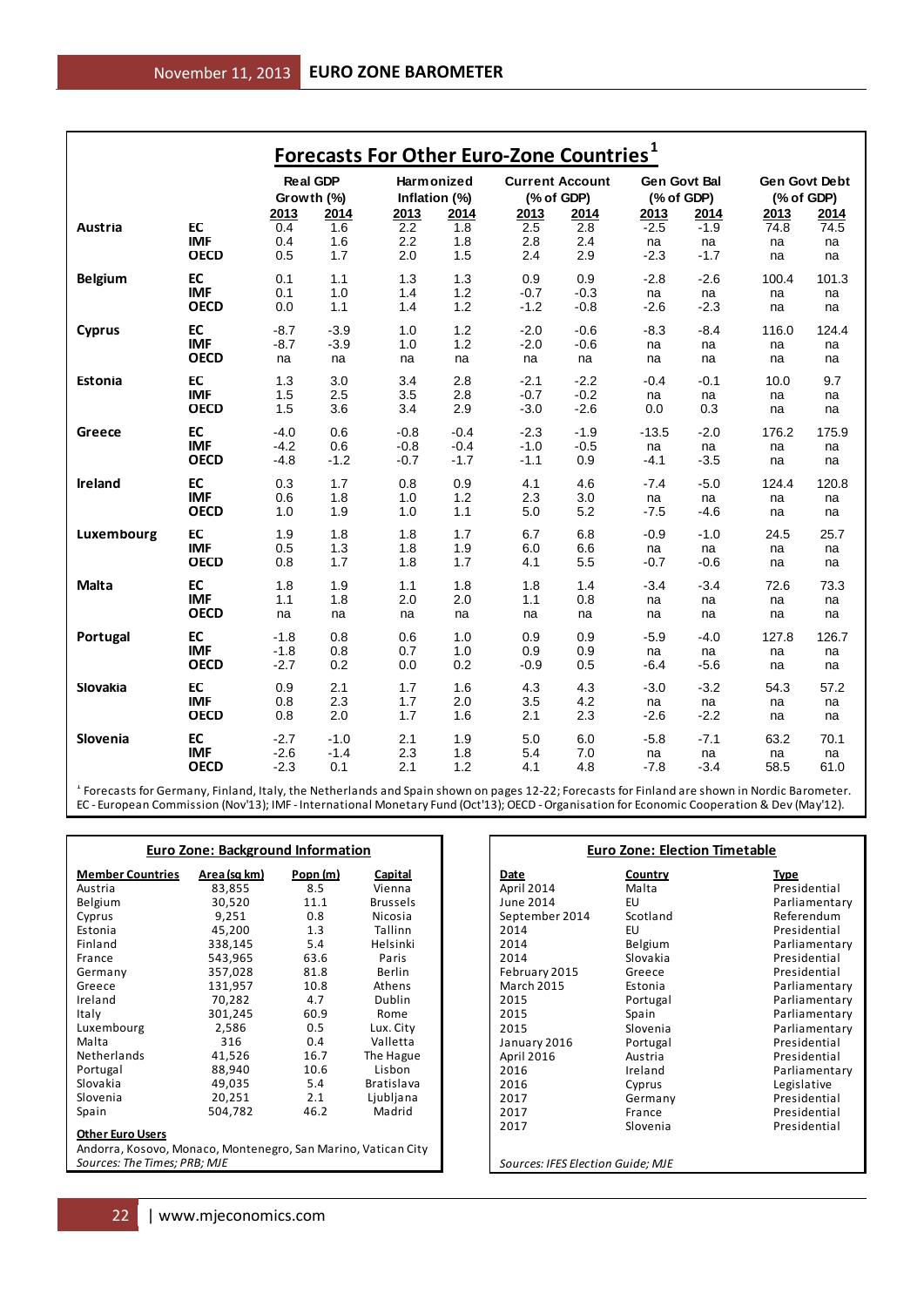### **Notes, Sources and Definitions**

<sup>1</sup> Contribution to overall GDP growth, calculated as the change in stockbuilding as a % of the previous year's GDP.<br><sup>2</sup> Contribution to overall GDP growth, calculated as the change in net exports (real goods and services minus real goods and services imports) as a % of the previous year's GDP.

OECD = Organisation for Economic Cooperation and Development; IMF = International Monetary Fund; EC = European Commission; ECB = European Central Bank.

| bp – basis points $(1/100^{th}$ of a percentage point)<br>sa - seasonally adjusted<br>$q/q$ – quarter on quarter | $m/m$ – month-on-month<br>wda - working day adjusted<br>$y/y - year$ on year                                        |                           |
|------------------------------------------------------------------------------------------------------------------|---------------------------------------------------------------------------------------------------------------------|---------------------------|
| <b>Variable</b><br><b>Gross Domestic Product</b>                                                                 | <b>Definition</b><br>Seasonally and working day adj., 2005 prices (chain-linked)                                    | <b>Source</b><br>Eurostat |
| <b>Private Consumption</b>                                                                                       | Seasonally and working day adj., 2005 prices (chain-linked)                                                         | Eurostat                  |
| <b>Government Consumption</b>                                                                                    | Seasonally and working day adj., 2005 prices (chain-linked)                                                         | Eurostat                  |
| <b>Gross Fixed Capital Formation</b>                                                                             | Seasonally and working day adj., 2005 prices (chain-linked)                                                         | Eurostat                  |
| Change in Stocks (Inventories)                                                                                   | Seasonally and working day adj., 2005 prices (chain-linked)                                                         | Eurostat                  |
| Exports, Imports & Net Exports                                                                                   | Seasonally and working day adj., 2005 prices (chain-linked)                                                         | Eurostat                  |
| <b>Industrial Production</b>                                                                                     | Seasonally adjusted, 2005 = 100 index, excluding construction                                                       | Eurostat                  |
| <b>Retail Sales</b>                                                                                              | Seasonally adjusted, 2005 = 100 index, total sales volume                                                           | Eurostat                  |
| <b>Unemployment Rate</b>                                                                                         | Seasonally adjusted, total, % of labour force, ILO definition                                                       | Eurostat                  |
| <b>Money Supply</b>                                                                                              | M3 monetary aggregate (ECB target measure), seas. adj.,<br>€bn, end period                                          | ECB                       |
| <b>Consumer Prices</b>                                                                                           | Harmonised index of consumer prices (HICP), total, 2005=100                                                         | Eurostat                  |
| <b>Producer Prices</b>                                                                                           | Industrial producer prices, domestic market, total industry<br>excluding construction, $2005 = 100$                 | Eurostat                  |
| Wages/Earnings                                                                                                   | Labour cost index, business economy (excluding public<br>administration, education and social services), 2008 = 100 | Eurostat                  |
| <b>Current Account</b>                                                                                           | Balance of payments current account, total net flows, €bn                                                           | Eurostat                  |
| <b>Budget Balance</b>                                                                                            | General govt fiscal position, total balance as a % of GDP                                                           | Eurostat                  |
| Short Term Interest Rate                                                                                         | 3 month euro interest rate (EURIBOR - interbank offered<br>Rate), % p.a., end period                                | ECB/FT                    |
| Long Term Interest Rate                                                                                          | Yield on 10 year German govt bond, % p.a., end period                                                               | ECB/FT                    |
| <b>Exchange Rate</b>                                                                                             | Foreign currency per euro, market rate, end period                                                                  | FT                        |